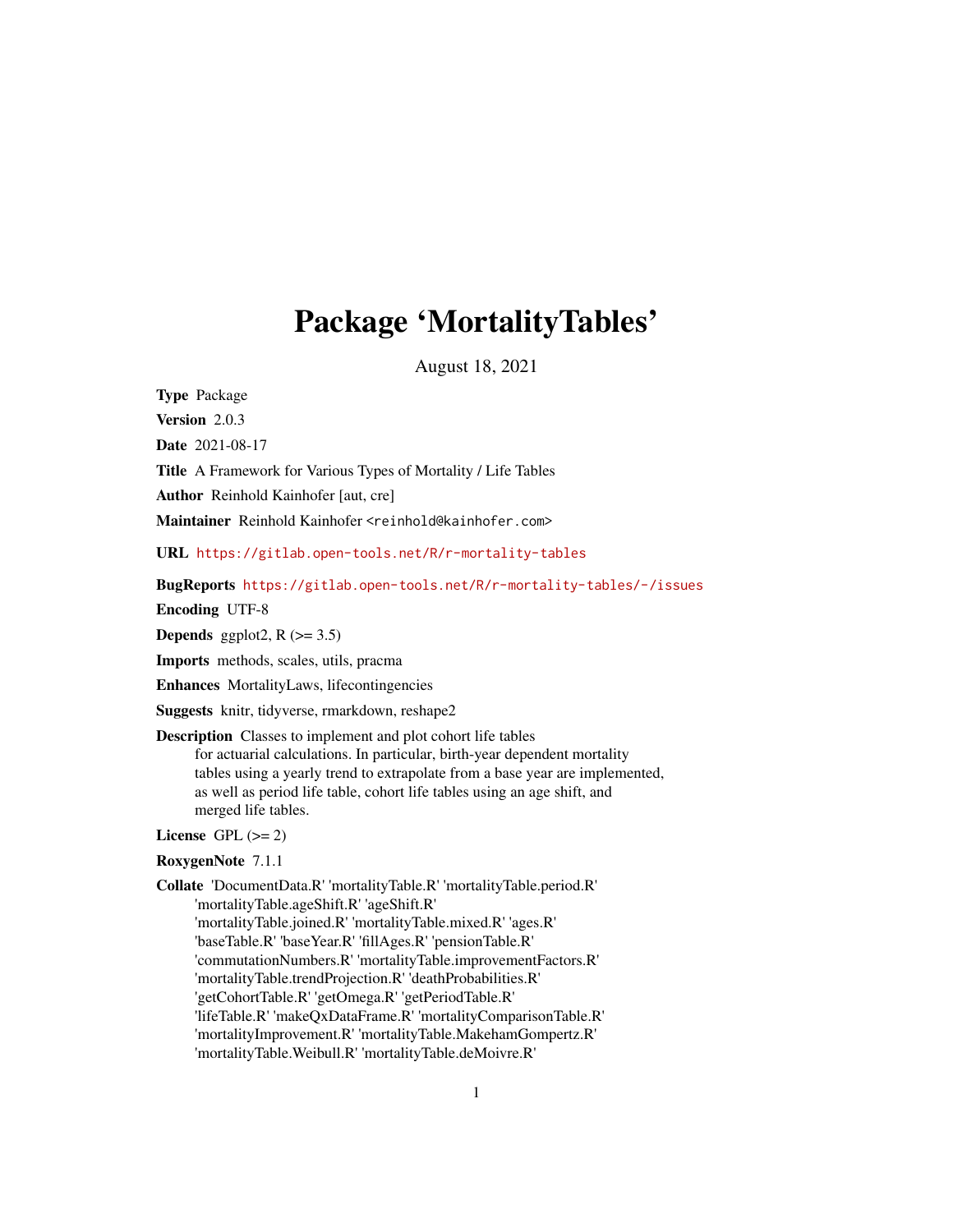'periodDeathProbabilities.R' 'mortalityTable.jointLives.R' 'utilityFunctions.R' 'mortalityTable.observed.R' 'mortalityTables.list.R' 'mortalityTables.load.R' 'plot.mortalityTable.R' 'plotMortalityTableComparisons.R' 'plotMortalityTables.R' 'plotMortalityTrend.R' 'setLoading.R' 'setModification.R' 'undampenTrend.R' 'whittaker.mortalityTable.R'

# VignetteBuilder knitr

NeedsCompilation no

Repository CRAN

Date/Publication 2021-08-18 07:50:15 UTC

# R topics documented:

| $\mathbf{3}$   |
|----------------|
| $\overline{4}$ |
| 5              |
| 6              |
| $\overline{7}$ |
| 8              |
| 8              |
| 9              |
| 11             |
| 12             |
| 12             |
| 13             |
| 13             |
| 14             |
| 15             |
| <b>16</b>      |
| 17             |
| 17             |
| 18             |
| 19             |
| <b>19</b>      |
| 20             |
| 20             |
| 21             |
| 22             |
| 22             |
| 23             |
| 23             |
| 24             |
| 24             |
| 25             |
| 25             |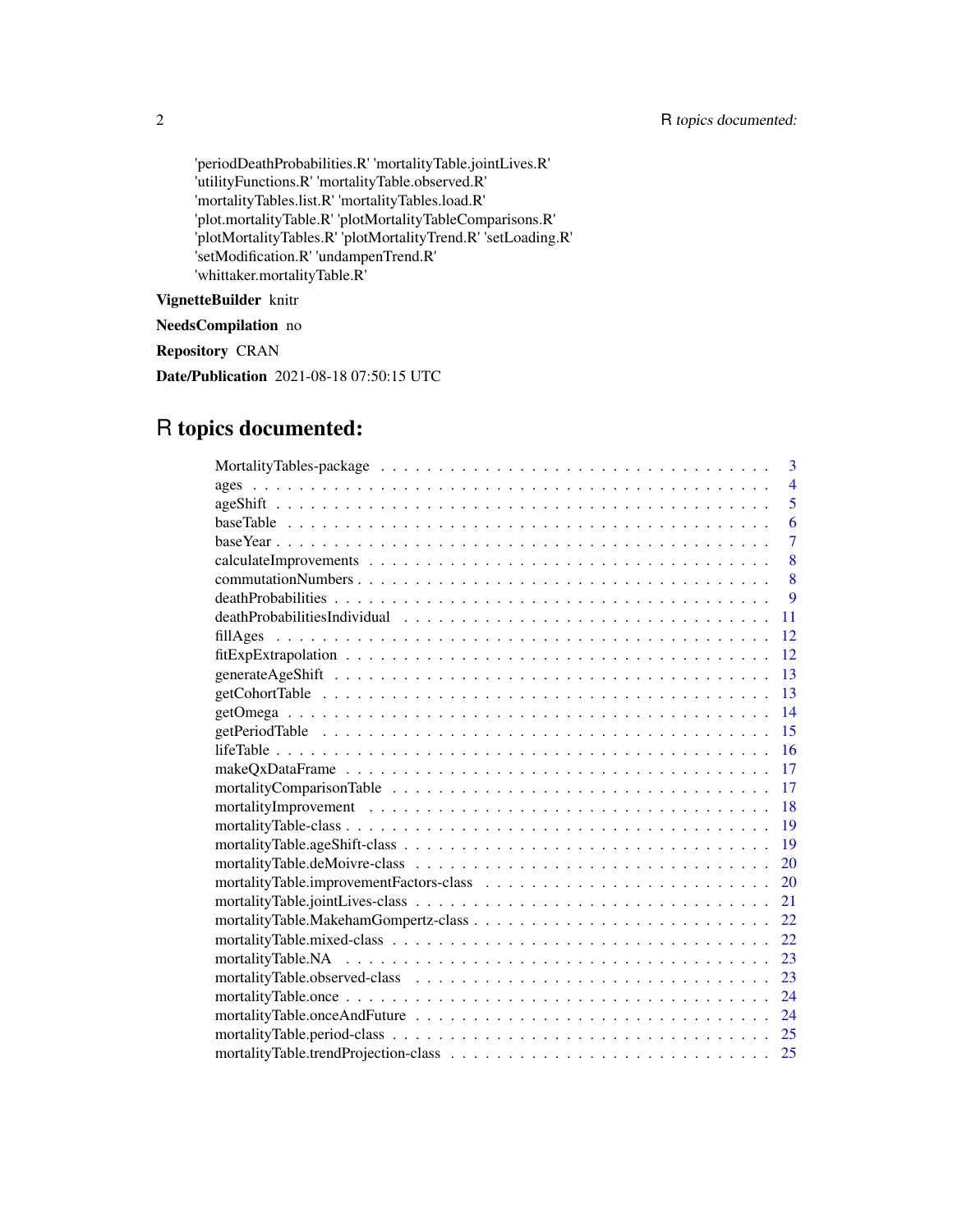<span id="page-2-0"></span>

|       | 26 |
|-------|----|
|       | 27 |
|       | 28 |
|       | 28 |
|       | 29 |
|       | 31 |
|       | 32 |
|       | 33 |
|       | 33 |
|       | 35 |
|       | 36 |
|       | 37 |
|       | 38 |
|       | 38 |
|       | 39 |
|       | 40 |
|       | 41 |
|       | 42 |
|       | 43 |
|       | 44 |
|       | 45 |
|       | 46 |
|       | 47 |
|       | 49 |
|       | 50 |
|       | 52 |
|       | 53 |
|       | 54 |
|       | 55 |
|       | 56 |
|       | 56 |
|       | 57 |
|       | 58 |
|       | 59 |
|       | 60 |
| Index | 63 |
|       |    |

<span id="page-2-1"></span>MortalityTables-package

*Provide life table classes for life insurance purposes*

# <span id="page-2-2"></span>Description

Classes to implement and plot cohort life tables for actuarial calculations. In particular, birth-year dependent mortality tables using a yearly trend to extrapolate from a base year are implemented, as well as period life table, cohort life tables using an age shift, and merged life tables.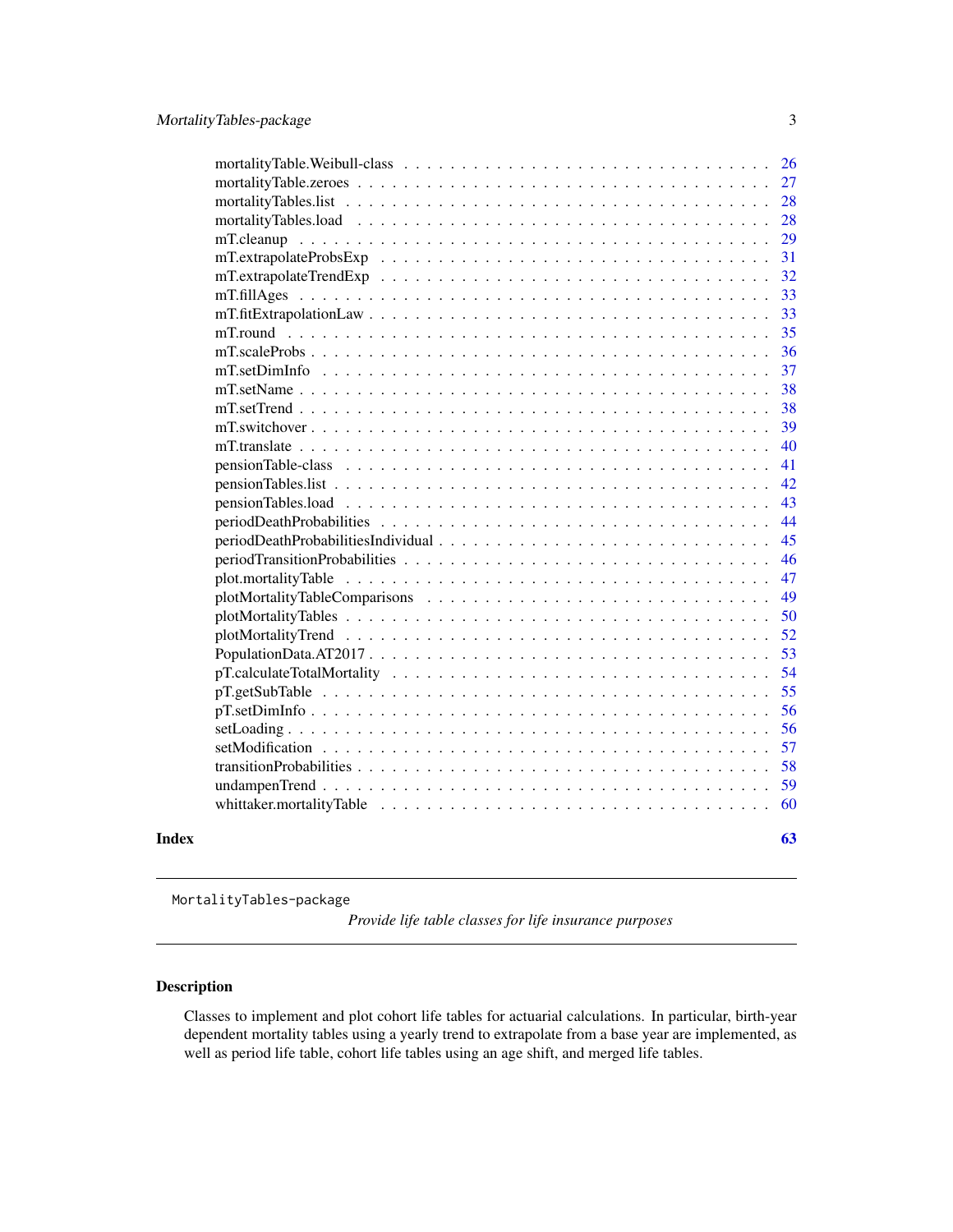# <span id="page-3-0"></span>Author(s)

Maintainer: Reinhold Kainhofer <reinhold@kainhofer.com>

# See Also

Useful links:

- <https://gitlab.open-tools.net/R/r-mortality-tables>
- Report bugs at <https://gitlab.open-tools.net/R/r-mortality-tables/-/issues>

ages *Return the defined ages of the life table*

#### Description

Return the defined ages of the life table

# Usage

```
ages(object, ...)
## S4 method for signature 'mortalityTable.period'
ages(object, ...)
## S4 method for signature 'mortalityTable.mixed'
ages(object, ...)
## S4 method for signature 'mortalityTable.jointLives'
ages(object, ...)
## S4 method for signature 'mortalityTable.observed'
ages(object, ...)
```
#### Arguments

| object | A life table object (instance of a mortality Table class) |
|--------|-----------------------------------------------------------|
| .      | Currently unused                                          |

# Methods (by class)

- mortalityTable.period: Return the defined ages of the period life table
- mortalityTable.mixed: Return the defined ages of the mixed life table
- mortalityTable.jointLives: Return the defined ages of the joint lives mortality table (returns the ages of the first table used for joint lives)
- mortalityTable.observed: Return the defined ages of the observed life table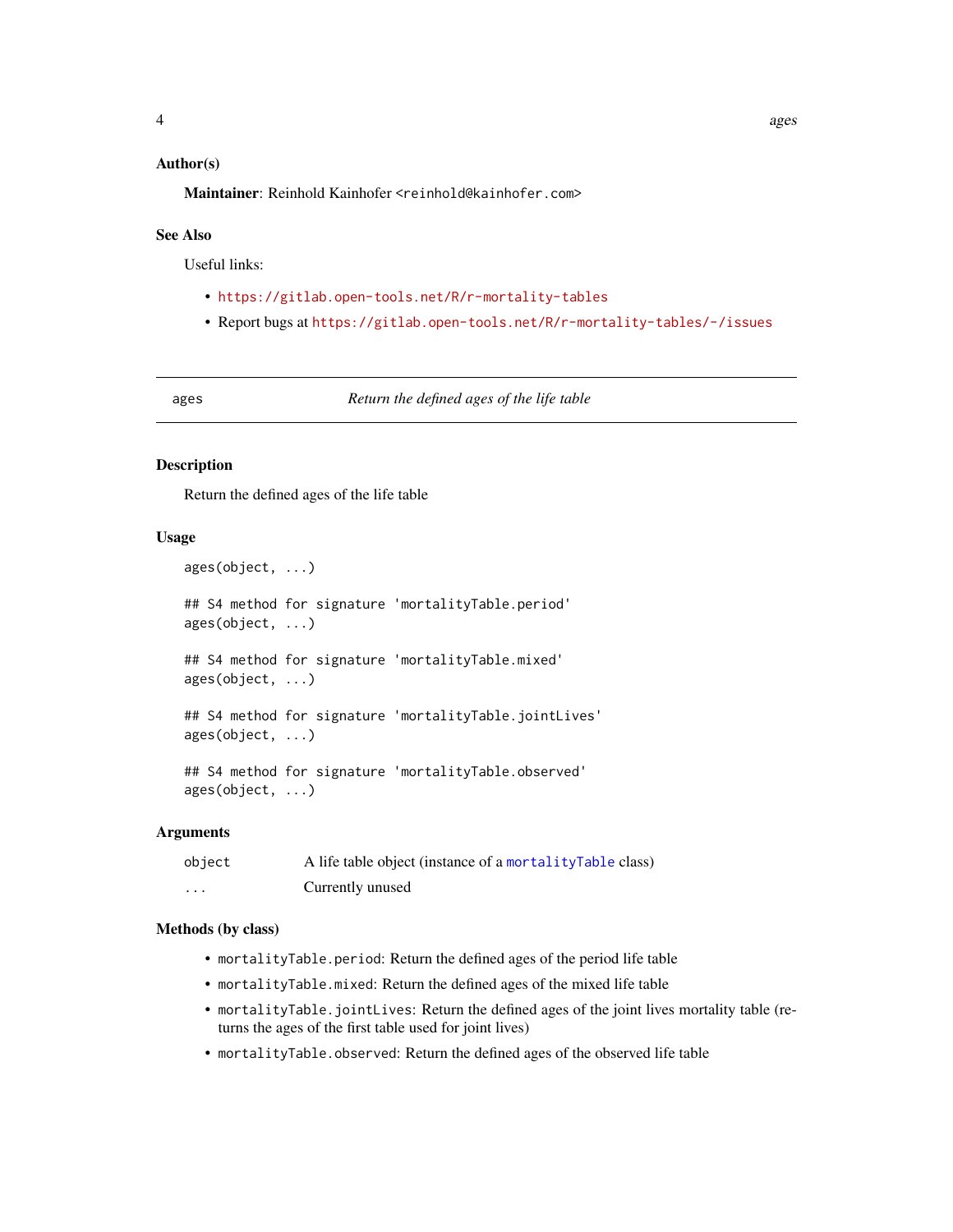#### <span id="page-4-0"></span>ageShift 5

# Examples

```
mortalityTables.load("Austria_Annuities")
ages(AVOe2005R.male)
ages(AVOe1996R.male)
mortalityTables.load("Austria_Census")
```

```
ages(mort.AT.census.2011.male)
```
ageShift *Return the age shift of the age-shifted life table given the birth year*

# Description

Return the age shift of the age-shifted life table given the birth year

# Usage

```
ageShift(object, YOB = 1975, ...)
```

```
## S4 method for signature 'mortalityTable'
ageShift(object, YOB = 1975, ...)
```

```
## S4 method for signature 'mortalityTable.ageShift'
ageShift(object, YOB = 1975, ...)
```
# Arguments

| object     | The life table object (class inherited from mortalityTable)  |
|------------|--------------------------------------------------------------|
| <b>YOB</b> | The birth year for which the age shift should be determined. |
| .          | Other parameters (currently unused)                          |

#### Methods (by class)

- mortalityTable: Age shifts apply only to mortalityTagle.ageShift, so all other tables return NA.
- mortalityTable.ageShift: Return the age shift of the age-shifted life table given the birth year

```
mortalityTables.load("Austria_Annuities")
ageShift(AVOe2005R.male.av, YOB=1910)
ageShift(AVOe2005R.male.av, YOB=1955)
ageShift(AVOe2005R.male.av, YOB=2010)
# A table with trend does NOT have any age shift, so NA is returned:
ageShift(AVOe2005R.male, YOB=1910)
```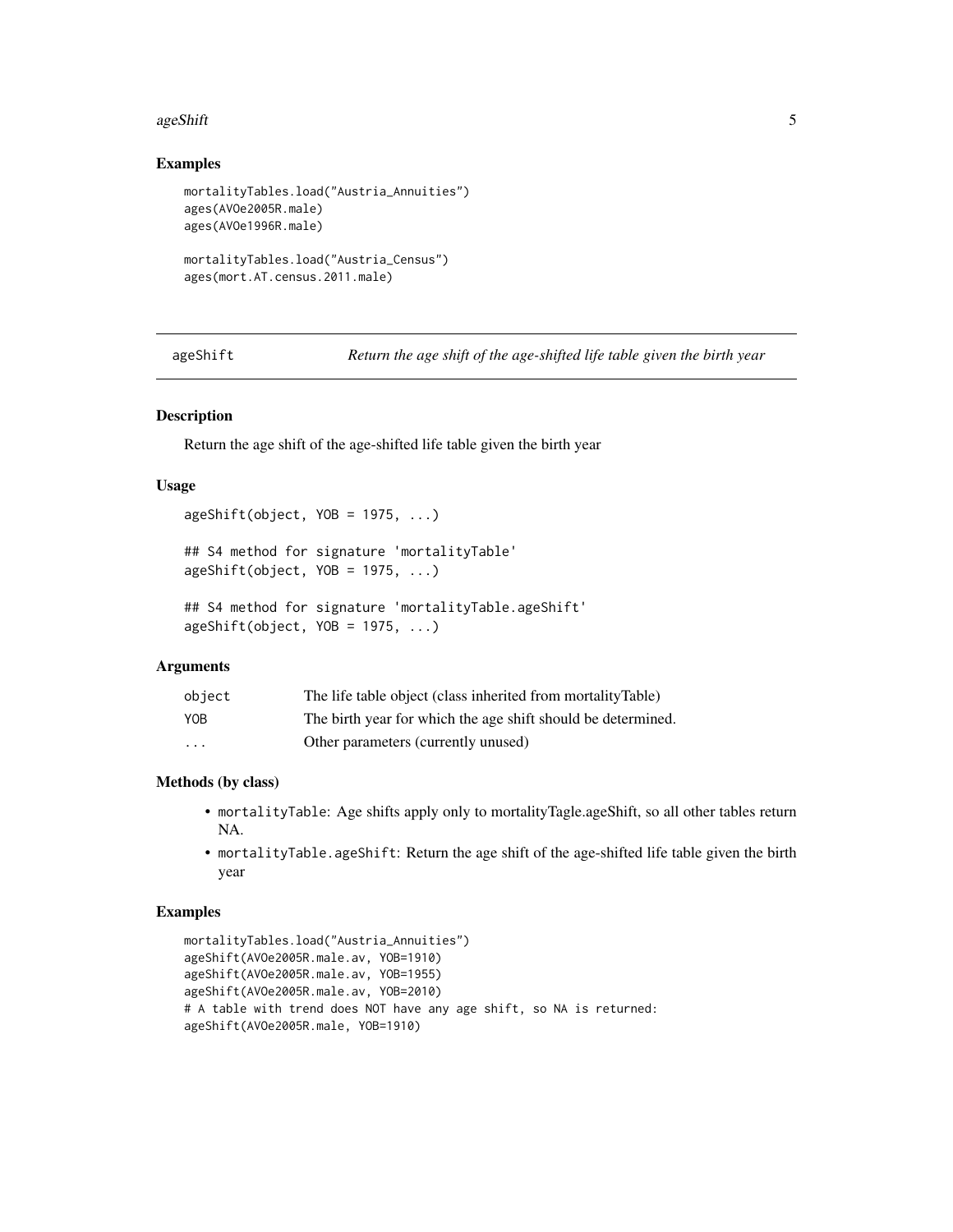<span id="page-5-0"></span>

# Description

Return the base table of the life table

# Usage

```
baseTable(object, ...)
## S4 method for signature 'mortalityTable'
baseTable(object, ...)
## S4 method for signature 'mortalityTable.period'
baseTable(object, ...)
## S4 method for signature 'mortalityTable.jointLives'
baseTable(object, ...)
```
# Arguments

| object   | The life table object (class inherited from mortalityTable) |
|----------|-------------------------------------------------------------|
| $\cdots$ | Other parameters (currently unused)                         |

# Methods (by class)

- mortalityTable: Return the base table of the life table
- mortalityTable.period: Return the base table of the life table
- mortalityTable.jointLives: Return the base table of the joint lives mortality table (returns the base table of the first table used for joint lives)

```
mortalityTables.load("Austria_Annuities")
baseTable(AVOe2005R.male)
```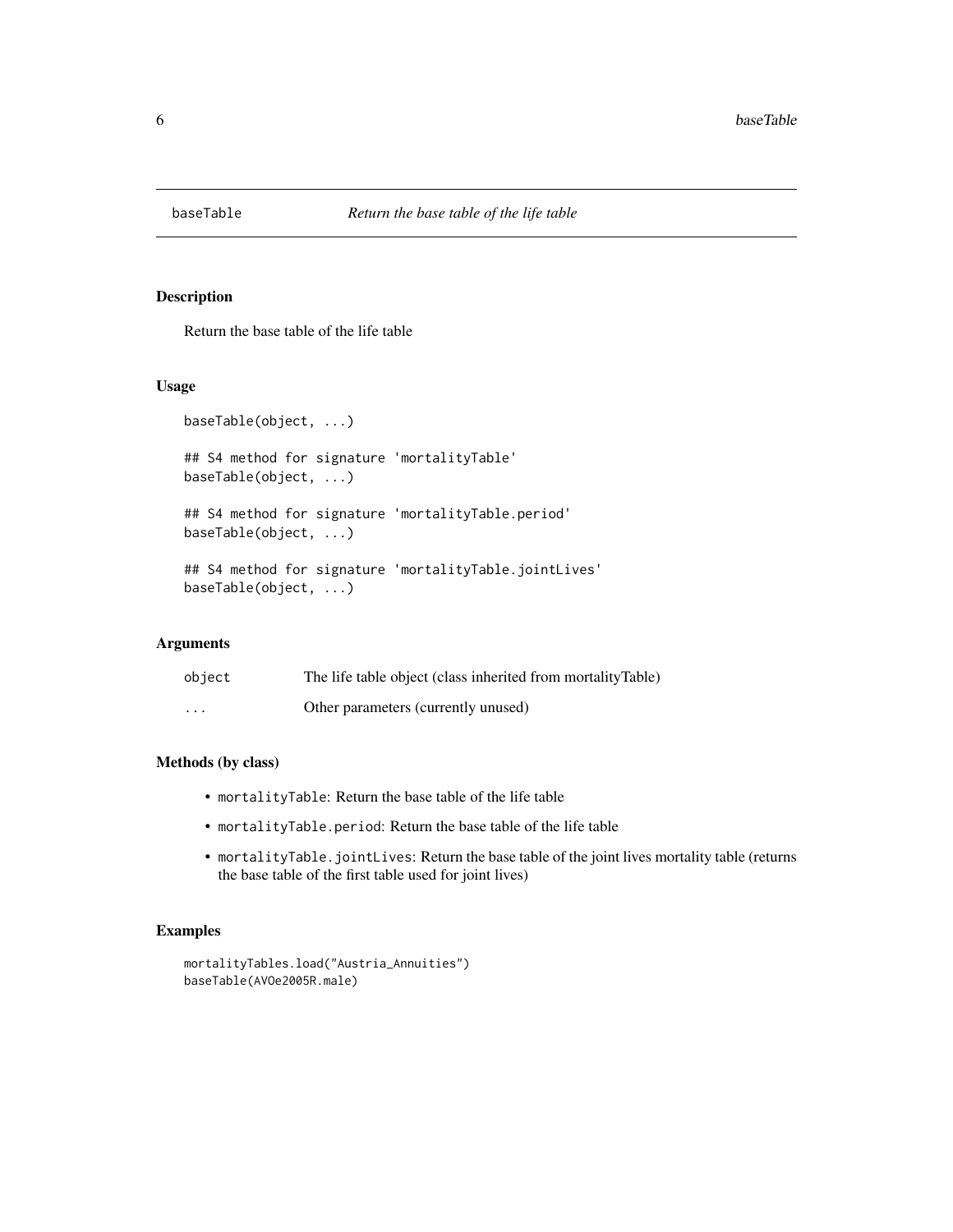<span id="page-6-0"></span>

# Description

Return the base year of the life table

# Usage

```
baseYear(object, ...)
## S4 method for signature 'mortalityTable'
baseYear(object, ...)
## S4 method for signature 'mortalityTable.mixed'
baseYear(object, ...)
## S4 method for signature 'mortalityTable.jointLives'
baseYear(object, ...)
```
# Arguments

| object  | The life table object (class inherited from mortalityTable) |
|---------|-------------------------------------------------------------|
| $\cdot$ | Other parameters (currently unused)                         |

# Methods (by class)

- mortalityTable: Return the base year of the life table
- mortalityTable.mixed: Return the base year of the life table
- mortalityTable.jointLives: Return the base year of the life table

```
mortalityTables.load("Austria_Annuities")
baseYear(AVOe2005R.male)
```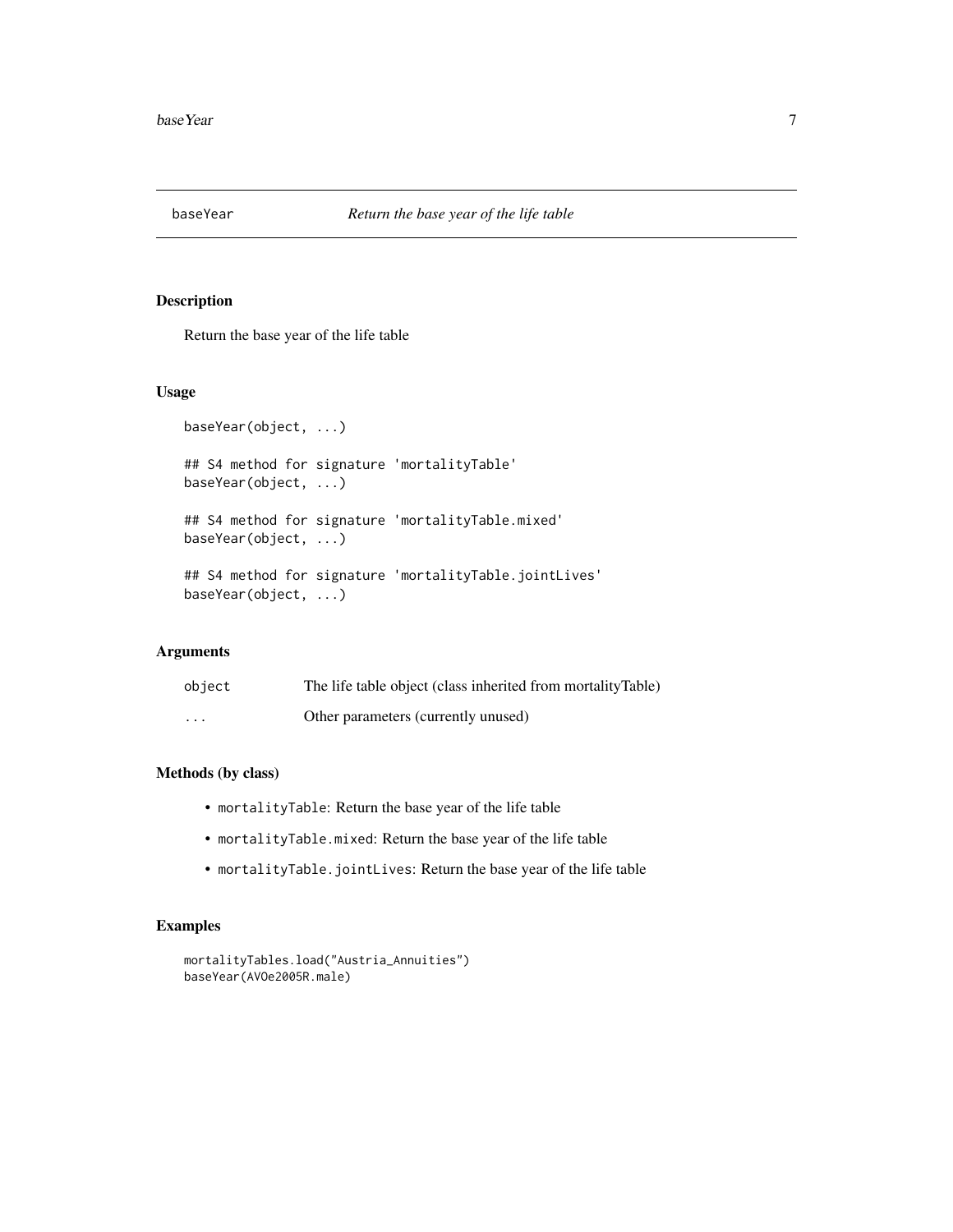<span id="page-7-0"></span>calculateImprovements *Calculate the improvement factors for the given birth-year and the* [mortalityTable.improvementFactors](#page-19-1) *object*

#### Description

Calculate the improvement factors for the given birth-year and the [mortalityTable.improvementFactors](#page-19-1) object

# Usage

```
calculateImprovements(object, ...)
```

```
## S4 method for signature 'mortalityTable.improvementFactors'
calculateImprovements(object, ..., Period = NULL, YOB = 1982)
```
# Arguments

| object                  | A pension table object (instance of a mortalityTable.improvementFactors<br>class) |
|-------------------------|-----------------------------------------------------------------------------------|
| $\cdot$ $\cdot$ $\cdot$ | Currently unused                                                                  |
| Period                  | Observation period (either Period or YOB should be given)                         |
| YOB                     | Year of birth (either Period or YOB should be given)                              |

# Methods (by class)

• mortalityTable.improvementFactors: Calculate the total mortality improvement factors relative to the base year for the given birth-year and the [mortalityTable.improvementFactors](#page-19-1) object

# Examples

```
pensionTables.load("USA_PensionPlan_RP2014")
calculateImprovements(RP2014.male@qx, YOB = 2017)
```

| commutationNumbers | Calculate the commutation numbers for the given parameters, using |
|--------------------|-------------------------------------------------------------------|
|                    | the mortality table and an interest rate                          |

#### Description

Calculate the commutation numbers for the given parameters, using the mortality table and an interest rate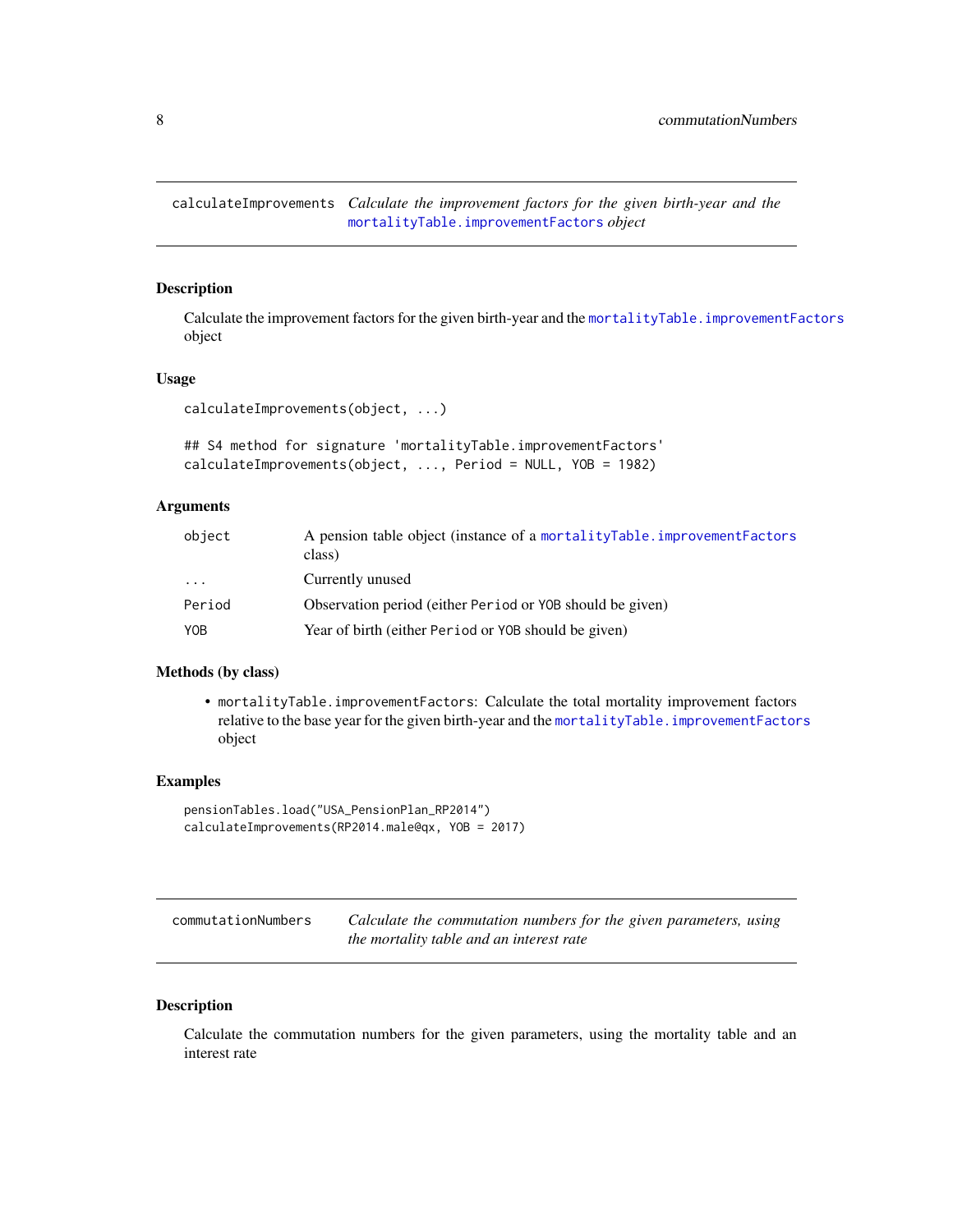# <span id="page-8-0"></span>deathProbabilities 9

# Usage

```
commutationNumbers(object, ..., ages = NULL, i = 0.03)
## S4 method for signature 'mortalityTable'
commutationNumbers(object, ..., ages = NULL, i = 0.03)
## S4 method for signature 'numeric'
commutationNumbers(object, ages, i = 0.03)
## S4 method for signature 'pensionTable'
commutationNumbers(object, \ldots, ages = NULL, i = 0.03)
```
# Arguments

| object   | The life table object (class inherited from mortalityTable)                                          |
|----------|------------------------------------------------------------------------------------------------------|
| $\cdots$ | Other parameters to be passed to the deathProbabilities call (e.g. YOB)                              |
| ages     | Vector of ages for which the probabilities should be extracted and commutation<br>numbers calculates |
| i        | Interest rate used for the calculation of the commutation numbers                                    |

# Methods (by class)

- mortalityTable: Calculate the commutation numbers for the given parameters, using the mortality table and an interest rate
- numeric: Calculate the commutation numbers for the given death probabilities (passed as a numeric vector with argument name "object"), ages and an interest rate Return value is a list of data frames
- pensionTable: Calculate the commutation numbers for the given parameters, using the pension table and an interest rate Return value is a list of data frames

#### Examples

```
mortalityTables.load("Austria_Annuities")
commutationNumbers(AVOe2005R.male, i = 0.03, YOB = 1975)
```

| deathProbabilities | Return the (cohort) death probabilities of the life table given the birth |
|--------------------|---------------------------------------------------------------------------|
|                    | year (if needed)                                                          |

#### Description

Return the (cohort) death probabilities of the life table given the birth year (if needed)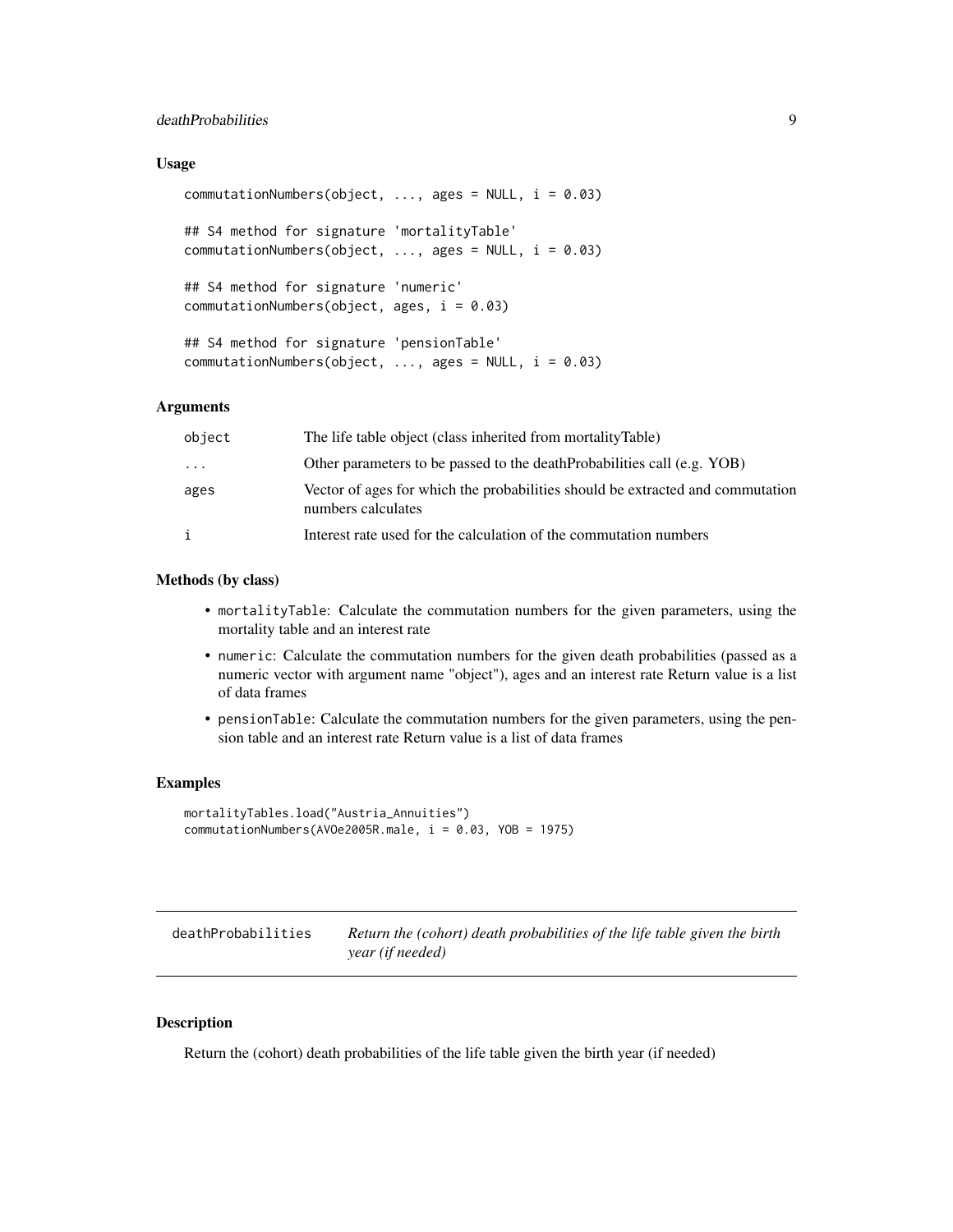# Usage

```
deathProbabilities(object, ..., ages = NULL, YOB = 1975)
## S4 method for signature 'mortalityTable.period'
deathProbabilities(object, ..., ages = NULL, YOB = 1975)
## S4 method for signature 'mortalityTable.ageShift'
deathProbabilities(object, ..., ages = NULL, YOB = 1975)
## S4 method for signature 'mortalityTable.trendProjection'
deathProbabilities(object, ..., ages = NULL, YOB = 1975)
## S4 method for signature 'mortalityTable.improvementFactors'
deathProbabilities(object, ..., ages = NULL, YOB = 1975)
## S4 method for signature 'mortalityTable.mixed'
deathProbabilities(object, ..., ages = NULL, YOB = 1975)
## S4 method for signature 'mortalityTable.jointLives'
deathProbabilities(object, ..., ageDifferences = c(), ages = NULL, YOB = 1975)
## S4 method for signature 'mortalityTable.observed'
deathProbabilities(object, ..., ages = NULL, YOB = 1975)
```
# Arguments

| object     | The life table object (class inherited from mortalityTable)                                                                                    |
|------------|------------------------------------------------------------------------------------------------------------------------------------------------|
| $\cdot$    | Other parameters (currently unused)                                                                                                            |
| ages       | Desired age range (if NULL, the probabilities of the age range provided by the<br>table will be returned), missing ages will be filled with NA |
| <b>YOB</b> | The birth year for which the death probabilities should be calculated                                                                          |
|            | ageDifferences A vector of age differences of all joint lives.                                                                                 |

#### Methods (by class)

- mortalityTable.period: Return the (cohort) death probabilities of the life table given the birth year (if needed)
- mortalityTable.ageShift: Return the (cohort) death probabilities of the life table given the birth year (if needed)
- mortalityTable.trendProjection: Return the (cohort) death probabilities of the life table given the birth year (if needed)
- mortalityTable.improvementFactors: Return the (cohort) death probabilities of the life table given the birth year (if needed)
- mortalityTable.mixed: Return the (cohort) death probabilities of the life table given the birth year (if needed)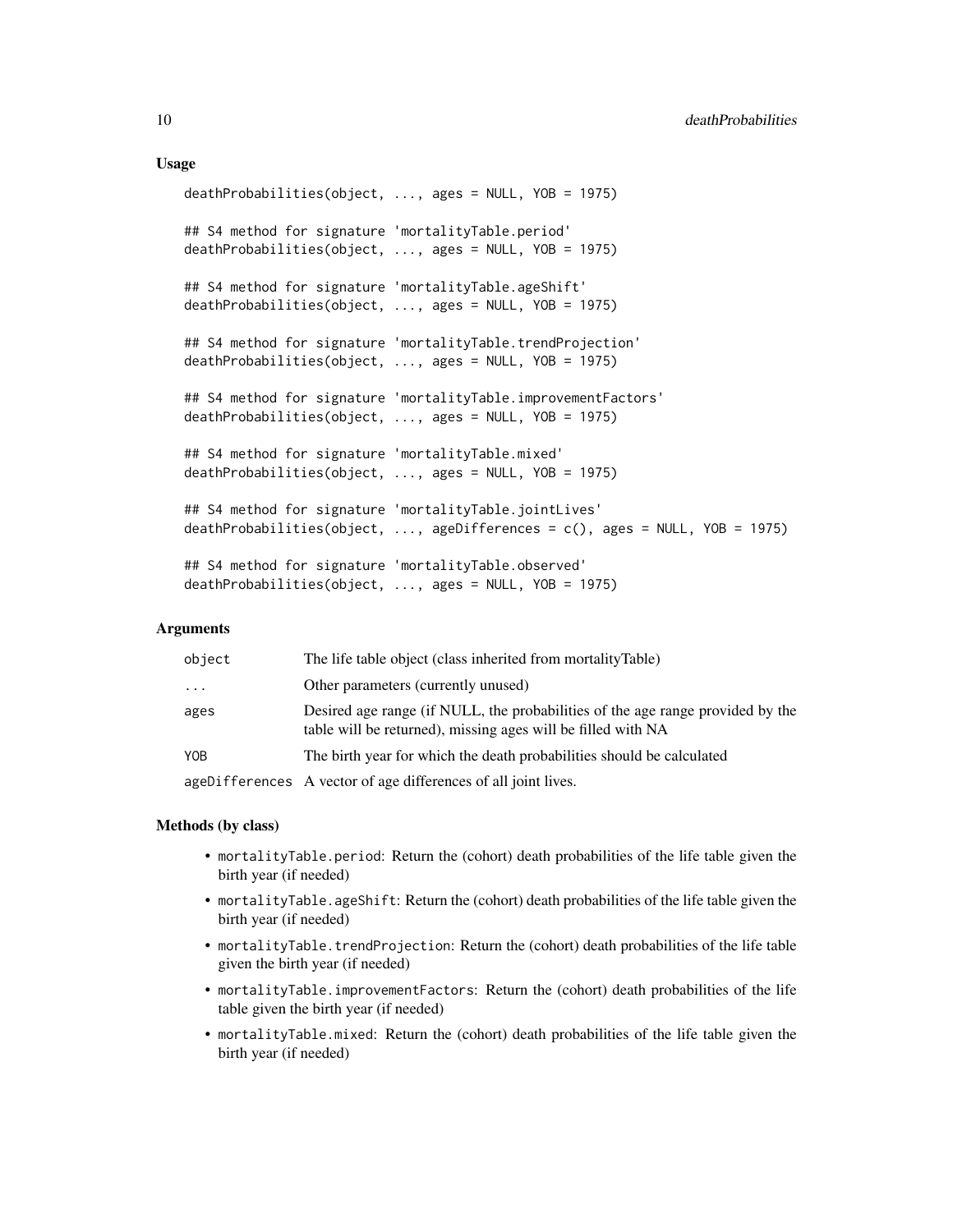- <span id="page-10-0"></span>• mortalityTable.jointLives: Return the (cohort) death probabilities of the life table given the birth year (if needed)
- mortalityTable.observed: Return the (cohort) death probabilities of the life table given the birth year (if needed)

# Examples

```
mortalityTables.load("Austria_Annuities")
deathProbabilities(AVOe2005R.male, YOB = 1975)
deathProbabilities(AVOe2005R.male, YOB = 2017)
mortalityTables.load("Germany_Census")
table.JL = mortalityTable.jointLives(
   name = "ADSt 24/26 auf verbundene Leben",
   table = mort.DE.census.1924.26.male
\lambdadeathProbabilities(table.JL, YOB = 1977, ageDifferences = c(1, 5, -5, 16))
deathProbabilities(table.JL, YOB = 1977, ageDifferences = c(0))
deathProbabilities(table.JL, YOB = 1977, ageDifferences = c(1, 5, 16))
```
deathProbabilitiesIndividual

*Return a matrix of the persons' individual death probabilities of a joint-life table (instance of* [mortalityTable.jointLives](#page-20-1)*)*

#### Description

Return a matrix of the persons' individual death probabilities of a joint-life table (instance of [mortalityTable.jointLives](#page-20-1))

# Usage

deathProbabilitiesIndividual(tables, YOB, ageDifferences)

#### Arguments

| tables     | List of life table objects (object inherited from mortalityTable) |
|------------|-------------------------------------------------------------------|
| <b>YOB</b> | The birth year for the first person                               |
|            | ageDifferences The age differences to the first person            |

```
mortalityTables.load("Germany_Census")
deathProbabilitiesIndividual(list(mort.DE.census.1924.26.male), 1977, c(0, 0))
deathProbabilitiesIndividual(list(mort.DE.census.1924.26.male), 1977, c(0, -5, 13))
```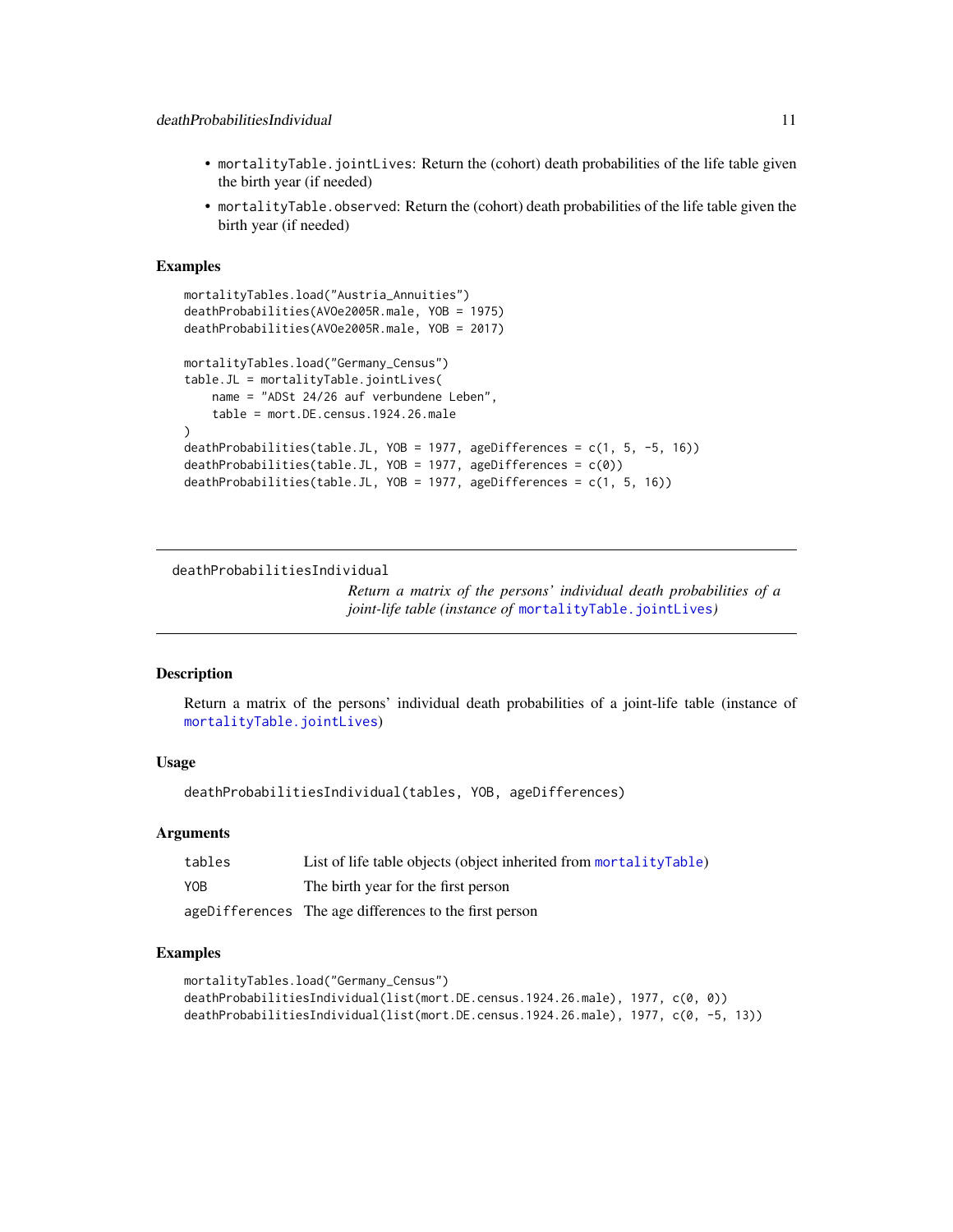<span id="page-11-0"></span>

# Description

Fill the given probabilities with NA to match the desired age range.

# Usage

```
fillAges(probs = c(), givenAges = c(), neededAges = NULL, fill = NA_real_)
```
# Arguments

| probs      | Numeric vector                                                                       |
|------------|--------------------------------------------------------------------------------------|
| givenAges  | ages assigned to the given vector                                                    |
| neededAges | desired age range for output                                                         |
| f11        | If set, missing values will be replaced with this value. Default is to fill with NA. |

# Examples

# Ages 20-70 have linearly increasing death probabilities. Fill with 0 for the whole age range 0-120 fillAges(probs =  $c(0:50/50)$ , givenAges =  $20:70$ , neededAges =  $0:120$ , fill = 0)

| fitExpExtrapolation | Fit an exponential function $exp(-A*(x-x0))$ to the last value (f(100) and |
|---------------------|----------------------------------------------------------------------------|
|                     | $f'(100)$ need to coincide):                                               |

# Description

Fit an exponential function  $exp(-A*(x-x0))$  to the last value (f(100) and f'(100) need to coincide):

#### Usage

```
fitExpExtrapolation(data, idx, up = TRUE, verbose = FALSE)
```

| data    | data. frame to which an exponential function should be fit |
|---------|------------------------------------------------------------|
| idx     | Index of the position of the fit                           |
| up      | Whether the fit is forward- or backward-facing             |
| verbose | Whether to include data about the fit in the output        |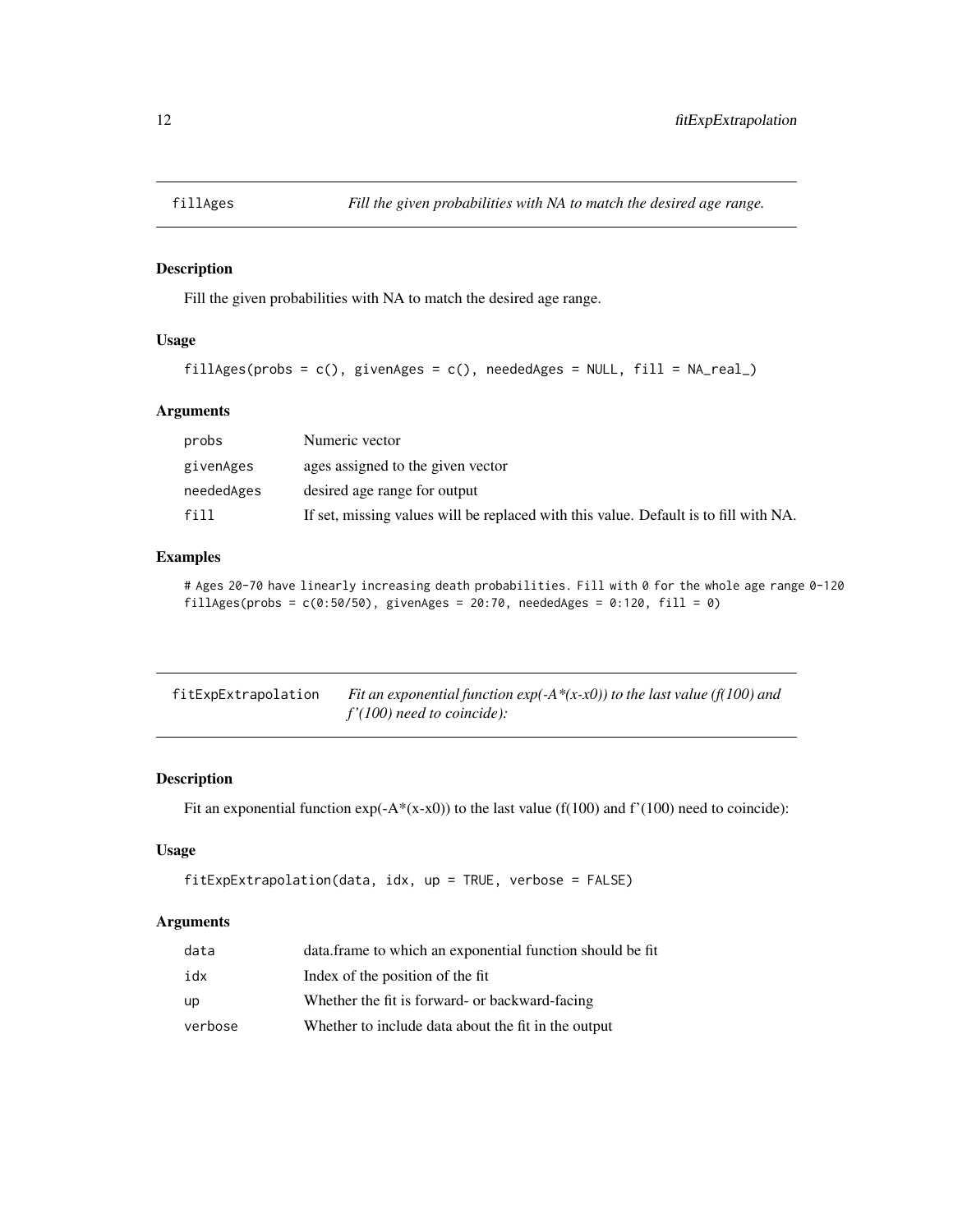<span id="page-12-0"></span>generateAgeShift *Generate data.frame containing age shifts for each birth year*

#### Description

Generate a dataframe suitable to be passed to the mortalityTable.ageShift class.

# Usage

```
generateAgeShift(initial = 0, YOBs = c(1900, 2100), step = -1)
```
# Arguments

| initial | Age shift for the first birth year given in the YOBs vector                                                                                               |
|---------|-----------------------------------------------------------------------------------------------------------------------------------------------------------|
| Y0Bs    | Vector of birth years in which the age shift changes by step. The last entry gives<br>the first birth year that does not have any shift defined any more. |
| step    | How much the age shift changes in each year given in the YOBs vector                                                                                      |

# Examples

generateAgeShift(initial = 1, YOBs = c(1922, 1944, 1958, 1973, 1989, 2006, 2023, 2041, 2056))

getCohortTable *Return the cohort life table as a* mortalityTable.period *object*

# Description

Return the cohort life table as a mortalityTable.period object

#### Usage

```
getCohortTable(object, YOB, ...)
```

```
## S4 method for signature 'mortalityTable'
getCohortTable(object, YOB, ...)
```
# Arguments

| obiect     | The life table object (class inherited from mortalityTable)  |
|------------|--------------------------------------------------------------|
| <b>YOB</b> | The birth year for which the life table should be calculated |
| .          | Other parameters (currently unused)                          |

# Methods (by class)

• mortalityTable: Return the cohort life table as a mortalityTable.period object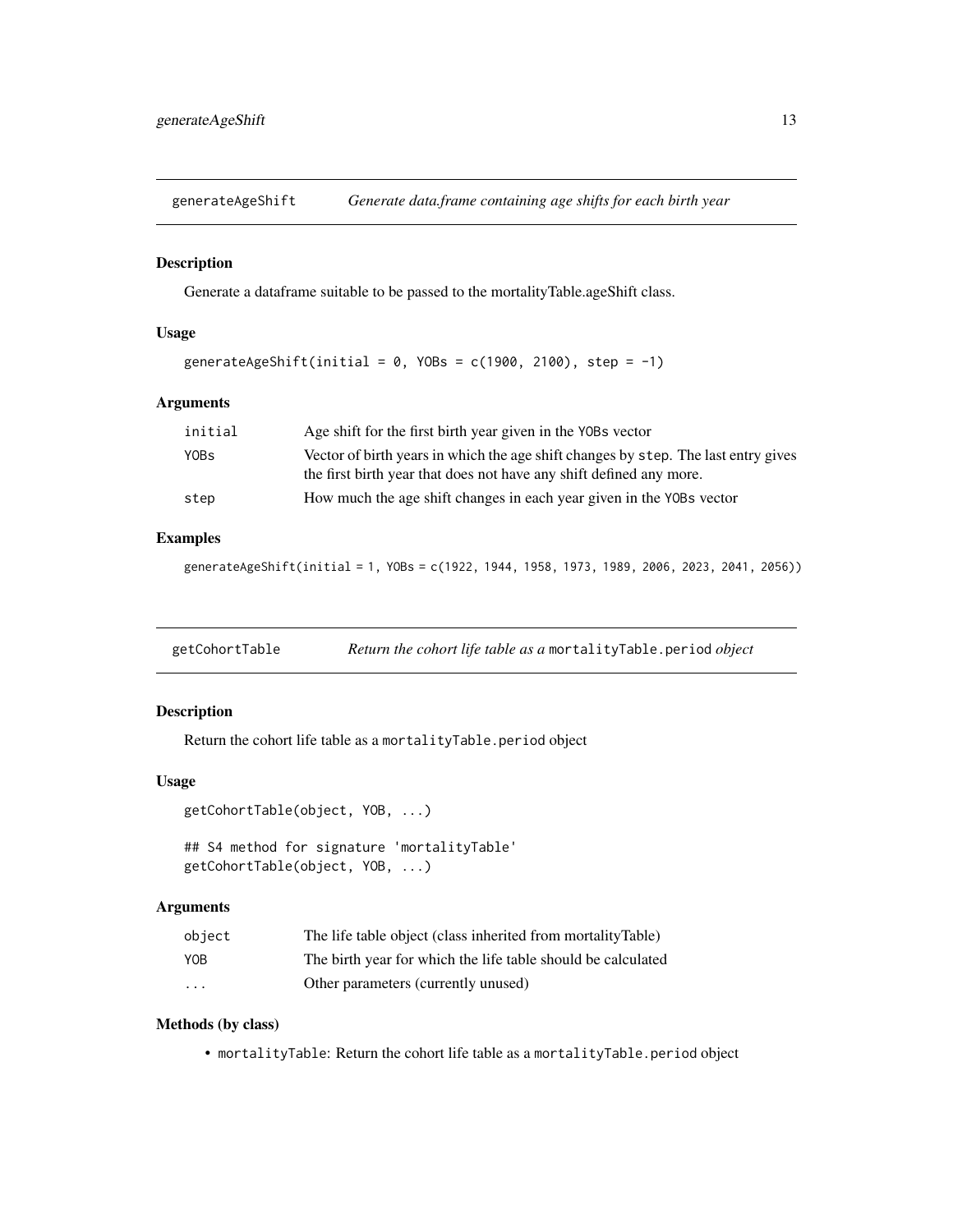<span id="page-13-0"></span>14 getOmega

# Examples

```
mortalityTables.load("Austria_Annuities")
tb75 = getCohortTable(AVOe2005R.male, YOB = 1975)
# The tb75 is a fixed table with no trend any more
plot(AVOe2005R.male, tb75, Period = 2017)
```
getOmega *Return the maximum age of the life table*

# Description

Return the maximum age of the life table

# Usage

```
getOmega(object)
```

```
## S4 method for signature 'mortalityTable.period'
getOmega(object)
```
## S4 method for signature 'mortalityTable.mixed' getOmega(object)

```
## S4 method for signature 'mortalityTable.jointLives'
getOmega(object)
```

```
## S4 method for signature 'mortalityTable.observed'
getOmega(object)
```
# Arguments

object A life table object (instance of a mortalityTable class)

#### Methods (by class)

- mortalityTable.period: Return the maximum age of the period life table
- mortalityTable.mixed: Return the maximum age of the mixed life table
- mortalityTable.jointLives: Return the maximum age of the joint lives mortality table (returns the maximum age of the first table used for joint lives, as the ages of the joint lives are now known to the function)
- mortalityTable.observed: Return the maximum age of the life table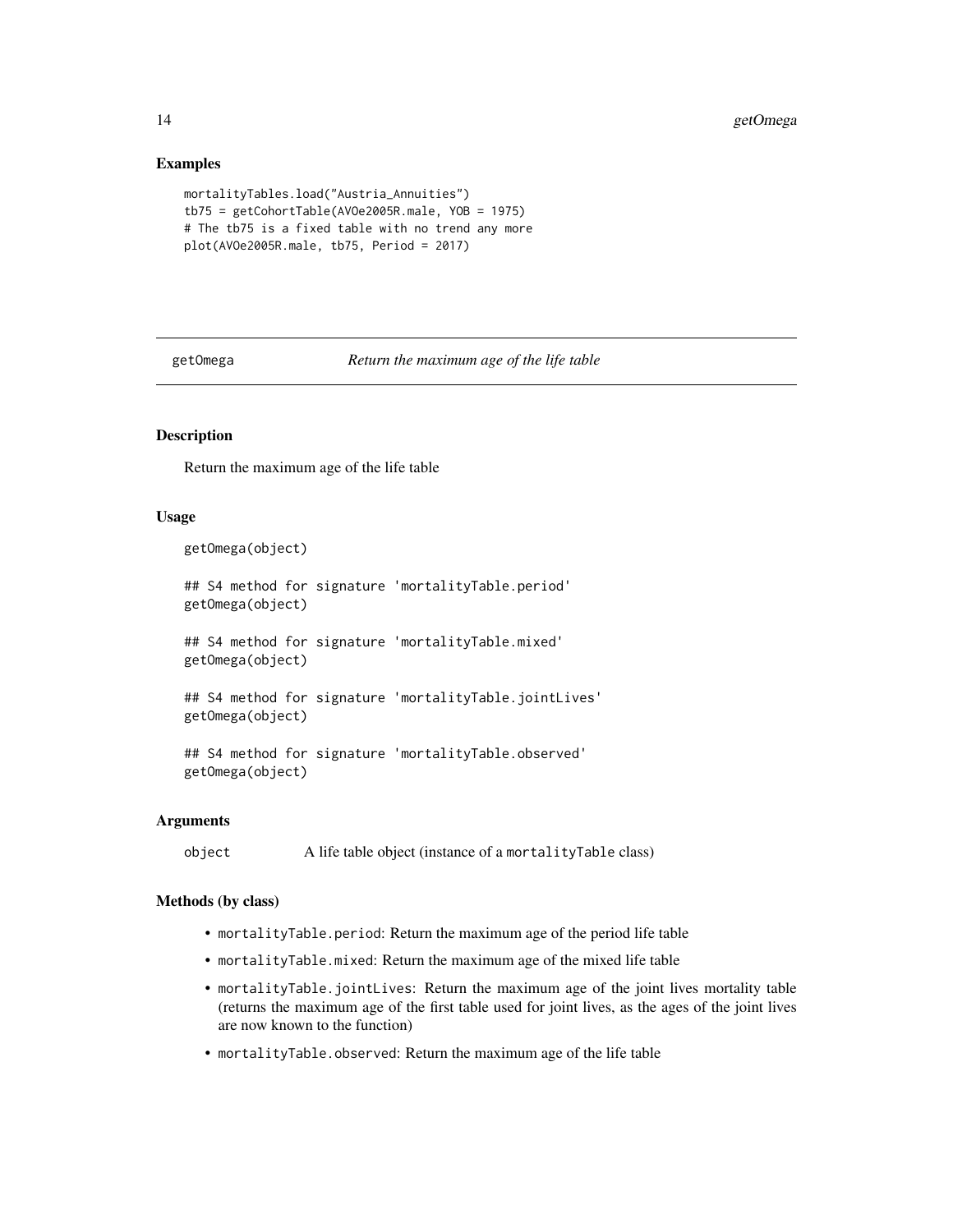# <span id="page-14-0"></span>getPeriodTable 15

# Examples

```
mortalityTables.load("Austria_Annuities")
getOmega(AVOe2005R.male)
getOmega(mortalityTable.deMoivre(omega = 100))
```
getPeriodTable *Return the period life table as a* mortalityTable.period *object*

# Description

Return the period life table as a mortalityTable.period object

# Usage

```
getPeriodTable(object, Period, ...)
```
## S4 method for signature 'mortalityTable' getPeriodTable(object, Period, ...)

# Arguments

| object                  | The life table object (class inherited from mortalityTable)                                                                      |
|-------------------------|----------------------------------------------------------------------------------------------------------------------------------|
| Period                  | The observation year, for which the death probabilities should be determined. If<br>missing, the base year of the table is used. |
| $\cdot$ $\cdot$ $\cdot$ | Other parameters (currently unused)                                                                                              |

# Methods (by class)

• mortalityTable: Return the period life table as a mortalityTable.period object

```
mortalityTables.load("Austria_Annuities")
tb17 = getPeriodTable(AVOe2005R.male, Period = 2017)
# The tb17 is a fixed table with no trend any more
plot(AVOe2005R.male, tb17, YOB = 1975)
```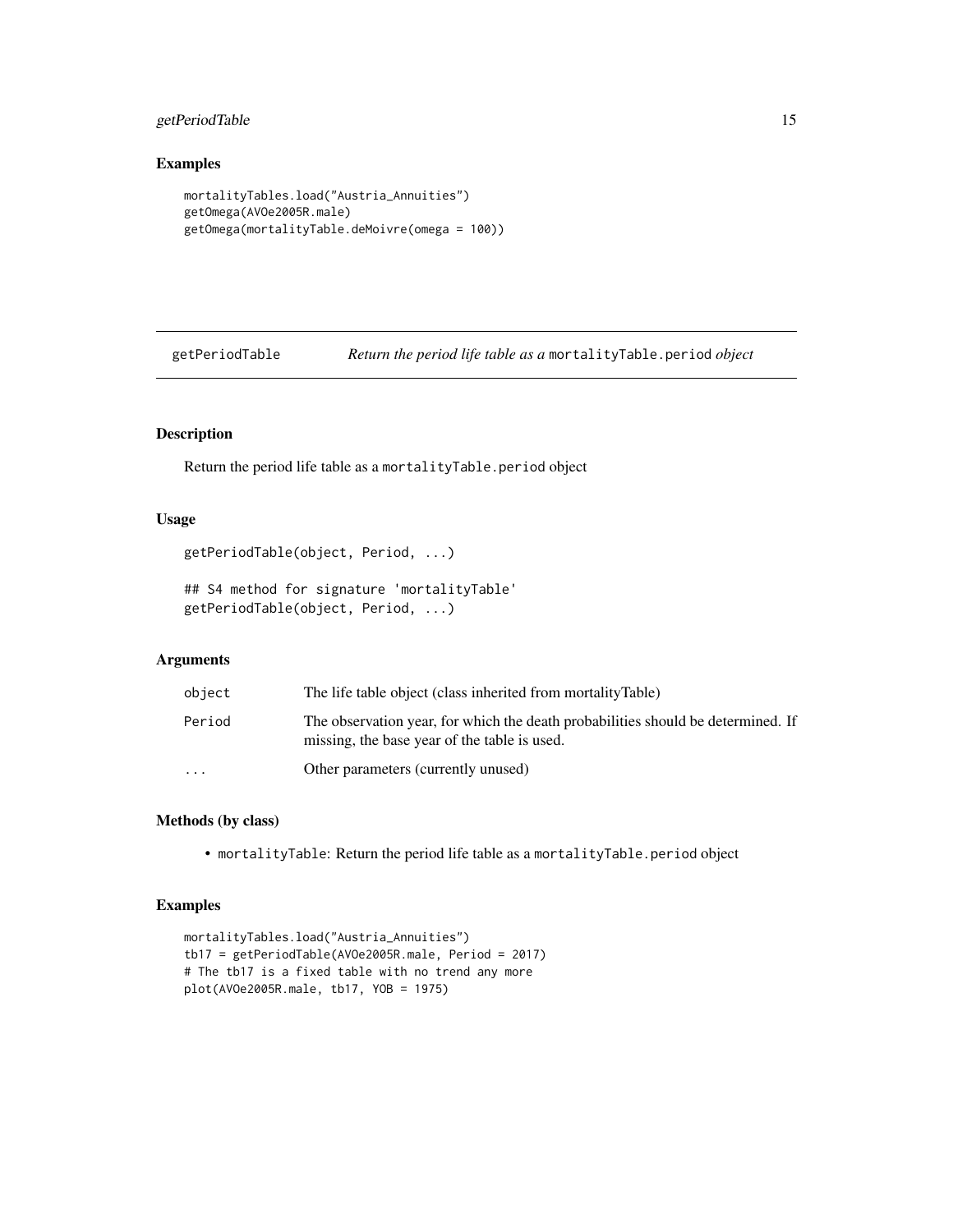<span id="page-15-0"></span>

# Description

Return the lifetable object (package lifecontingencies) for the cohort life table

# Usage

```
lifeTable(object, ...)
## S4 method for signature 'mortalityTable'
lifeTable(object, ...)
## S4 method for signature 'array'
lifeTable(object, ...)
## S4 method for signature 'list'
lifeTable(object, ...)
## S4 method for signature '`NULL`'
lifeTable(object, ...)
```
#### Arguments

| object   | The life table object (class inherited from mortalityTable)                 |
|----------|-----------------------------------------------------------------------------|
| $\cdots$ | Parameters to be passed to the death Probabilities method of the life table |

# Methods (by class)

- mortalityTable: Return the lifetable object (package lifecontingencies) for the cohort life table
- array: Return the lifetable object (package lifecontingencies) from the mortalityTable objects stored in the array
- list: Return the lifetable object (package lifecontingencies) from the mortalityTable objects stored in the list
- NULL: Empty dummy function to handle unassigned variables

```
if (requireNamespace("lifecontingencies", quietly = TRUE)) {
library("lifecontingencies")
mortalityTables.load("Austria_Annuities")
lifeTable(AVOe2005R.male, YOB = 2017)
axn(lifeTable(AV0e2005R.make, YOB = 1975), x = 65, i = 0.03)axn(liferable(AV0e2005R.make, YOB = 2017), x = 65, i = 0.03)}
```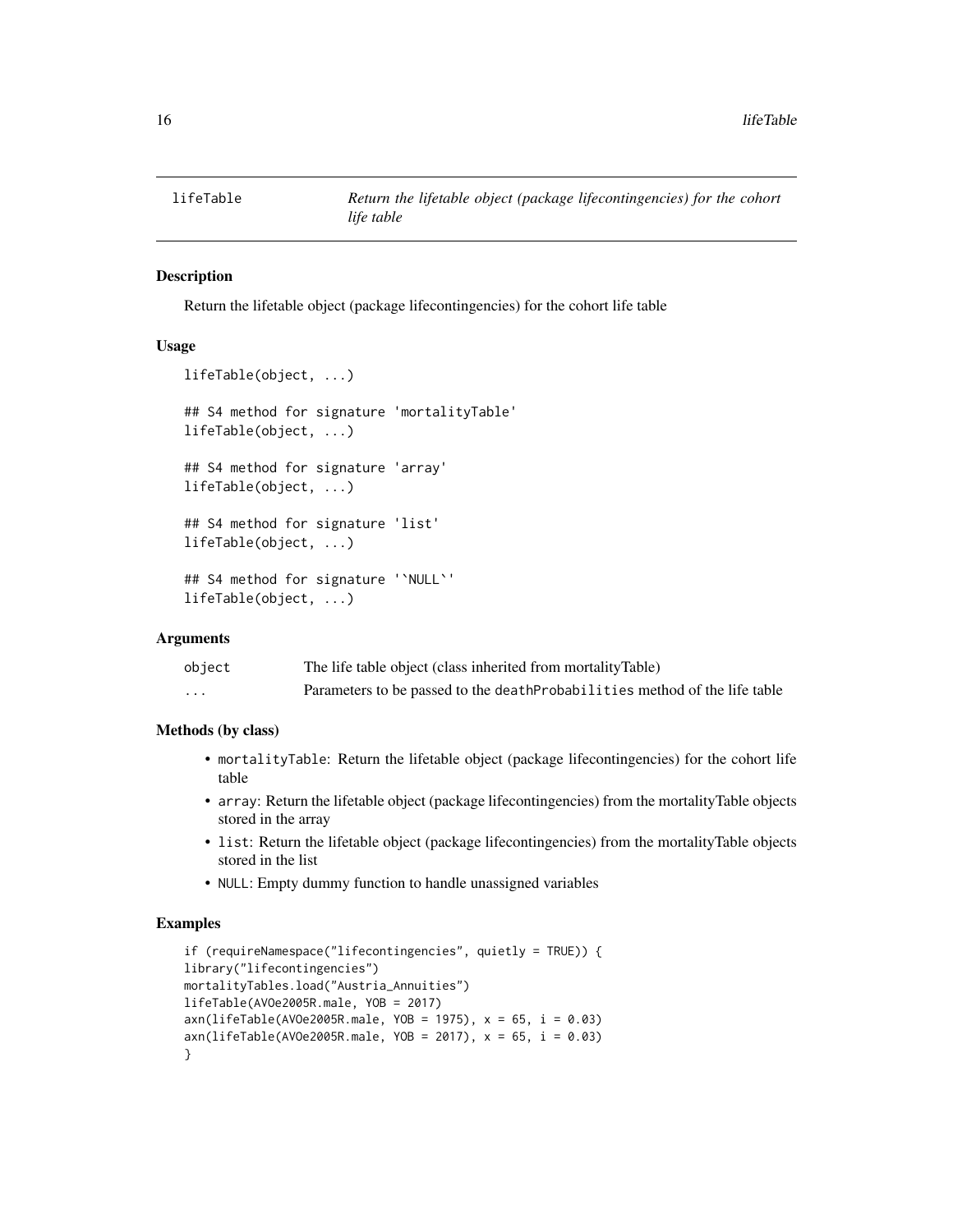<span id="page-16-0"></span>

| makeOxDataFrame |                               |  |  |  | Converts one or multiple mortality table objects to a data |  |  |
|-----------------|-------------------------------|--|--|--|------------------------------------------------------------|--|--|
|                 |                               |  |  |  | <i>frame that can be plotted by plotMortalityTables or</i> |  |  |
|                 | plotMortalityTableComparisons |  |  |  |                                                            |  |  |

# Description

It is not required to call this function manually, plotMortalityTables will automatically do it if object derived from class mortalityTable are passed.

#### Usage

```
makeQxDataFrame(..., YOB = 1972, Period = NA, reference = NULL)
```
# Arguments

| $\cdot \cdot \cdot$ | Life tables (objects of classes derived from mortalityTable)                                                                                                           |
|---------------------|------------------------------------------------------------------------------------------------------------------------------------------------------------------------|
| YOB                 | desired year of birth to be plotted as cohort life table (default: 1972)                                                                                               |
| Period              | desired observation year to be plotted (default: NA). If both YOB and Period are<br>given, a period comparison is generated.                                           |
| reference           | Reference life table, used to show relative death probabilities (i.e. the $q_x$ for<br>all ages are divided by the corresponding probabilities of the reference table) |

# Examples

```
mortalityTables.load("Austria_Annuities")
makeQxDataFrame(AVOe2005R.male, AVOe2005R.female, YOB = 1975)
```
mortalityComparisonTable

*Calculate relative mortalities for age bands and birth years*

# Description

Calculate relative mortalities for age bands and birth years

# Usage

```
mortalityComparisonTable(table1, table2, years, ages, binsize = 5, ...)
```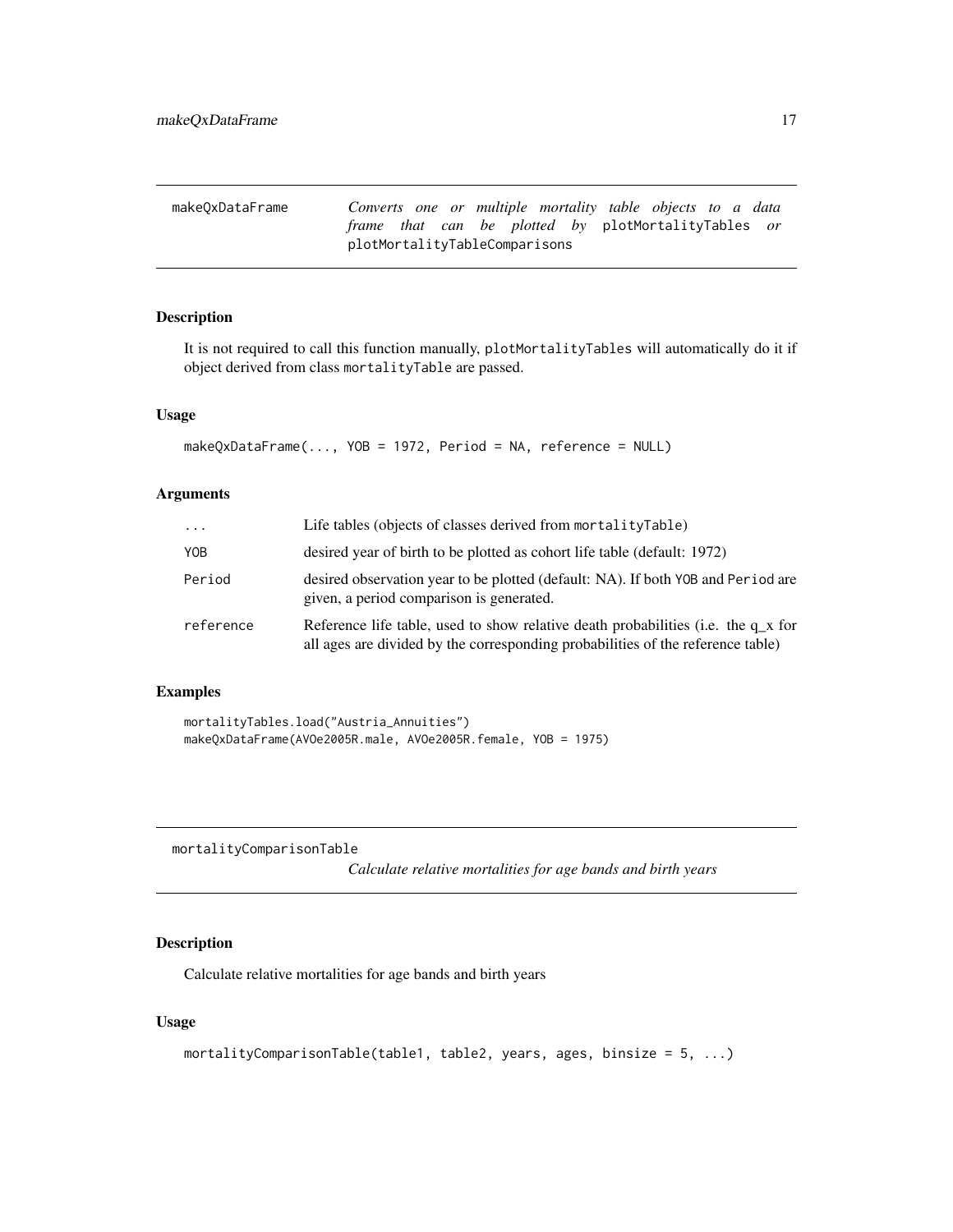# Arguments

|         | table1, table2 The mortalityTable objects to compare (mortalities of table1 relative to table2) |
|---------|-------------------------------------------------------------------------------------------------|
| vears   | Vector of birth years to include in the comparisons.                                            |
| ages    | Vector of ages to include in the comparisons                                                    |
| binsize | How many ages to combine into one age band                                                      |
| .       | Other parameters (currently unused)                                                             |
|         |                                                                                                 |

# Examples

```
mortalityTables.load("Austria_Annuities")
# Compare mortality of Austrian male and female annuitants born 1930 to 2030
mortalityComparisonTable(
    AVOe2005R.male, AVOe2005R.female,
   years = seq(1930, 2030, by = 10),
   ages = 0:119)
# Compare the two Austrian male annuity tables AVOe 2005-R and AVOe 1996-R,
# combining ages 10-19, 20-29, etc.
mortalityComparisonTable(
   AVOe2005R.male, AVOe1996R.male,
   years = seq(1930, 2030, by = 10),ages = 0:109, binsize=10)
```

| mortalityImprovement | Return the mortality trend (yearly log-death-probability improvement) |
|----------------------|-----------------------------------------------------------------------|
|                      | of the given period or the given generation.                          |

# Description

Return the mortality trend (yearly log-death-probability improvement) of the given period or the given generation.

#### Usage

```
mortalityImprovement(object, ..., Period = NULL, YOB = 1975)
```

```
## S4 method for signature 'mortalityTable'
mortalityImprovement(object, ..., Period = NULL, YOB = 1975)
```

| object     | The life table object (class inherited from mortalityTable)                                                                         |
|------------|-------------------------------------------------------------------------------------------------------------------------------------|
| .          | Other parameters (currently unused)                                                                                                 |
| Period     | The observation year for which the mortality improvement should be calculated.<br>If both YOB and Period are given, YOB is ignored. |
| <b>YOB</b> | The birth year for which the mortality improvement should be calculated                                                             |

<span id="page-17-0"></span>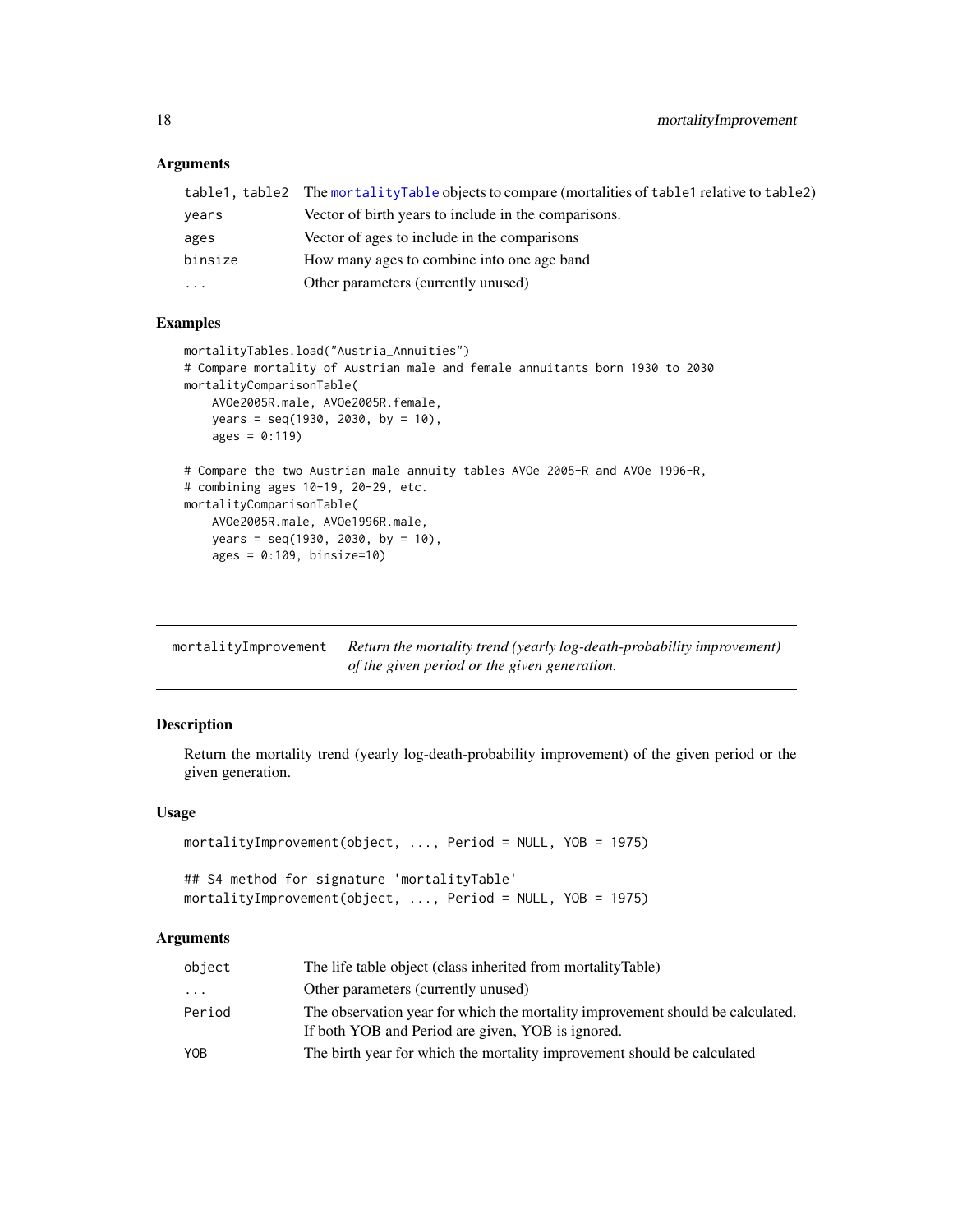# <span id="page-18-0"></span>mortalityTable-class 19

#### Methods (by class)

• mortalityTable: Return the yearly log-mortality improvement of the life table given the birth or observation year

# Examples

```
mortalityTables.load("Austria_Annuities")
# AVOe 2005R includes a trend decline by default, compare the exact table
# with the table without decline:
mortalityImprovement(AVOe2005R.male, Period = 2017)
mortalityImprovement(AVOe2005R.male.nodamping, Period = 2017)
```
<span id="page-18-1"></span>mortalityTable-class *Class mortalityTable*

#### <span id="page-18-2"></span>**Description**

Class mortalityTable is the (virtual) base class for all mortality tables. It contains the name and some general values applying to all types of tables, but does not contain any data itself. Use a child class to create actual mortality tables.

#### **Slots**

name The human-readable name of the mortality table

baseYear The base year of the mortality table (e.g. for tables with trend projection)

- modification A function that will be called with the final death probabilities to give the user a way to modify the final probabilities
- loading Additional security loading on the resulting table (single numeric value, e.g. 0.05 adds 5% security margin to the probabilities)
- data Placeholder list to make it possible to store any kind of data associated with the object inside the object (e.g. the underlying data used to derive the death probabilities, parameters for adjustment, etc.)

mortalityTable.ageShift-class

*Class mortalityTable.ageShift - Cohort life tables generated by ageshift*

#### Description

A cohort life table, obtained by age-shifting from a given base table (death probabilities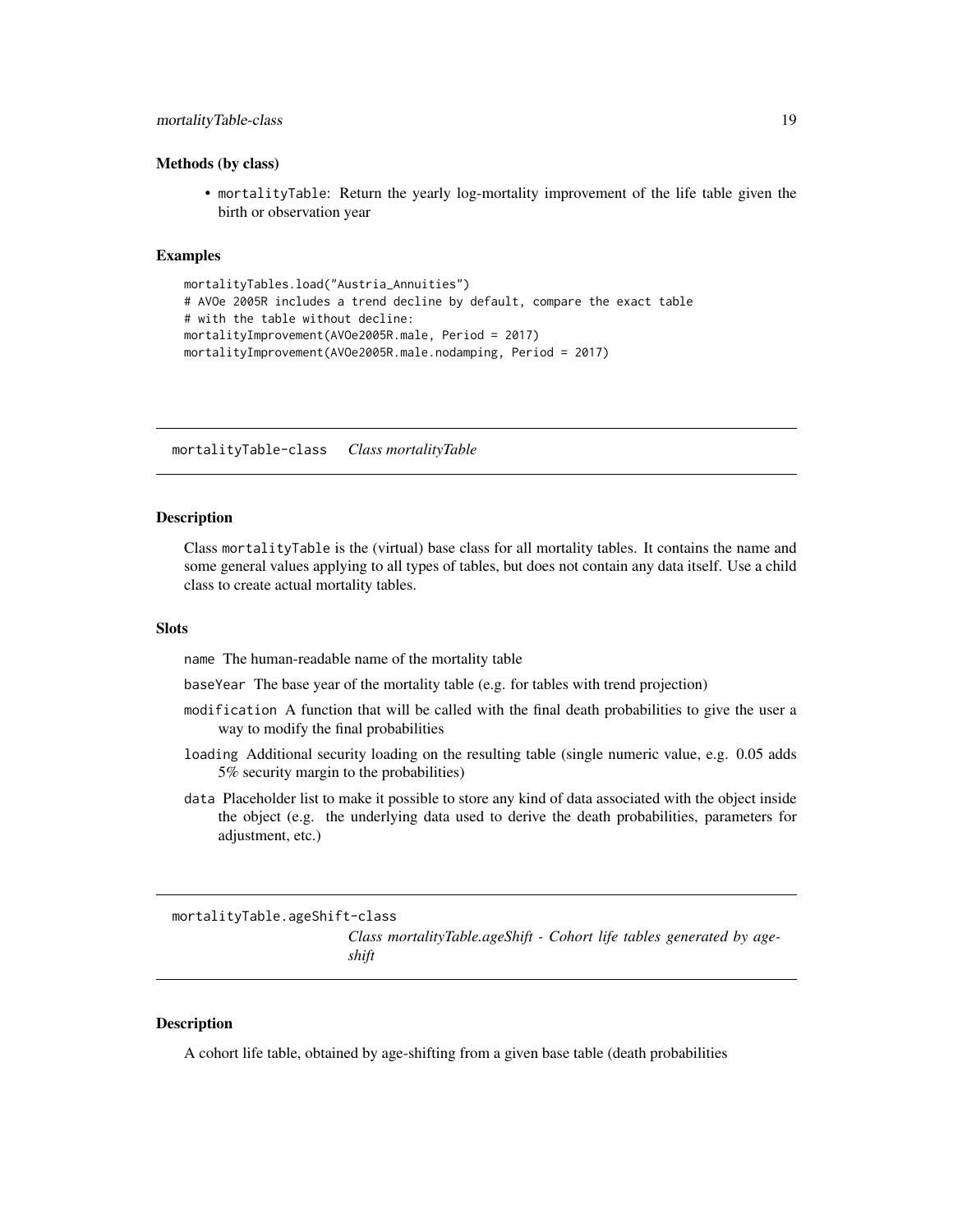<span id="page-19-0"></span>ageShifts A data.frame with columns YOB and shifts giving the age shifts for each birth year

#### Examples

```
mortalityTables.load("Austria_Annuities_AVOe2005R")
tb = mortalityTable.ageShift(
   ages = ages(AVOe2005R.male),
   deathProbs = deathProbabilities(AVOe2005R.male, YOB = 1992),
    ageShifts = generateAgeShift(1, c(1962, 1985, 2000, 2015, 2040, 2070)))
# The cohort tables for different birth years are just the base probabilities with modified ages
plot(getCohortTable(tb, YOB = 1963), getCohortTable(tb, YOB = 2017))
```
mortalityTable.deMoivre-class

*Class mortalityTable.deMoivre - Mortality table with de Moivre's law*

#### Description

A period life table with maximum age omega dn the time of death identically distributed on the interval [0, omega]. The only required slot is the maximum age omega, all probabilities are calculated from it. Optionally, a name and loading can be passed (inherited from [mortalityTable](#page-18-2)).

#### **Slots**

omega Maximum age

#### Examples

```
mm = mortalityTable.deMoivre(100)
plot(mm,
     mortalityTable.deMoivre(90),
     mortalityTable.deMoivre(50))
```
<span id="page-19-1"></span>mortalityTable.improvementFactors-class

*Class mortalityTable.improvementFactors - Cohort life table with improvement factors*

#### Description

A cohort life table, obtained by an improvment factor projection from a given base table (PODs for a given observation year).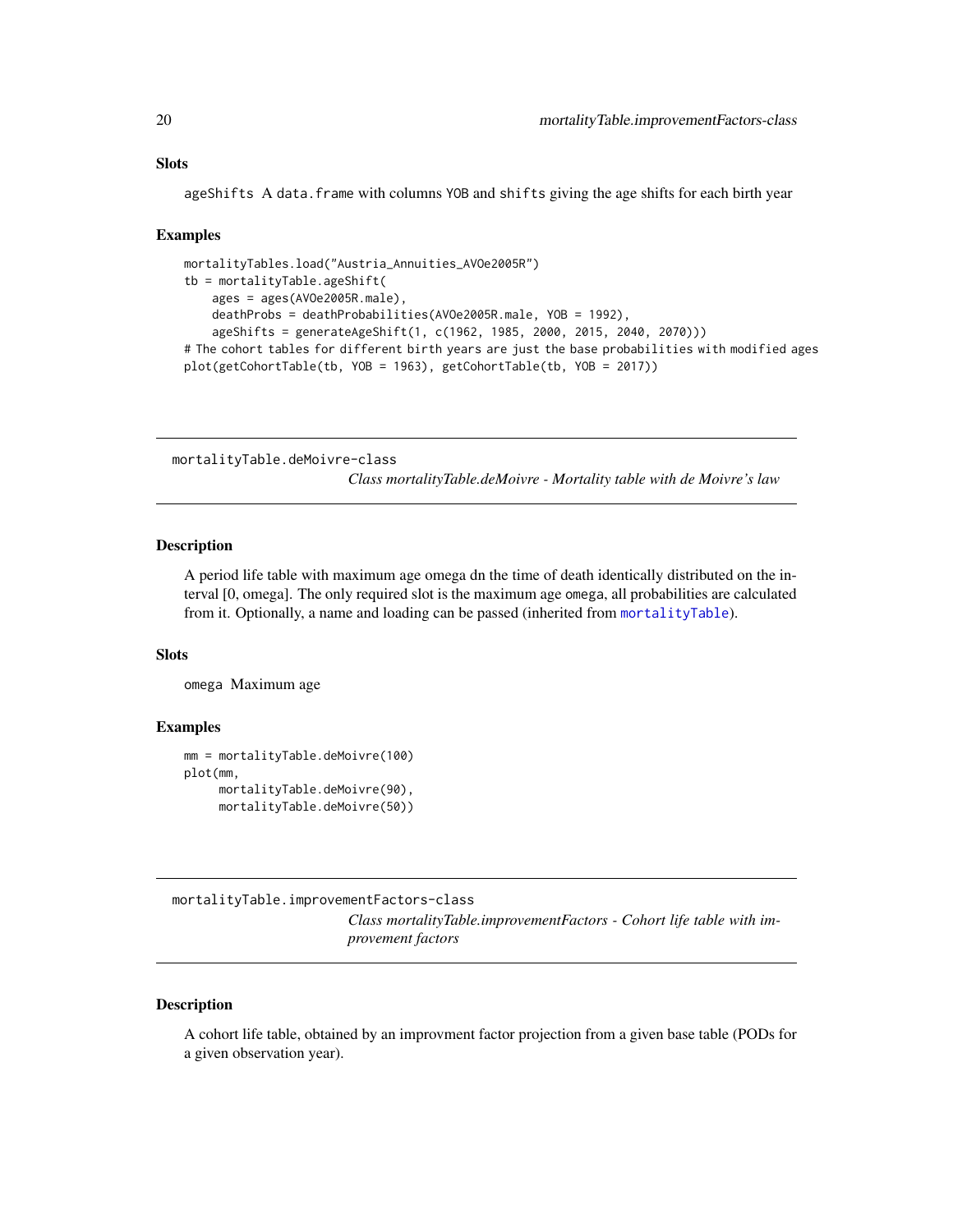#### <span id="page-20-0"></span>**Slots**

baseYear The base year for the improvements (baseTable describes the death probabilities in this year)

improvement Yearly improvement factors per age

# Examples

```
mortalityTables.load("Austria_Annuities_AVOe2005R")
# AVOe 2005R base table with yearly improvements of 3% for age 0, linearly
# decreasing to 0% for age 120.
tb = mortalityTable.improvementFactors(
    ages = ages(AVOe2005R.male),
    deathProbs = periodDeathProbabilities(AVOe2005R.male, Period = 2002),
   baseYear = 2002,
    improvement = 0.03 * (1 - ages(AV0e2005R.make)/121),
    name = "AVOe 2005R base with linearly falling improvements (DEMO)"
)
# Yearly trend is declining:
plotMortalityTrend(tb, AVOe2005R.male, Period = 2017, title = "Mortality Trend")
# The cohort tables for different birth years:
plot(getCohortTable(tb, YOB = 1963), getCohortTable(tb, YOB = 2017))
```
mortalityTable.jointLives-class

*Class mortalityTable.jointLives - Life table for multiple joint lives*

#### <span id="page-20-1"></span>**Description**

A cohort life table obtained by calculating joint death probabilities for multiple lives, each possibly using a different mortality table.

#### **Slots**

table The mortalityTable object for all lives (vector if different tables should be used for the different persons)

```
mortalityTables.load("Germany_Census")
table.JL = mortalityTable.jointLives(
   name = "ADSt 24/26 auf verbundene Leben",
   table = mort.DE.census.1924.26.male
)
deathProbabilities(table.JL, YOB = 1977, ageDifferences = c(1, 5, -5, 16))
deathProbabilities(table.JL, YOB = 1977, ageDifferences = c(0))
deathProbabilities(table.JL, YOB = 1977, ageDifferences = c(1, 5, 16))
```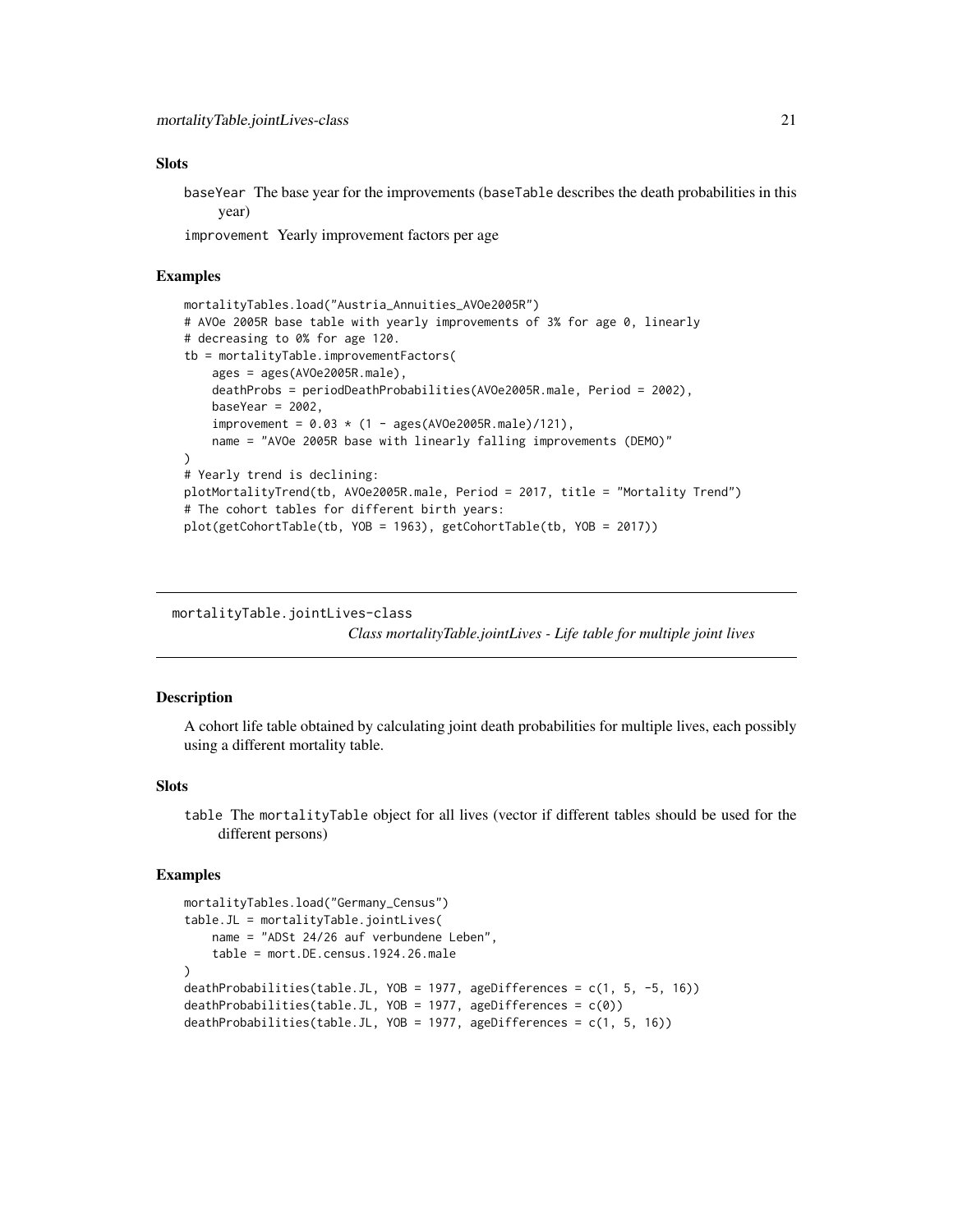<span id="page-21-0"></span>mortalityTable.MakehamGompertz-class

*Class mortalityTable.MakehamGompertz - Mortality table with Makeham-Gompertz's law*

#### Description

A period life table following Makeham and Gompertz's law of a mortality rate  $\mu$  increasing exponentially with age  $x$  ( $\mu_{x+t} = A + Bc^{(x+t)}$ ). The only required slots are the parameters A, B and c, all probabilities are calculated from them, for technical reasons a maximum age of 120 is technically assumed. Optionally, a name and loading can be passed (inherited from [mortalityTable](#page-18-2)).

# **Slots**

A Parameter A of the Makeham-Gompertz distribution

B Parameter B of the Makeham-Gompertz distribution

c Parameter c of the Makeham-Gompertz distribution

omega Maximum age (default: 150)

# Examples

```
# A Gompertz mortality, roughtly approximating the Austrian annuitants 2017
gmp = mortalityTable. MakehamGompertz(A = 0, B = 0.00001, c = 1.11)mortalityTables.load("Austria_Annuities_AVOe2005R")
plot(gmp, AVOe2005R.male, Period=2017)
```

```
# A Makeham-Gompertz mortality, approximating the Austrian annuitants 2017
mg = mortalityTable.MakehamGompertz(A = 0.0002, B = 0.00001, c = 1.11)
plot(mg, gmp, AVOe2005R.male, Period=2017)
```
mortalityTable.mixed-class

*Class mortalityTable.mixed - Life table as a mix of two life tables*

# **Description**

A cohort life table obtained by mixing two life tables with the given weights. Typically, when only gender-specific tables are available, unisex tables are generated by mixing the two genderspecific tables for males and for females with a pre-defined, constant proportion (e.g. 60:30 or 40:60, depending on the portfolio and on the security margins).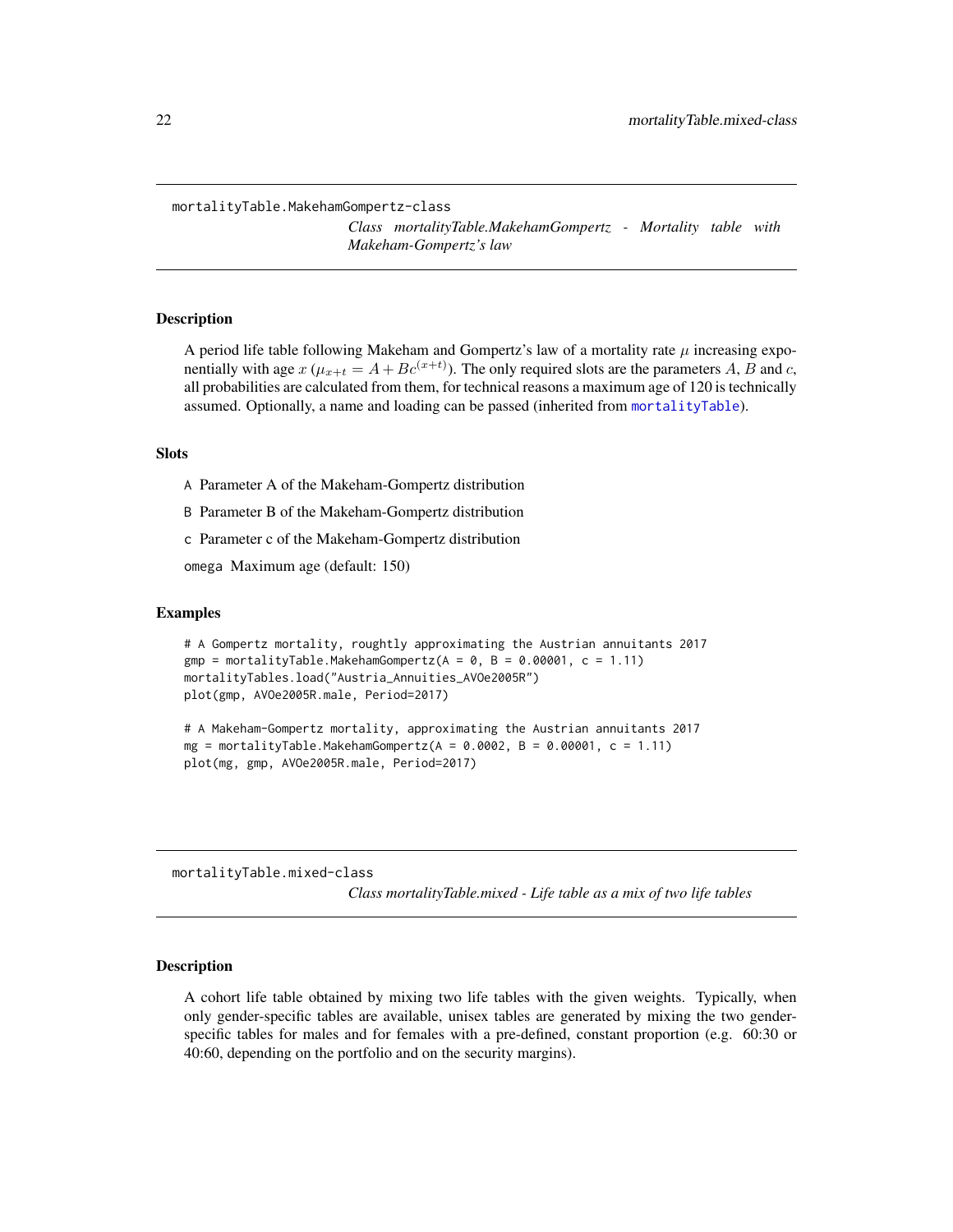# <span id="page-22-0"></span>Slots

table1 The first mortalityTable table2 The second mortalityTable weight1 The weight of the first mortality table weight2 The weight of the second mortality table loading Additional security loading

# Examples

```
mortalityTables.load("Austria_Annuities_AVOe2005R")
# Generate a unisex table with mixing relation 60:40 from male + female tables
AVOe2005R.myUnisex = mortalityTable.mixed(
   table1 = AVOe2005R.male, table2 = AVOe2005R.female,
   weight1 = 0.6, weight2 = 0.4,
   name = "My custom AVOe 2005R unisex (60:40)")
plot(AVOe2005R.myUnisex, AVOe2005R.male, AVOe2005R.female, Period = 2017)
```
mortalityTable.NA *Empty mortality table indicating NA*

# Description

Empty mortality table indicating NA

#### Usage

```
mortalityTable.NA
```
# Format

An object of class mortalityTable.period of length 1.

mortalityTable.observed-class

*Class mortalityTable.observed - Life table from actual observations*

# Description

A cohort life table described by actual observations (data frame of PODs per year and age)

# **Slots**

deathProbs The observed death probabilities (age-specific probability of dying within one year) years The observation years ages The observation ages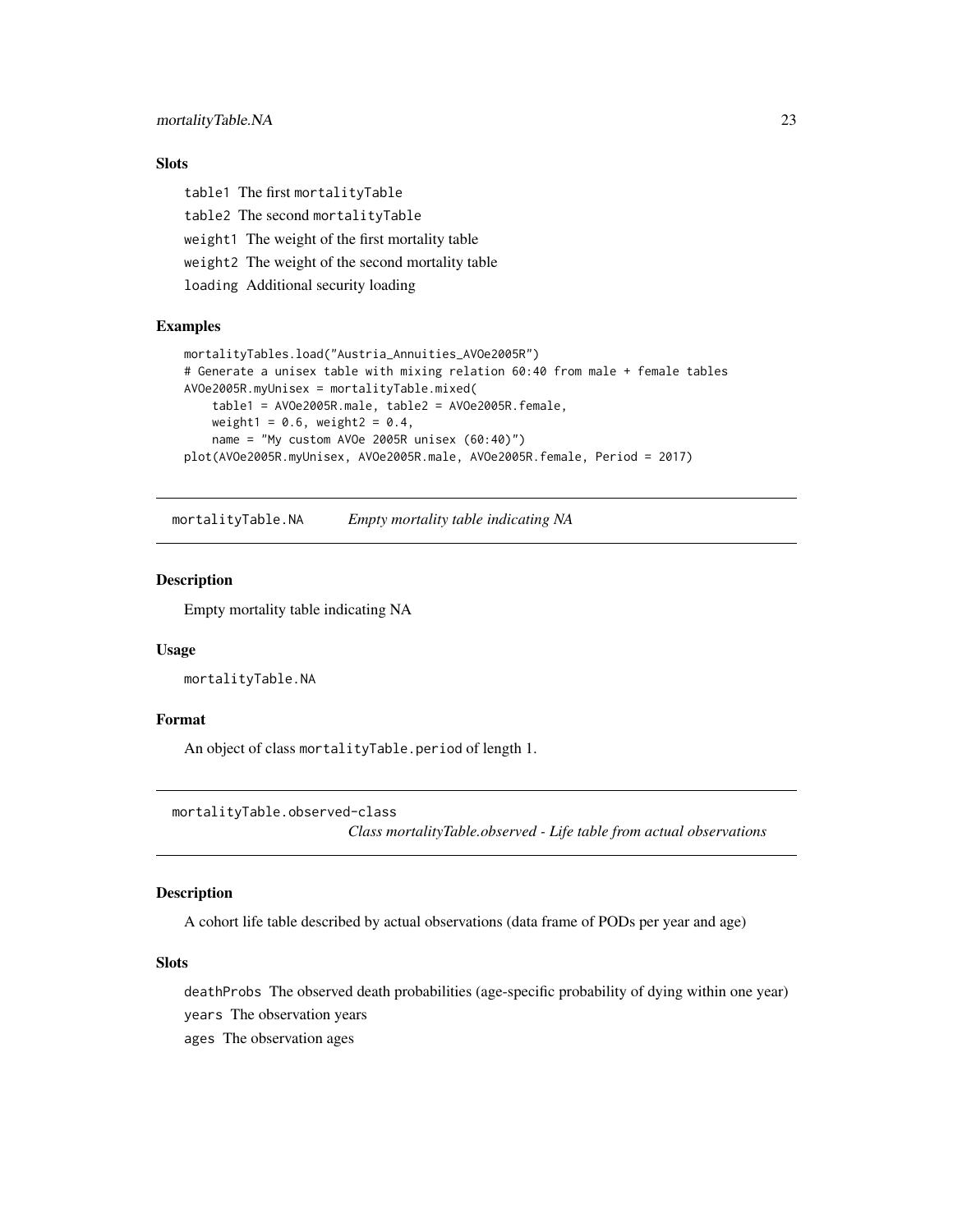<span id="page-23-0"></span>mortalityTable.once *Generate a (deterministic) mortality table with only one probability set to 1 (for the given age)*

# Description

Generate a (deterministic) mortality table with only one probability set to 1 (for the given age)

#### Usage

```
mortalityTable.once(
  transitionAge,
 name = "Deterministic mortality table",
 ages = 0:99)
```
# Arguments

| transitionAge | The age where the deterministic transition occurs |
|---------------|---------------------------------------------------|
| name          | The name of the table                             |
| ages          | The ages of the table                             |

```
mortalityTable.onceAndFuture
```
*Generate a (deterministic) mortality table with all probabilities starting at a given age set to 1*

# Description

Generate a (deterministic) mortality table with all probabilities starting at a given age set to 1

# Usage

```
mortalityTable.onceAndFuture(
  transitionAge,
  name = "Deterministic mortality table",
  ages = 0:99\mathcal{L}
```

| transitionAge | The age where the deterministic transition occurs |
|---------------|---------------------------------------------------|
| name          | The name of the table                             |
| ages          | The ages of the table                             |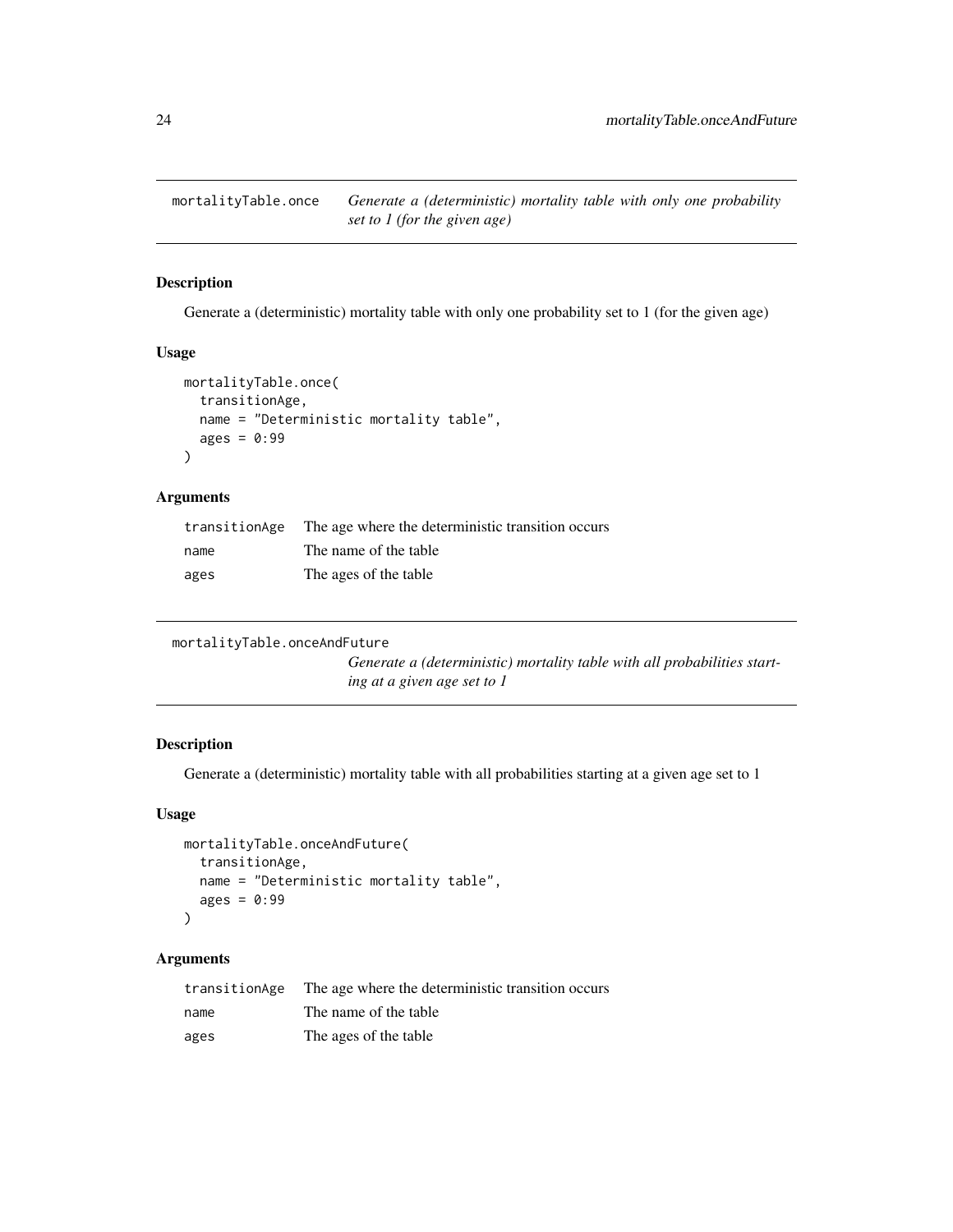<span id="page-24-0"></span>mortalityTable.period-class

*Class mortalityTable.period - Period life tables*

# **Description**

A period life table, giving death probabilities for each age, up to maximum age omega. The baseYear slot can be used to hold information about the period.

#### Slots

ages The ages corresponding to the entries of the deathProbs

deathProbs The one-year death probabilities for the ages

exposures (Optional) exposured used to determine death probabilities (can be used as weights for smoothing, for variances, etc.)

#### Examples

```
linTable = mortalityTable.period(name="linear mortality", ages = 0:50, deathProbs = 0:50/50)
constTable = mortalityTable.period(name="const. mortality", ages = 0:50,
                                   deathProbs = c(rep(0.1, 50), 1))plot(linTable, constTable, title="Comparison of linear and constand death probabilities")
# A sample observation table with exposures and raw probabilities
obsTable = mortalityTable.period(
   name = "trivial observed table",
   ages = 0:15,deathProbs = c(0.0072, 0.00212, 0.00081, 0.0005, 0.0013,
       0.001, 0.00122, 0.00142, 0.007, 0.0043,
       0.0058, 0.0067, 0.0082, 0.0091, 0.0075, 0.01),
    exposures = c(150, 222, 350, 362, 542,
       682, 1022, 1053, 1103, 1037,
       968, 736, 822, 701, 653, 438))
plot(obsTable, title = "Observed death probabilities")
```
mortalityTable.trendProjection-class *Class mortalityTable.trendProjection - Cohort mortality table with age-specific trend*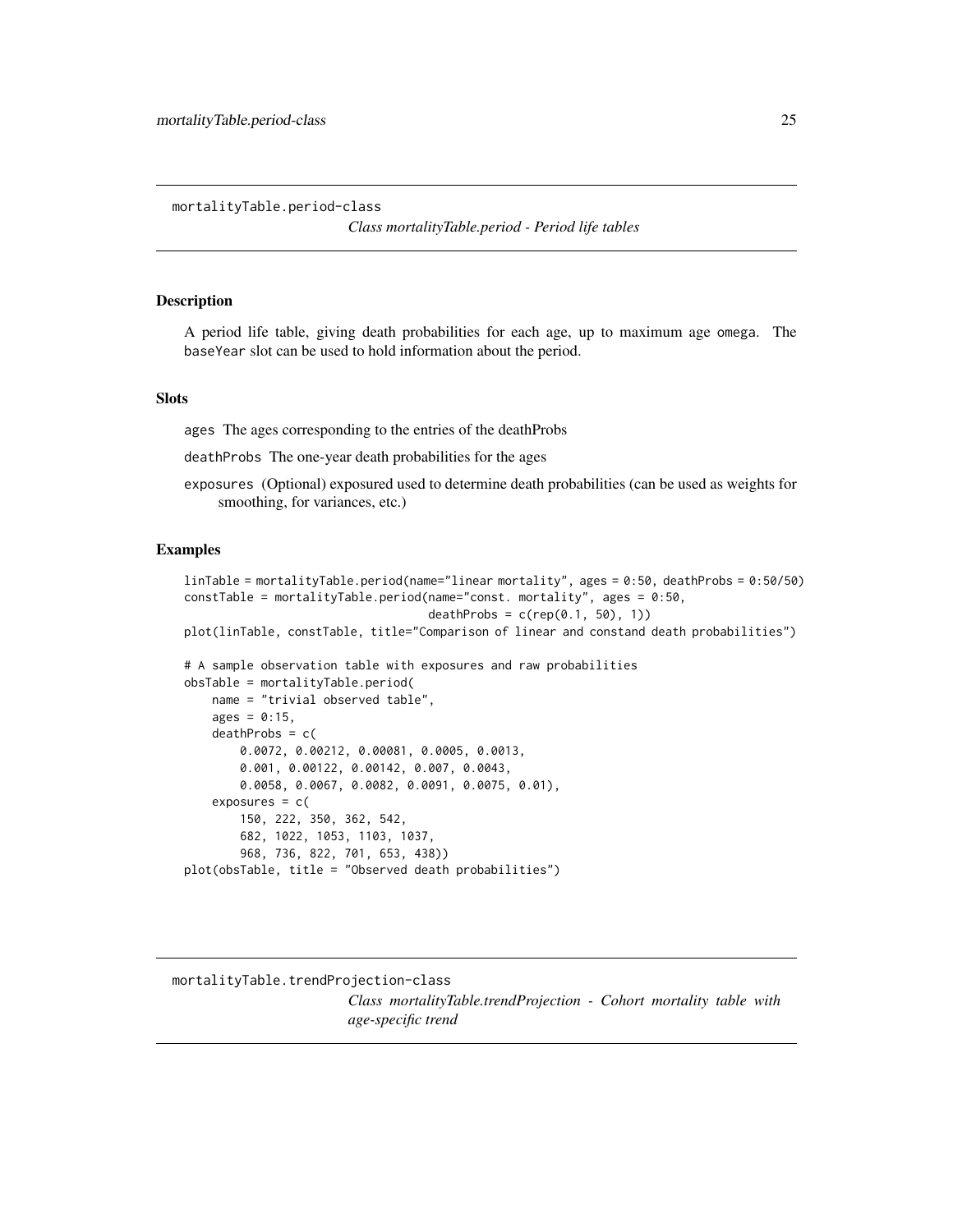#### <span id="page-25-0"></span>Description

A cohort mortality table, obtained by a trend projection from a given base table (PODs for a given observation year). Typically, the trend is obtained by the Lee-Carter method or some other trend estimation. The damping Function can be used to modify the cumulative years (e.g.  $G(tau+x)$ ) instead of tau+x) If trend2 is given, the  $G(tau+x)$  gives the weight of the first trend, 1- $G(tau+x)$  the weight of the second trend

# **Slots**

- baseYear The base year of the trend projection (baseTable describes the death probabilities in this year)
- trend The yearly improvements of the log-death probabilities (per age)
- dampingFunction A possible damping of the trend. This is a function damping(delta\_years) that gets a vector of years from the baseYear and should return the dampened values.
- trend2 The alternate trend. If given, the damping function interpolates between trend and trend2, otherwise the dumping function simply modifies the coefficients of trend.

# Examples

```
obsTable = mortalityTable.trendProjection(
   name = "Const. table with trend",
   baseYear = 2018,
   ages = 0:15,deathProbs = rep(0.02, 16),
    trend = c(0.045, 0.04, 0.03, 0.04, 0.042, 0.041, 0.038, 0.035,
         0.032, 0.031, 0.028, 0.020, 0.015, 0.01, 0.005, 0))
# In 2018 the flat mortality can be seen
plotMortalityTables(obsTable, Period = 2018, title = "Period death probabilities 2018")
# In 2038, the age-specific trend affected the probabilities differently for 20 years:
plotMortalityTables(obsTable, Period = 2038, title = "Period death probabilities 2038")
# Consequently, a person born 2018 will also not have constand death probabilities
plotMortalityTables(obsTable, YOB = 2018, title = "Cohort death probabilities, YOB 2018")
plotMortalityTables(
    lapply(2018:2033, function(y) getCohortTable(obsTable, YOB = y)),
    title = "Cohort tables for different YOBs", legend.position = c(0.99, 0.01))
plotMortalityTables(
   lapply(2018:2033, function(y) getPeriodTable(obsTable, Period = y)),
   title = "Period tables for different years", legend.position = c(0.99, 0.01))
```
# mortalityTable.Weibull-class

*Class mortalityTable.Weibull - Mortality table with Weibull's law*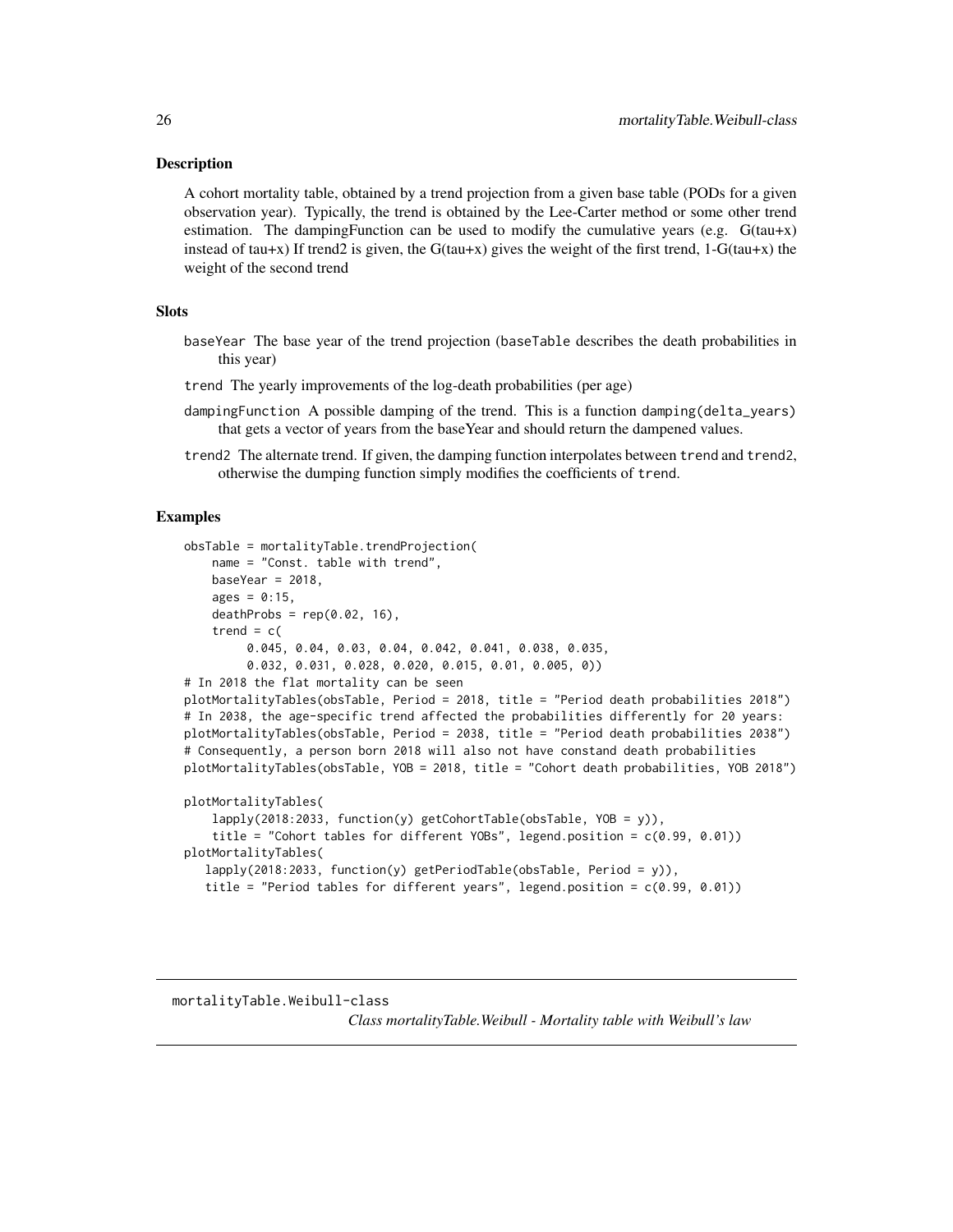# <span id="page-26-0"></span>Description

A period life table following Weibulls's law of a mortality rate  $\mu$  increasing as a power of t:

$$
\mu_{x+t} = k * (x+t)^n
$$

The only required slots are the parameters  $k > 0$  and  $n > 0$ , all probabilities are calculated from them, for technical reasons a maximum age of 150 is technically assumed. Optionally, a name and loading can be passed (inherited from [mortalityTable](#page-18-2)).

# Slots

- k Parameter k of the Weibull distribution
- n Parameter n of the Weibull distribution
- omega Maximum age (default: 120)

# Examples

```
# A Weibull mortality
wb1 = mortalityTable. Weibull(k = 0.0000000001, n = 4.8)mortalityTables.load("Austria_Annuities_AVOe2005R")
plot(wbl, AVOe2005R.male, Period=2017, ylim = c(0.00005, 1))
```
mortalityTable.zeroes *Generate a mortality table with all probabilities set to zero.*

# Description

Generate a mortality table with all probabilities set to zero.

#### Usage

```
mortalityTable.zeroes(name = "Zero mortality table", ages = 0:99)
```

| name | The name of the table |
|------|-----------------------|
| ages | The ages of the table |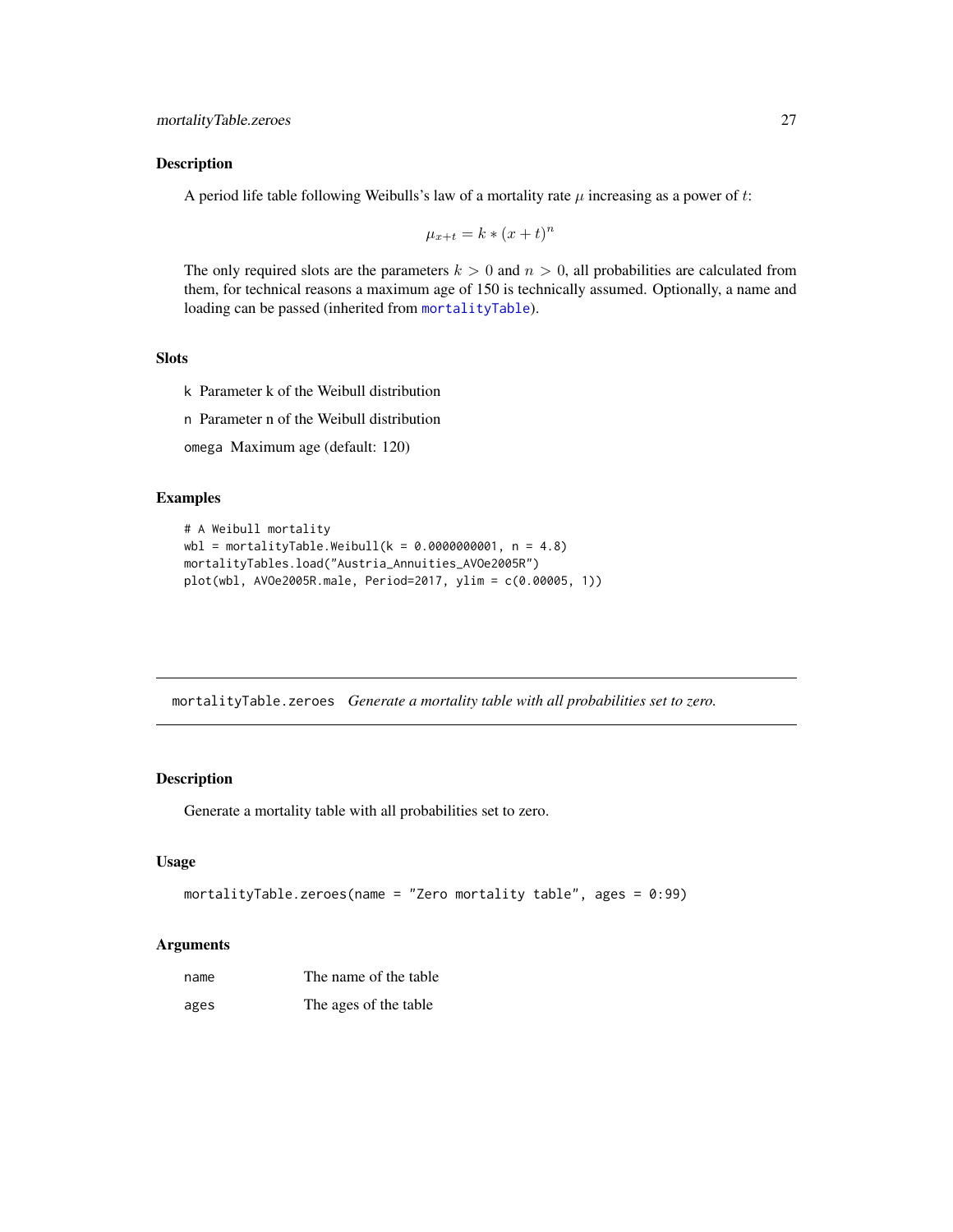<span id="page-27-2"></span><span id="page-27-0"></span>mortalityTables.list *List all available sets of life tables provided by the [MortalityTables](#page-2-1)[package](#page-2-1) package An existing life table can then be loaded with [mor](#page-27-1)[talityTables.load.](#page-27-1)*

# Description

List all available sets of life tables provided by the [MortalityTables-package](#page-2-1) package An existing life table can then be loaded with [mortalityTables.load.](#page-27-1)

# Usage

```
mortalityTables.list(
 pattern = "*",package = c("^MortalityTables", "^PensionTables"),
 prefix = "MortalityTables"
)
```
# Arguments

| pattern | Restrict the results only to life table sets that match the pattern with wildcards<br>(default: "*" to show all sets)                                                                                  |
|---------|--------------------------------------------------------------------------------------------------------------------------------------------------------------------------------------------------------|
| package | The package that contains the desired dataset in its extracted directory. Defaults<br>to the "MortalityTables" package. Multiple packages can be given as a vector,<br>even using regular expressions. |
| prefix  | The file prefix, defaults to Mortality Tables. Can be overridden to list other types<br>of files, like "PensionTables"                                                                                 |

# Examples

```
mortalityTables.list()
mortalityTables.list("Austria_*")
mortalityTables.list("*Annuities")
mortalityTables.list(package = c("MyCustomPackage"))
```
<span id="page-27-1"></span>mortalityTables.load *Load a named set of mortality tables provided by the [MortalityTables](#page-2-2) package*

# Description

Load a named set of mortality tables provided by the [MortalityTables](#page-2-2) package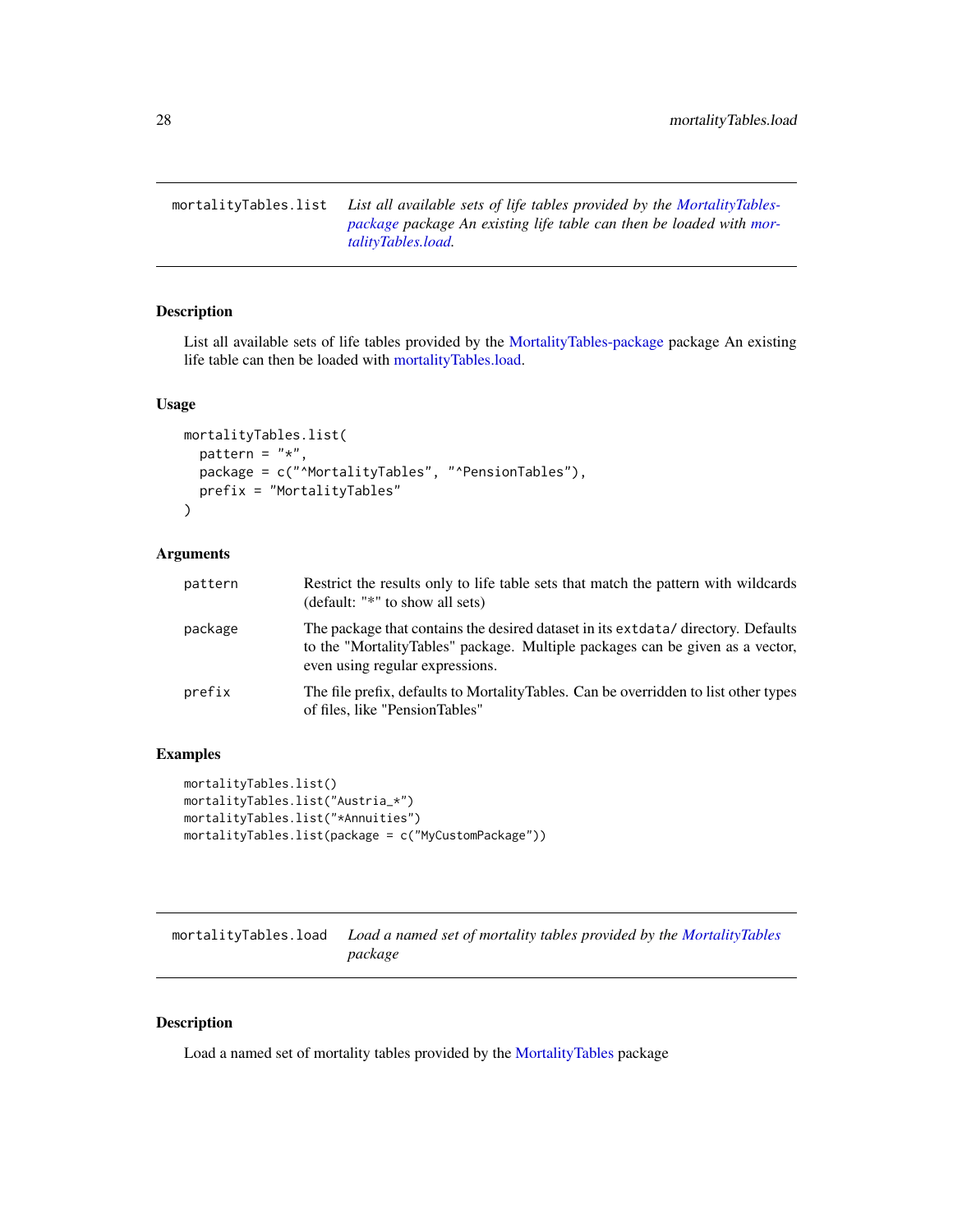# <span id="page-28-0"></span>mT.cleanup 29

# Usage

```
mortalityTables.load(
  dataset,
  package = c("^MortalityTables", "^PensionTables"),
 prefix = "MortalityTables"
)
```
# Arguments

| package | The package that contains the dataset in its extracted directory. Defaults to all<br>packages starting with names that start with "MortalityTables" or "PensionTa-<br>bles". Multiple packages can be given as a vector, even using regular expres-<br>sions. This package is not automatically loaded. If a provided dataset needs its<br>proving package loaded, it can do so explicitly. |
|---------|---------------------------------------------------------------------------------------------------------------------------------------------------------------------------------------------------------------------------------------------------------------------------------------------------------------------------------------------------------------------------------------------|
| prefix  | The prefix for the data sets (default is "MortalityTables").                                                                                                                                                                                                                                                                                                                                |

# Examples

```
mortalityTables.list()
mortalityTables.load("Austria_Annuities_*")
mortalityTables.load("Austria_Annuities_AVOe2005R")
mortalityTables.load("*Annuities")
## Not run: mortalityTables.load("MyCustomTable", package = c("MyCustomPackage"))
```

| mT.cleanup | Remove all non-essential data (raw data, etc.) from a mortalityTable |
|------------|----------------------------------------------------------------------|
|            | object                                                               |

# Description

The function mt.cleanup removes all non-essential data from a given mortalityTable object.

# Usage

```
mT.cleanup(object)
## S4 method for signature 'mortalityTable'
mT.cleanup(object)
## S4 method for signature 'mortalityTable.period'
mT.cleanup(object)
## S4 method for signature 'mortalityTable.trendProjection'
```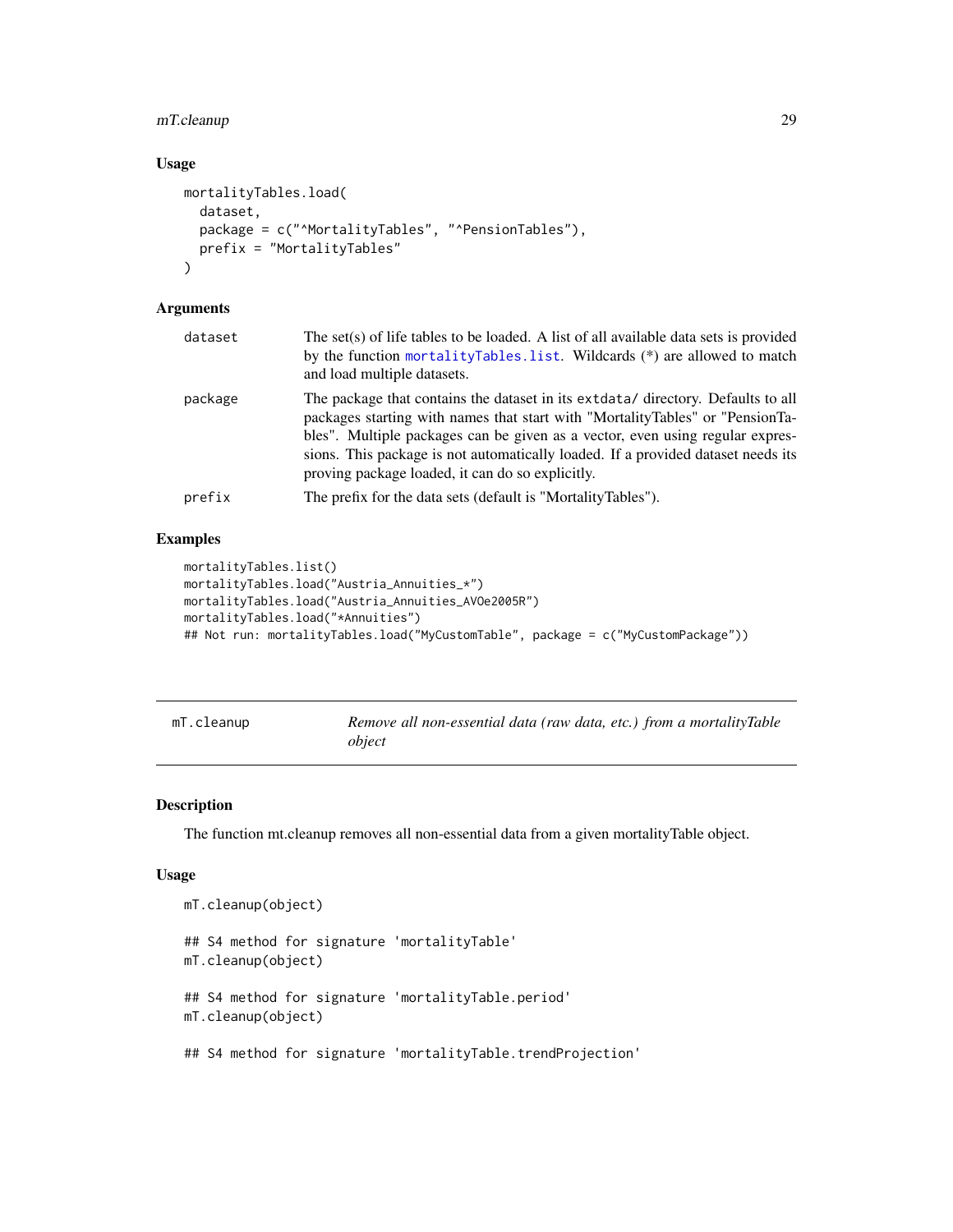```
mT.cleanup(object)
## S4 method for signature 'array'
mT.cleanup(object)
## S4 method for signature 'list'
mT.cleanup(object)
## S4 method for signature 'pensionTable'
mT.cleanup(object)
## S4 method for signature 'mortalityTable.observed'
mT.cleanup(object)
```
# Arguments

object The mortalityTable object to be cleaned.

# Details

Mortality tables are often generated from raw data, that is smoothed, extrapolated, etc. The mortalityTable class and its implementations can internally store the raw probabilities and the intermediate results and parameters. This method removes those information. All essential information (base table, ages, trend functions, etc.) are preserved.

Removed information includes: \* all elements of the object@data list, except for dim \* exposures \* names of named age, deathProbs and trend vectors

For mortality tables with other mortalityTable components (like pension tables or mixed tables), all components are cleaned.

# Methods (by class)

- mortalityTable: Clean up and remove all non-essential data from the mortalityTable object
- mortalityTable.period: Clean up and remove all non-essential data from the mortalityTable.period object
- mortalityTable.trendProjection: Clean up and remove all non-essential data from the mortalityTable.trendProjection object
- array: Clean up and remove all non-essential data from the mortalityTable objects stored in the array
- list: Clean up and remove all non-essential data from the mortalityTable objects stored in the list
- pensionTable: Clean up and remove all non-essential data from the mortalityTable objects stored in the array
- mortalityTable.observed: Clean up the internal data of the mortality table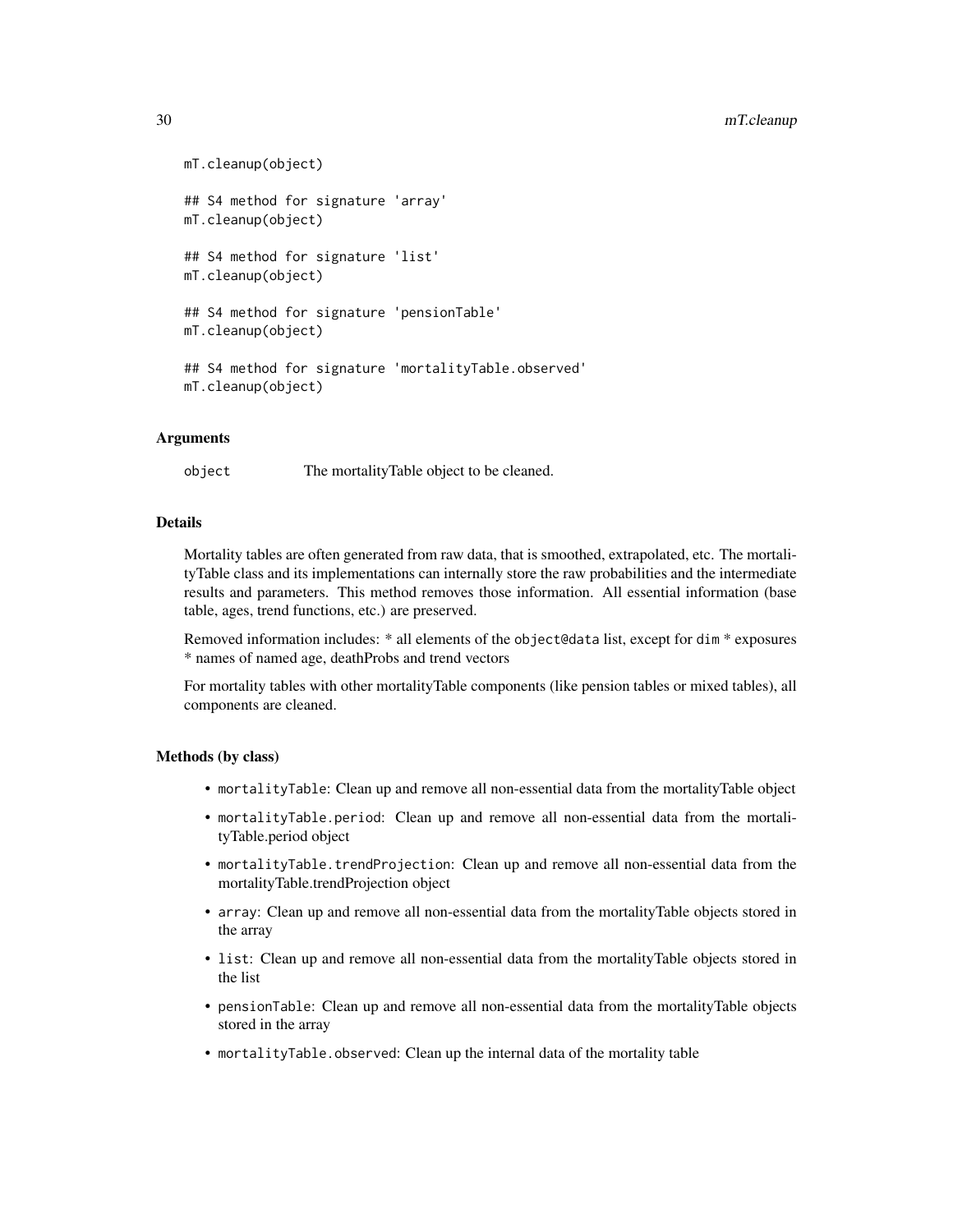# <span id="page-30-0"></span>mT.extrapolateProbsExp 31

#### Examples

```
mortalityTables.load("Austria_Census")
# Whittaker-Henderson smoothing stores the raw input and the weights in the
# \code{data} slot of the table:
AT.smoothed = whittaker.mortalityTable(mort.AT.census.2011.male)
AT.smoothed@data$rawProbs
AT.smoothed@data$whittaker
# cleaning up the table removes those non-essential information again:
AT.smoothed.clean = mT.cleanup(AT.smoothed)
AT.smoothed.clean@data$rawProbs
AT.smoothed.clean@data$whittaker
```
mT.extrapolateProbsExp

*Extrapolate base table of a mortalityTable using an exponential function*

# **Description**

Extrapolate the base table of a mortalityTable object using an exponential function (i.e. the death probabilities decreases towards 0 exponentially). While death probabilities trending towards 0 for old ages is not realistic for overall deaths, it can be useful to model causes of death that vanish in older age. It is, however, most useful to extrapolate an observed base table to low ages (e.g. for an insurance portfolio with practically no persons aged below 16). A decline towards 0 for low ages makes sense in this case.

# Usage

mT.extrapolateProbsExp(table, age, up = TRUE)

# Arguments

| table | A life table object (instance of a mortality Table class) or a list, table or array<br>of mortalityTable objects |
|-------|------------------------------------------------------------------------------------------------------------------|
| age   | Index (typically age) of the position of the fit                                                                 |
| up    | Whether the fit is forward- or backward-facing ( <i>i.e.</i> to old or young ages)                               |

# Details

The function needs only one age, from which the extrapolation using an exponential function is applied. the strength of the exponential function is derived from the death probability at that age.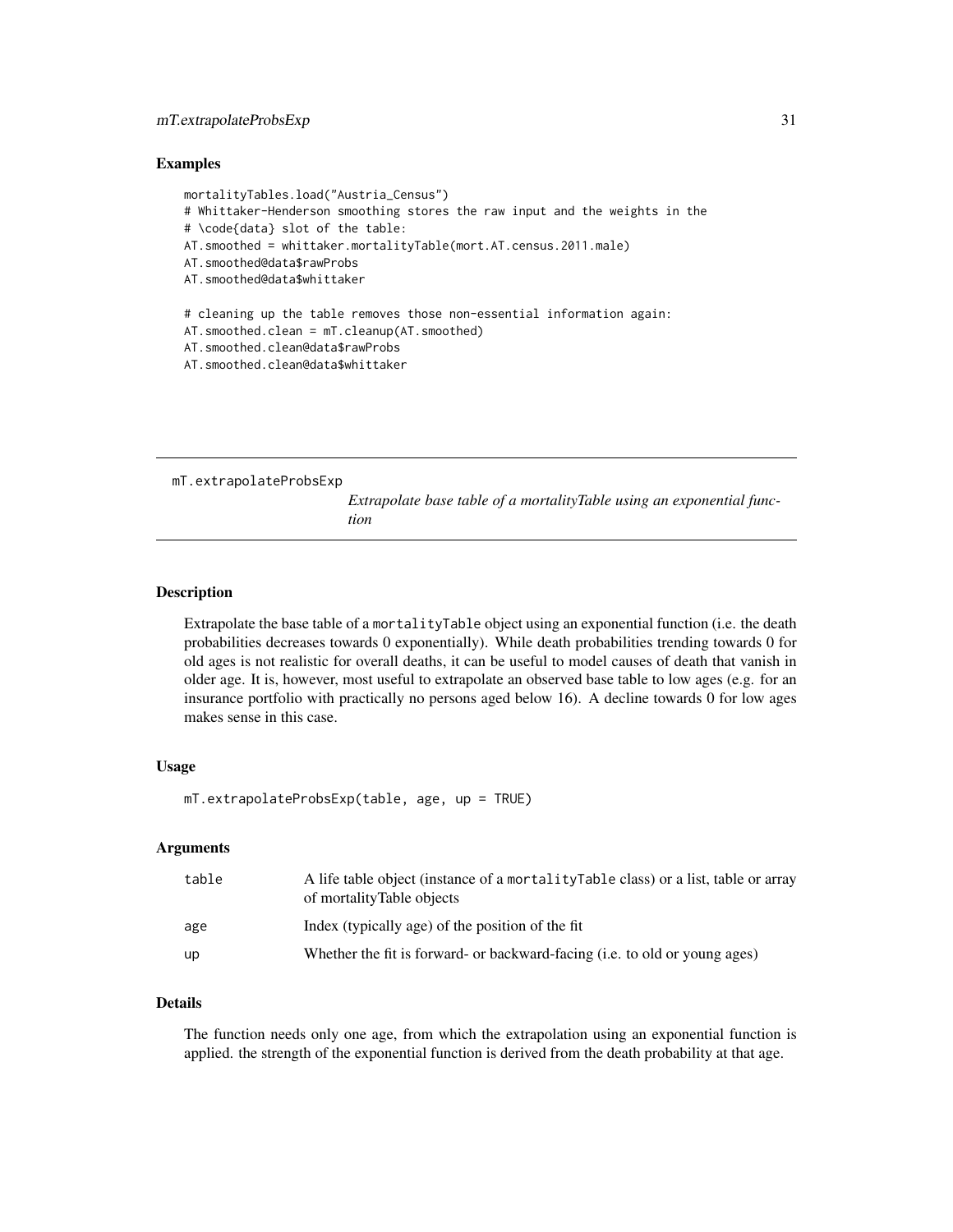# Examples

```
mortalityTables.load("Austria_Census")
# use the Austrian population mortalities for ages 18-95 and exponentially
# extrapolate them to lower ages
AT11.lowAgesExp = mT.extrapolateProbsExp(mort.AT.census.2011.male, 18, up = FALSE)
plotMortalityTables(mT.setName(AT11.lowAgesExp, "Ages below 16 are extrapolated exponentially"),
                    mort.AT.census.2011.male)
```
mT.extrapolateTrendExp

*Extrapolate a mortality trend exponentially*

#### Description

Extrapolate a mortality trend in a mortalityTable object using an exponential function (i.e. the trend decreases towards 0 exponentially). This is mainly used to extrapolate an observed agespecific trend to very old ages. Existing trend function values above (or below, respectively) the idx are overwritten.

# Usage

mT.extrapolateTrendExp(table, idx, up = TRUE)

# Arguments

| table | A life table object (instance of a mortality Table class) or a list, table or array<br>of mortality Table objects |
|-------|-------------------------------------------------------------------------------------------------------------------|
| idx   | Index (typically age) of the position of the fit                                                                  |
| up    | Whether the fit is forward- or backward-facing (i.e. to old or young ages)                                        |

```
mortalityTables.load("Austria_Annuities_AVOe2005R")
# extrapolate the trend exponentially from age 95 instead (overwriting the existing trend)
avoe2005exp = mT.extrapolateTrendExp(AVOe2005R.male, 95)
plotMortalityTrend(mT.setName(avoe2005exp, "AVÖ 2005R with trend extrapolated from age 85 up"),
                   AVOe2005R.male, Period = 2020, ages = 60:120)
```
<span id="page-31-0"></span>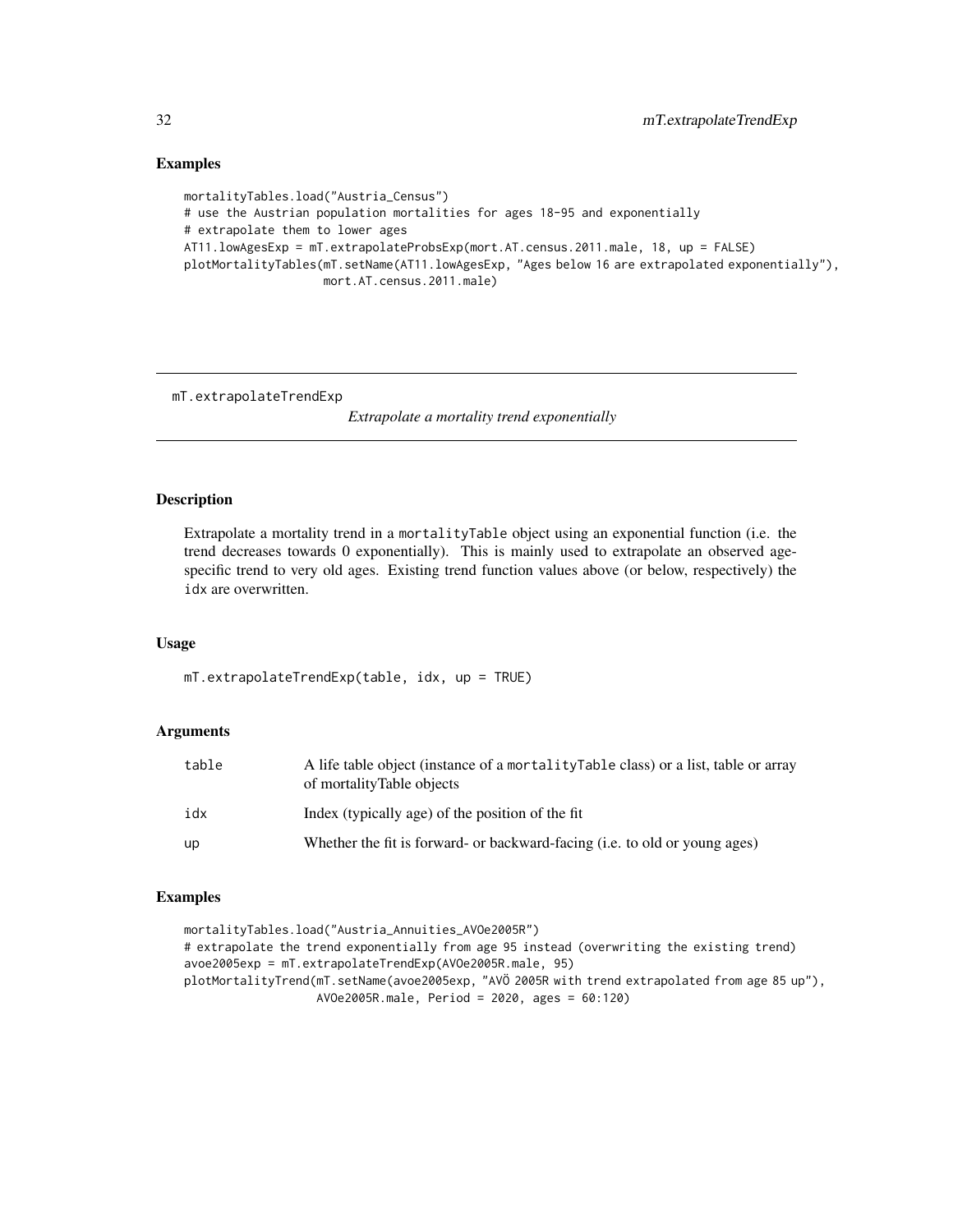<span id="page-32-0"></span>

# Description

Restrict the given mortalityTable object(s) to given ages, potentially filling with NA values to ensure they cover the full desired age range

#### Usage

```
mT.fillAges(table, neededAges, fill = 0)
```
#### Arguments

| table      | A life table object (instance of a mortality Table class) or a list, table or array<br>of mortalityTable objects |
|------------|------------------------------------------------------------------------------------------------------------------|
| neededAges | The vector of ages the returned objects should cover (even if the values are 0 or<br>NA)                         |
| fill       | The value to use for all ages for which the original table(s) do not have any<br>information                     |

# Examples

```
mortalityTables.load("Austria_Annuities")
# return a table with only ages 100-130, where ages above 120 (not defined
# in the original table) are filled with qx=1:
mT.fillAges(AVOe2005R.male, neededAges = 100:130, fill = 1)
```
mT.fitExtrapolationLaw

*Fit interpolation law to a mortality table and extrapolate*

# Description

Fit an extrapolation law (from the MortalityLaws Package to the base table of the mortality table and use it for extrapolation.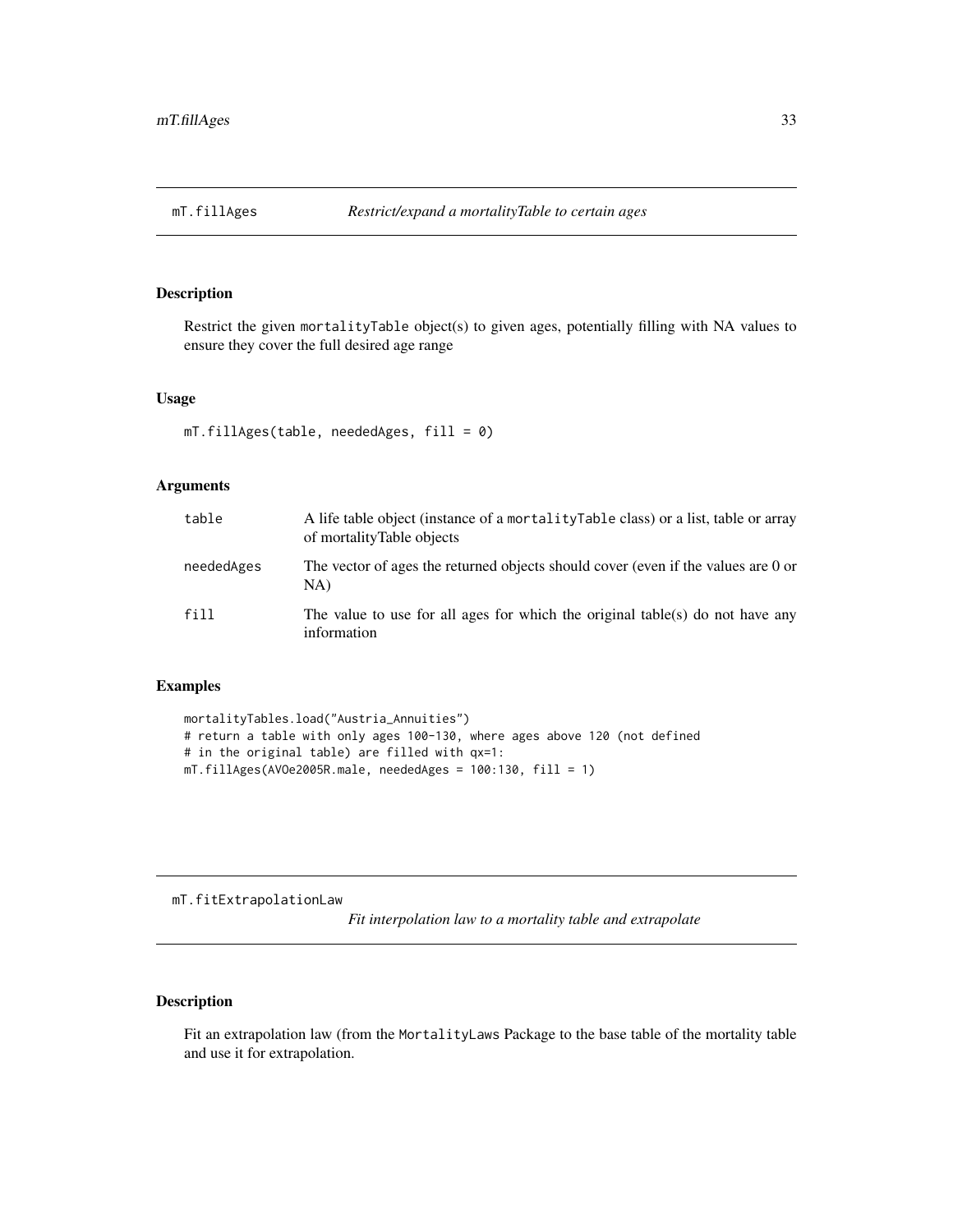# Usage

```
mT.fitExtrapolationLaw(
  table,
  method = "LF2",
  law = "HP",fit = 75:99,
  extrapolate = 80:120,
  fadeIn = 80:90,
  fadeOut = NULL,raw = NULL
)
```
# Arguments

| table       | A life table object (instance of a mortality Table class) or a list, table or array<br>of mortalityTable objects                                                                                   |
|-------------|----------------------------------------------------------------------------------------------------------------------------------------------------------------------------------------------------|
| method      | The fitting method (passed on to [MortalityLaw])                                                                                                                                                   |
| law         | The mortality law fitted to the data (passed on to [MortalityLaw])                                                                                                                                 |
| fit         | Age range to use for the fit                                                                                                                                                                       |
| extrapolate | Desired age range of the extrapolation ( <i>i.e.</i> only those ages will be extrapolated<br>and added to the base table)                                                                          |
| fadeIn      | age range to linearly fade in from the existing base table's values to the extrap-<br>olated                                                                                                       |
| fade0ut     | age range to linearly fade out from the extrapolated base table's values to the<br>existing                                                                                                        |
| raw         | (optional) raw data to use for fitting. If not given, the raw probabilities of the ta-<br>ble (stored in table@data\$rawProbs) or the table's base table (table@deathProbs)<br>is used by default. |

# Details

The fit is done using the MortalityLaws::MortalityLaw function, with the ages, death counts, exposures and death rates taken from the table mortality table object. The law and the fitting method can be given in the mT.fitExtrapolationLaw with the law and the fitting method

The age range fit is used to fit the law, while extrapolation is applied only to ages given in parameter extrapolate. As fitting does usually not result a smooth transition, a linear fade in or fade out range can also be provided.

```
mortalityTables.load("Austria_Census")
# use Austrian population mortalities for ages 18-95 and exponentially
# extrapolate them to lower ages
AT11.lowAges = mT.fitExtrapolationLaw(mort.AT.census.2011.male, law = "opperman",
                                      fit = 5:15, extrapolate = 0:15,
                                      fadeIn = NULL, fadeOut = 5:15)AT11.oldAges = mT.fitExtrapolationLaw(mort.AT.census.2011.male, law = "HP",
```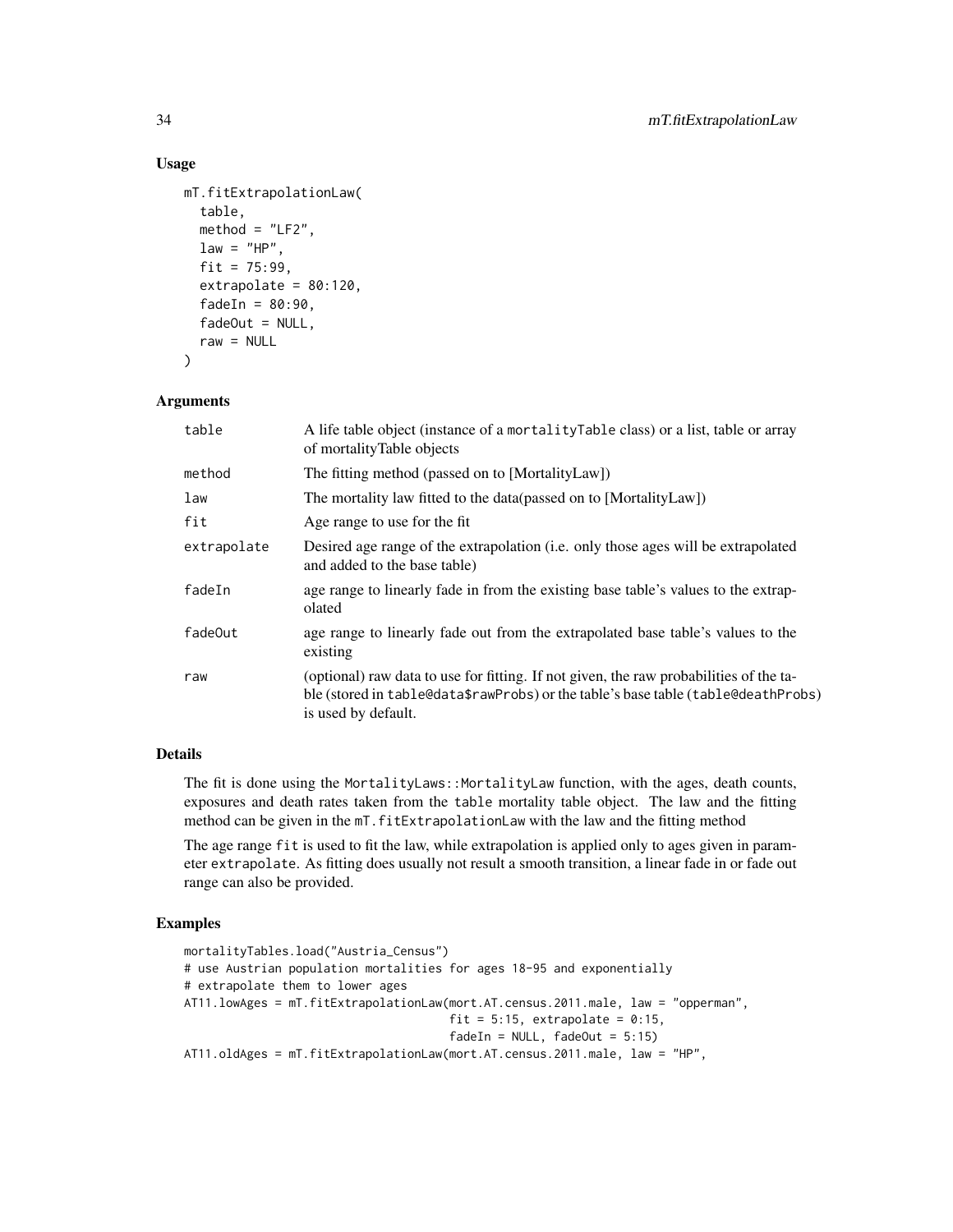```
fit = 75:90, extrapolate = 75:120)
plotMortalityTables(mT.setName(AT11.lowAges, "Low ages fitted (ages 5-15 used)"),
                   mT.setName(AT11.oldAges, "old ages fitted (ages 75-90 used)"),
                   mort.AT.census.2011.male)
```
mT.round *Round all components of a mortality table to the given number of digits*

# Description

The function mt.round rounds all components (base table, potentially also trend functions or yearly improvement factors) to the given number of numerical digits. For pensionTable objects, the function is applied to all components

#### Usage

```
mT.round(object, digits = 8)
## S4 method for signature 'mortalityTable'
mT.round(object, digits = 8)
## S4 method for signature 'mortalityTable.period'
mT.round(object, digits = 8)
## S4 method for signature 'mortalityTable.trendProjection'
mT.round(object, digits = 8)
## S4 method for signature 'mortalityTable.improvementFactors'
mT.round(object, digits = 8)
## S4 method for signature 'array'
mT.round(object, digits = 8)
## S4 method for signature 'list'
mT.round(object, digits = 8)
## S4 method for signature 'pensionTable'
mT.round(object, digits = 8)
## S4 method for signature 'mortalityTable.observed'
mT.round(object, digits = 8)
```

| object | The mortality Table object to be rounded (or a list / array of mortality Table ob-<br>iect) |
|--------|---------------------------------------------------------------------------------------------|
| digits | the desired number of significant digits to round to                                        |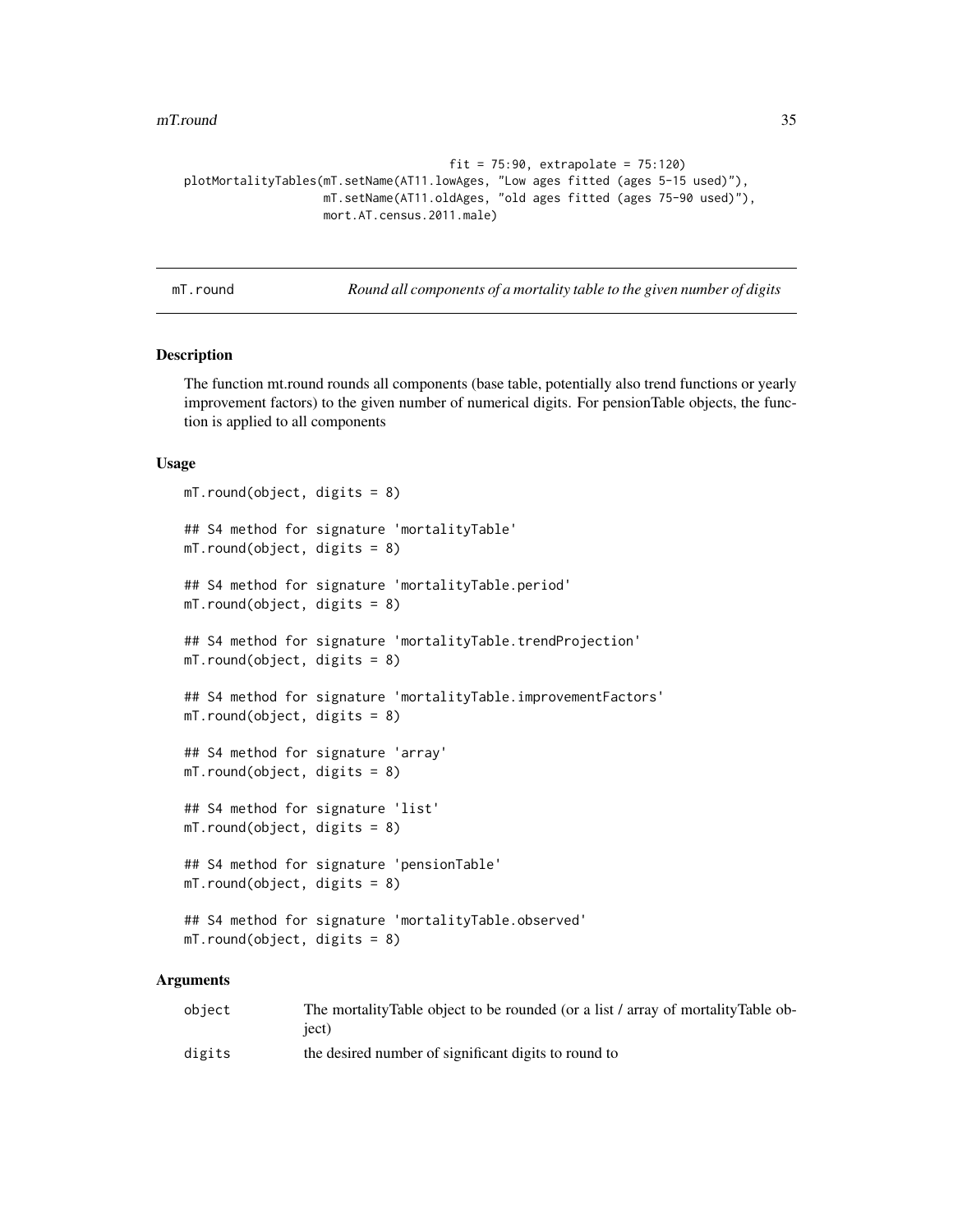#### <span id="page-35-0"></span>Methods (by class)

- mortalityTable: Round the given mortalityTable to a given number of digits
- mortalityTable.period: Round the given period mortality table to a given number of digits (base table and loadings)
- mortalityTable.trendProjection: Round the given mortalityTable with trend projection to a given number of digits (base table, loadings and trend(s))
- mortalityTable.improvementFactors: Round the given mortalityTable with improvement factors to a given number of digits (base table, loadings and improvement factors)
- array: Round the mortalityTables stored in an array to a given number of digits
- list: Round the mortalityTables stored in a list to a given number of digits
- pensionTable: Round all components of a pensionTable to a given number of digits
- mortalityTable.observed: Return the life table with the values rounded to the given number of digits

#### Examples

```
mortalityTables.load("Austria_Census")
AT.rounded1 = mT.round(mort.AT.census.2011.male, 1)
AT.rounded2 = mT.round(mort.AT.census.2011.male, 2)
AT.rounded3 = mT.round(mort.AT.census.2011.male, 3)
plotMortalityTables(mort.AT.census.2001.male,
                    mT.setName(AT.rounded1, "rounded to 1 digit"),
                    mT.setName(AT.rounded3, "rounded to 3 digits"))
```

| mT.scaleProbs | Scale all probabilities of the given mortality Table object(s) by the |
|---------------|-----------------------------------------------------------------------|
|               | given factor                                                          |

#### Description

Scale all probabilities of the given mortalityTable object(s) by the given factor

# Usage

```
mT.scaleProbs(table, factor = 1, name.postfix = "scaled", name = NULL)
```

| table        | A life table object (instance of a mortality Table class) or a list, table or array<br>of mortalityTable objects |
|--------------|------------------------------------------------------------------------------------------------------------------|
| factor       | Scaling factor for the probabilities (1.0 means unchanged)                                                       |
| name.postfix | String to append to the original name of the table                                                               |
| name         | New name, overwriting the existing name of the table (takes precedence over<br>name.postfix)                     |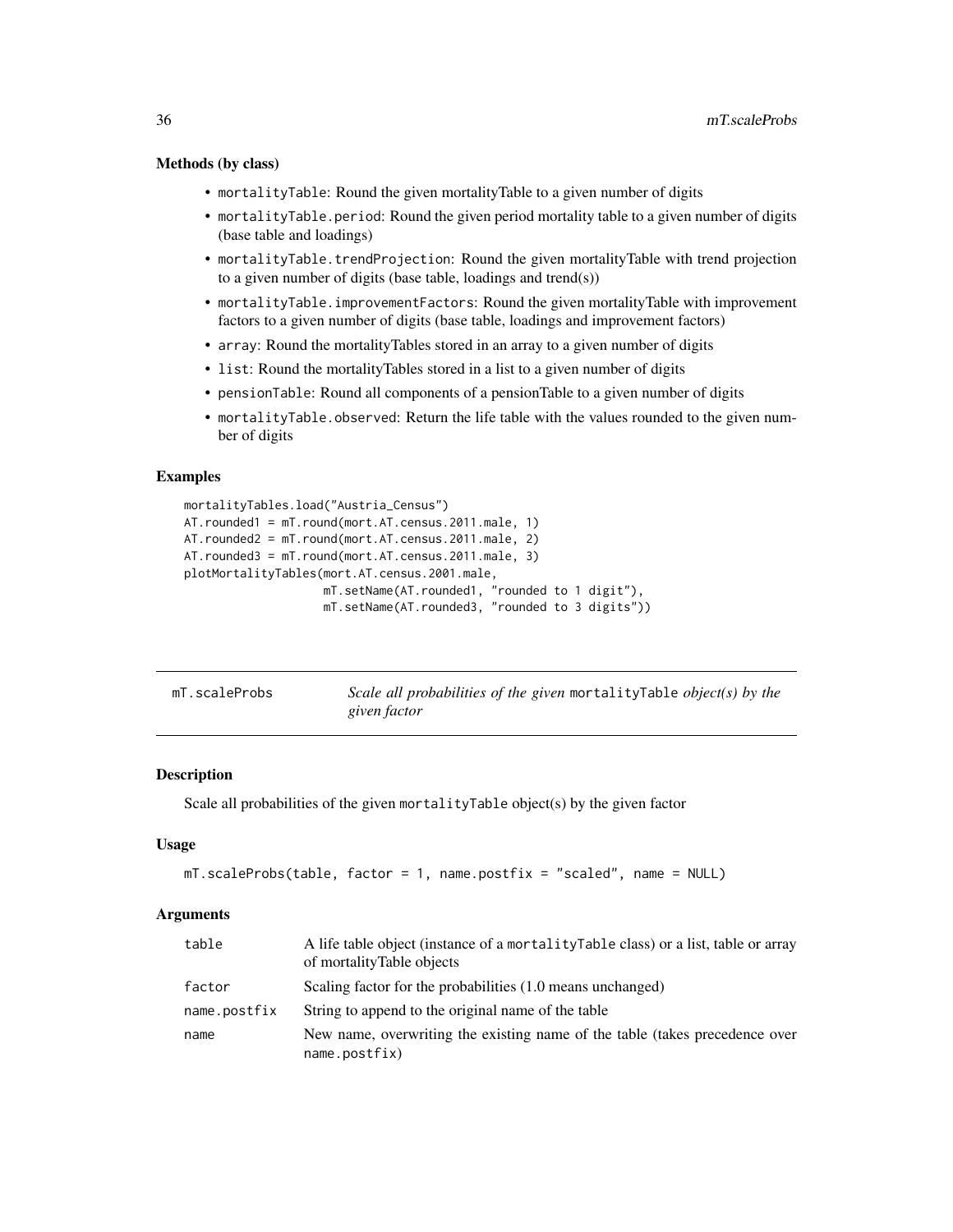# <span id="page-36-0"></span>mT.setDimInfo 37

#### Examples

```
mortalityTables.load("Austria_Annuities")
mT.scaleProbs(AVOe2005R.male, 1.5) # Add 50% to all death probabilities of the table
```
mT.setDimInfo *Set additional information (year, description, type of risk, sex, etc.) for the mortality table.*

# Description

A mortalityTable can store additional information to be used e.g. as additional dimensions in ggplot calls. Typically, these information include sex, base population, observation year, type of data (raw, smoothed), country, type of risk, etc. These additional dimensions are stored in the tbl@data list and will be used by plotMortalityTables and similar functions.

# Usage

mT.setDimInfo(tbl, ..., append = TRUE)

# Arguments

| tbl    | The mortalityTable object to assign dimensional information                                                               |
|--------|---------------------------------------------------------------------------------------------------------------------------|
| .      | The dimensional information as named arguments. All names except tbl and<br>append are allowed.                           |
| append | Whether to append to existing dimensional data (append=TRUE) or completely<br>replace existing information (append=FALSE) |

```
mortalityTables.load("Austria_Census")
mortalityTables.load("Austria_Annuities")
# The annuity tables use the population mortality as starting point. Set either
# population or anuuitants as dimensional info and use that dimension in a ggplot
# Most pre-defined tables already have the most important dimensions (like sex) stored.
at01.m = mT.setDimInfo(mort.AT.census.2001.male, population = "Population")
at01.f = mT.setDimInfo(mort.AT.census.2001.female, population = "Population")
av05r.m = mT.setDimInfo(AVOe2005R.male, population = "Annuitants")
plotMortalityTables(at01.m, at01.f, av05r.m) + aes(linetype = population, color = sex)
```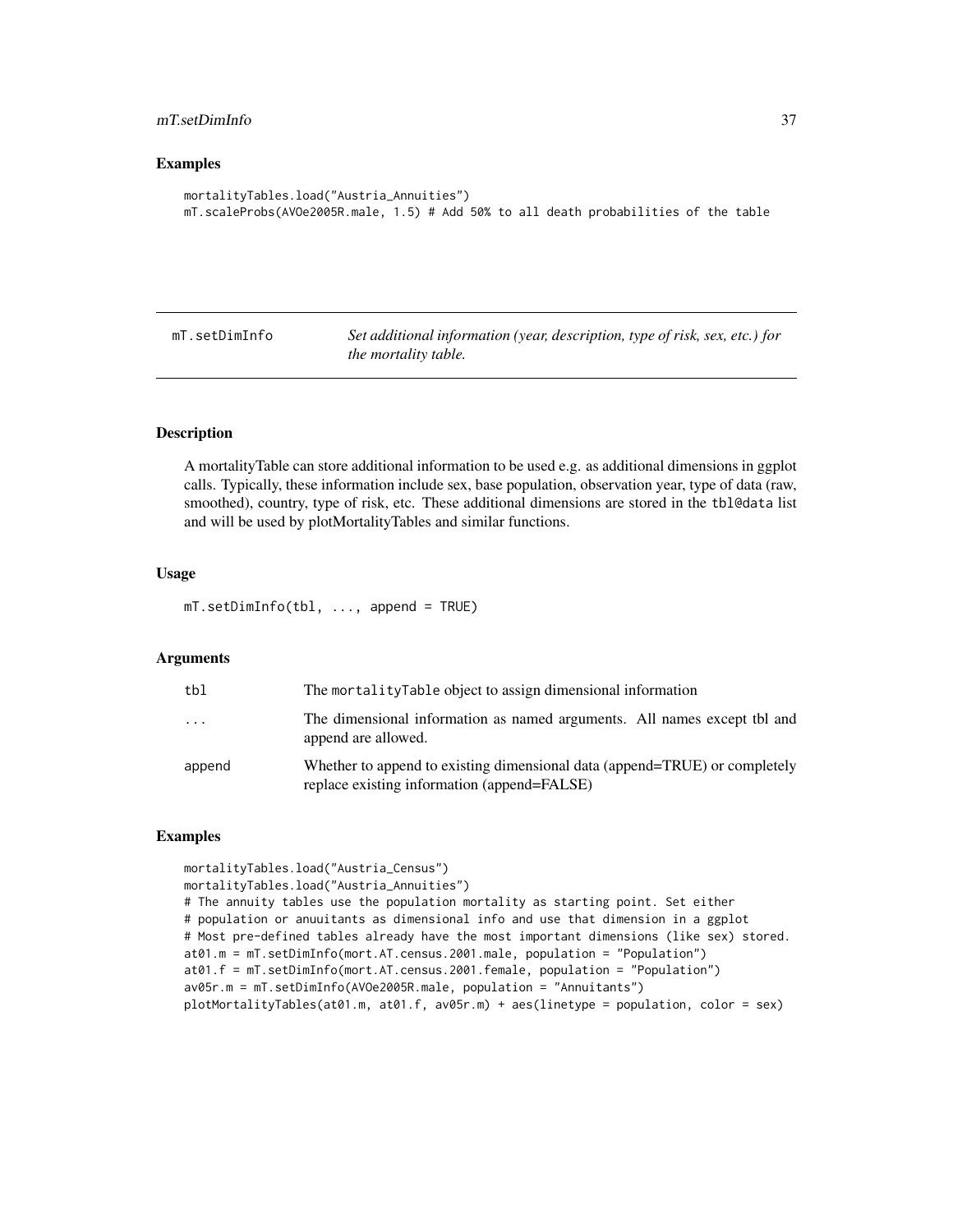<span id="page-37-0"></span>

# Description

Sets a new name for the given mortality table or the list/table/array of mortalityTables

# Usage

mT.setName(table, name)

#### Arguments

| table | A life table object (instance of a mortality Table class) or a list, table or array |
|-------|-------------------------------------------------------------------------------------|
|       | of mortalityTable objects                                                           |
| name  | New name for the table.                                                             |

# Examples

```
mortalityTables.load("Austria_Annuities")
mT.setName(AVOe2005R.male, name = "Austrian male Annuity table 2005-R")
```

| mT.setTrend | Set/Add a | trend vector for the probabilities of              |           |  |
|-------------|-----------|----------------------------------------------------|-----------|--|
|             |           | <i>the given</i> mortalityTable <i>object(s)</i> . | Returns a |  |
|             |           | mortalityTable.trendProjection object              |           |  |

# Description

Set/Add a trend vector for the probabilities of the given mortalityTable object(s). Returns a mortalityTable.trendProjection object

# Usage

```
mT.setTrend(
  table,
  trend,
  trendages = NULL,
 baseYear = NULL,
  dampingFunction = identity
)
```
mT.addTrend(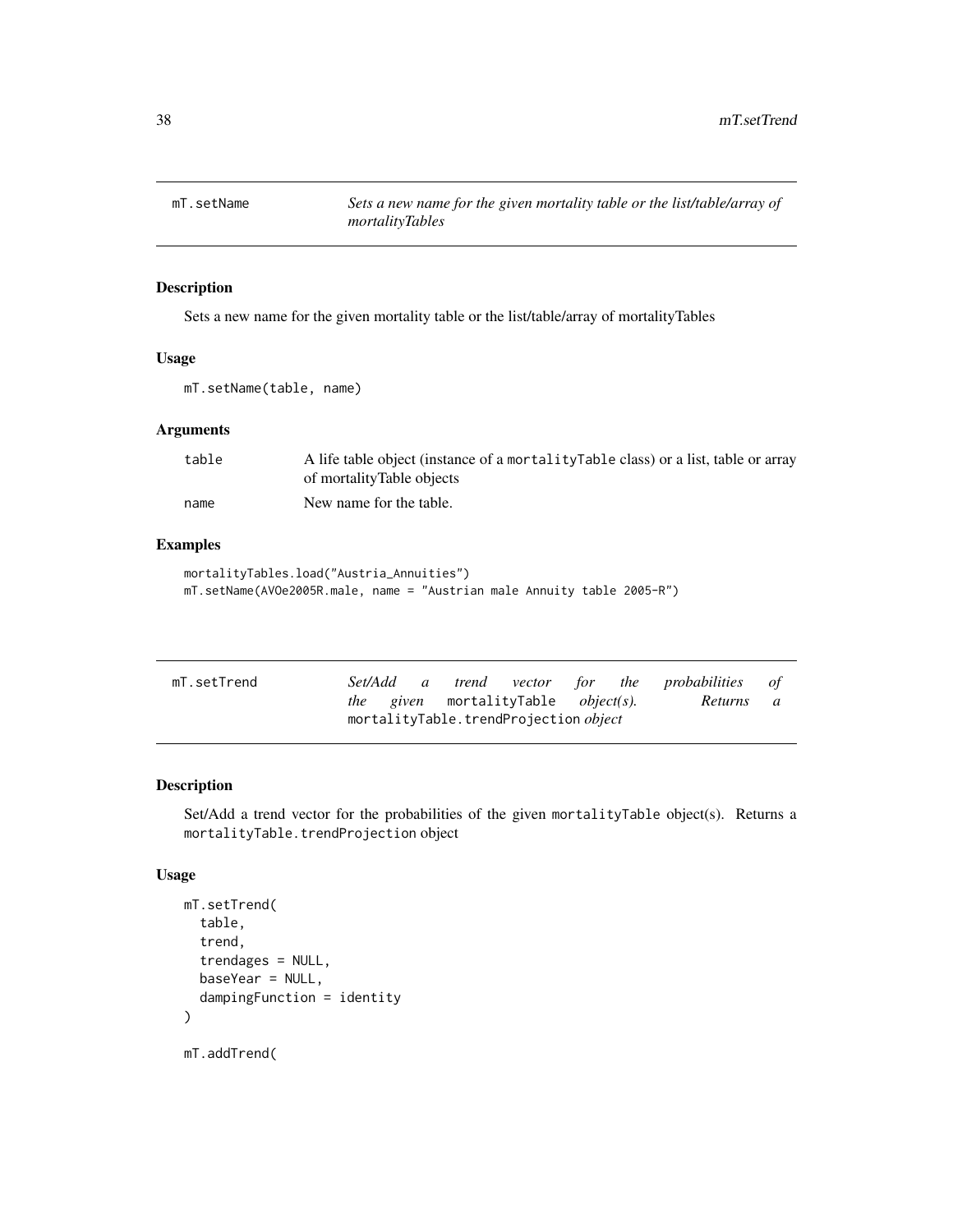# <span id="page-38-0"></span>mT.switchover 39

```
table,
  trend,
  trendages = NULL,
 baseYear = NULL,
 dampingFunction = identity
)
```
# Arguments

| table           | A life table object (instance of a mortality Table class) or a list, table or array<br>of mortalityTable objects |  |
|-----------------|------------------------------------------------------------------------------------------------------------------|--|
| trend           | Trend vector to be applied to the mortality table                                                                |  |
| trendages       | Ages corresponding to the values of the trend vector                                                             |  |
| baseYear        | Base year for the trend projection (passed on to mortalityTable.trendProjection)                                 |  |
| dampingFunction |                                                                                                                  |  |
|                 | Trend damping (passed on to mortalityTable.trendProjection)                                                      |  |

# Functions

• mT.addTrend: Add a trend to the mortality table (returns a mortalityTable.trendProjection obect)

mT.switchover *Switch over mortalities from one table to another at a given age*

# Description

This function modifies a mortalityTable by switching moralities at a given age to the mortalities of a second table.

# Usage

```
mT.switchover(table, to, at, weights = NULL)
```

| table   | The mortalityTable to modify (transition the probabilities to the secondary<br>table)                                                   |
|---------|-----------------------------------------------------------------------------------------------------------------------------------------|
| to      | The secondary mortality Table containing the target probabilities                                                                       |
| at      | The age at which to switch over to the secondary table (if weights are given,<br>the at argument is ignored).                           |
| weights | (optional) transition weights for transitioning the probabilities from the primary<br>to the secondary table (as a linear combination). |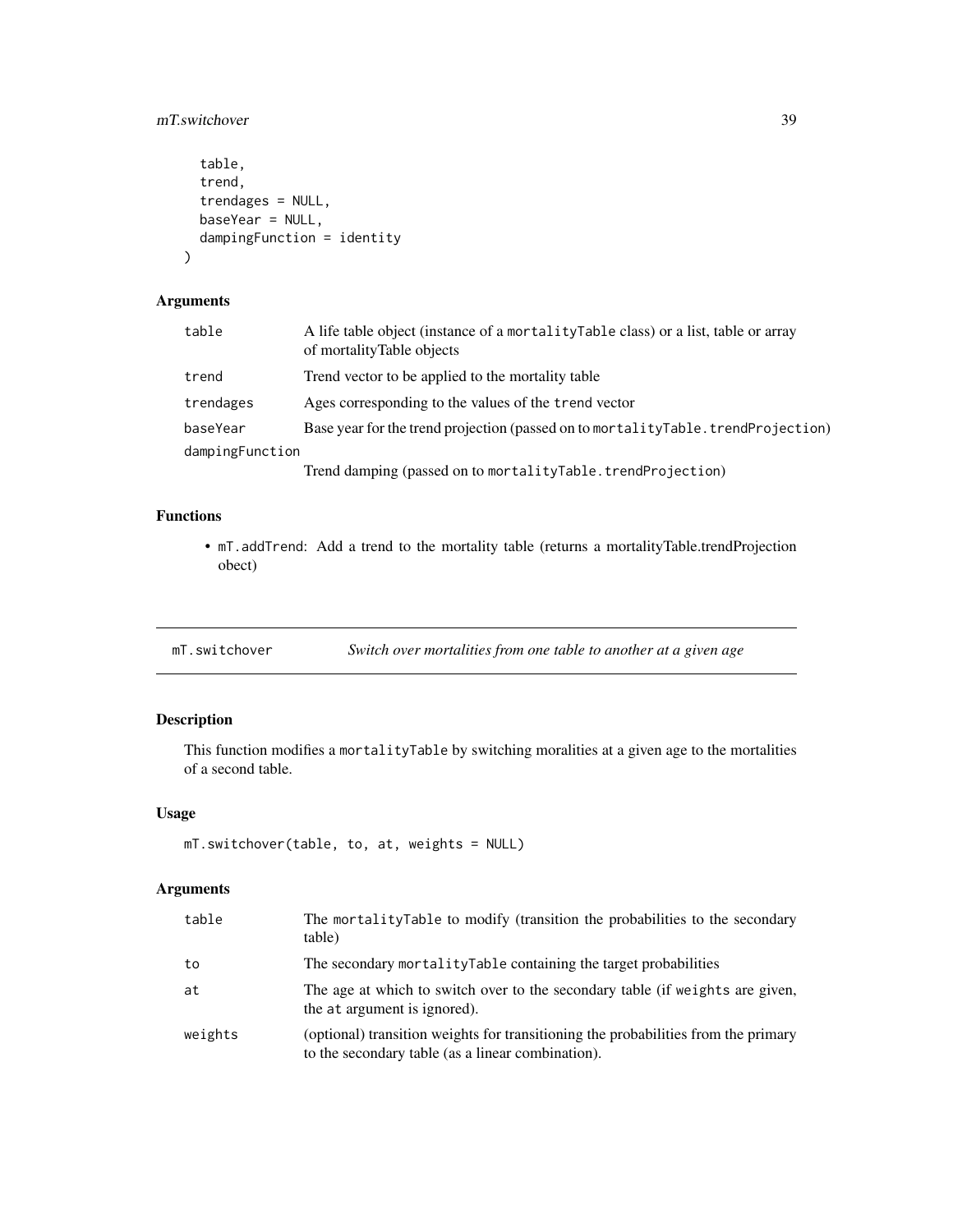# Details

This function mT.switchover modifies the given mortalityTable and replaces the mortalities starting from a given age by the mortalities of a second table. By default, the transition from the original table to the secondary table is a simple 0/1-switch at the given age at. This is done internally by using weights= (age >= at).

By giving custom weights, one can also implement a smooth transition to the secondary table. The weights are used as simple factors of a linear combination of the two tables.

# Examples

```
mortalityTables.load("Austria_Census")
mort.AT.switchover = mT.switchover(mort.AT.census.2011.male, mort.AT.census.2011.female, 60)
plotMortalityTables(mort.AT.census.2011.male,
                   mT.setName(mort.AT.switchover, "Switched to female at age 60"))
# A smooth switchover is possible with custom weights
mort.AT.switchover.smooth = mT.switchover(mort.AT.census.2011.male, mort.AT.census.2011.female,
    weights = c(rep(0, 55), 0:20/20, rep(1, 25)))plotMortalityTables(mort.AT.census.2011.male,
    mT.setName(mort.AT.switchover.smooth, "Switched to female smoothly at ages 55-75"))
```

| mT.translate | Translate base table of a cohort mortality table to a different observa- |
|--------------|--------------------------------------------------------------------------|
|              | tion year                                                                |

# Description

Translate the base table of a cohort life table to a different observation period, using the existing base table and the trend functions. This only has an effect on cohort life tables (e.g. objects of class mortalityTable.trendProjection). For all other life tables (period life tables, observed, etc.), this function has no effect.

#### Usage

```
mT.translate(table, baseYear, name = NULL)
```

| table    | A life table object (instance of a mortality Table class) or a list, table or array<br>of mortalityTable objects                                                                                                                                                                              |
|----------|-----------------------------------------------------------------------------------------------------------------------------------------------------------------------------------------------------------------------------------------------------------------------------------------------|
| baseYear | Target base year. The underlying period life table of the cohort life table is trans-<br>lated to the desired target base year by applying the trend factors of the table,<br>resulting in a consistent shift of the internal representation without changing the<br>resulting probabilities. |
| name     | (optional) new name for the mortality table                                                                                                                                                                                                                                                   |

<span id="page-39-0"></span>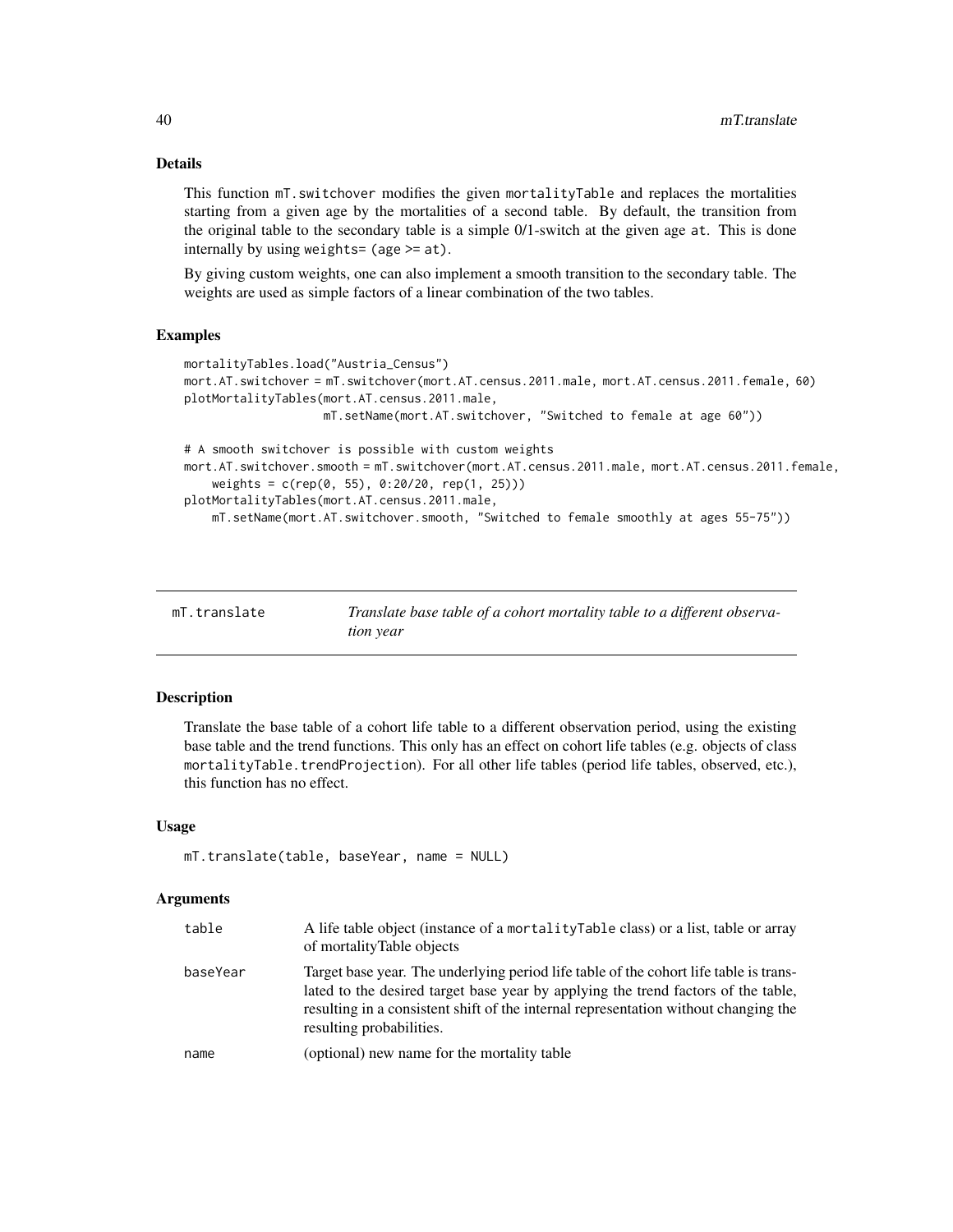#### <span id="page-40-0"></span>Details

This function also does not modify the resulting death probabilities of the life table object, it just reparameterizes the internal representation of a life table with trend projection factors.

This functionality is often needed when publisheing life thables. Typically, the table is derived from a certain observation period, so the resulting base table describes the middle of the observation period. Projetion into the future is then done using trend projection factors starting from that base table. On the other hand, for the published table it is often desired to tabulate not the middle of the observation period, but rather the current year as base year for the extrapolation. For the resulting period or cohort death probabilities, it is irrelevant, which base year is used, as long as the shift to another base year (which includes translating the base mortalities of the base year) is done consistenly with the trend functions. The function mT.translate ensures this.

# Examples

```
mortalityTables.load("Austria_Annuities_AVOe2005R")
# The AVOe2005R.male.nodamping has 2001 as the base year. Move its base year
# to 2020 without modifying cohort probabilities
avoe05r.shifted = mT.translate(AVOe2005R.male.nodamping, 2020, "AVÖ 2005-R, translated to 2020")
plotMortalityTables(
    getPeriodTable(AVOe2005R.male.nodamping),
    getPeriodTable(avoe05r.shifted),
    title = "Base tables of the AVÖ 2005R a translated version to 2020")
# Even though the base tables are shifted, the resulting probabilities are
# unchanged (except for numeric artefacts)
abs(periodDeathProbabilities(AVOe2005R.male.nodamping, Period = 2050) -
    periodDeathProbabilities(avoe05r.shifted, Period = 2050)) < 0.00000001
abs(deathProbabilities(AVOe2005R.male.nodamping, YOB = 2050) -
    deathProbabilities(avoe05r.shifted, YOB = 2050)) < 0.00000001
```
<span id="page-40-1"></span>pensionTable-class *Class pensionTable*

# Description

Class pensionTable is the (virtual) base class for all pensions tables. It contains the name and some general values applying to all types of tables. In particular, it holds individual tables for each of the transition probabilities. Possible states are:

- active: healty, no pension, typically paying some kin of premium
- incapacity: disablity pension, in most cases permanent, not working, early pension
- retirement: old age pension, usually starting with a fixed age
- dead
	- Widow/widower pension

Correspondingly, the following transition probabilities can be given:

qxaa death probability of actives (active -> dead)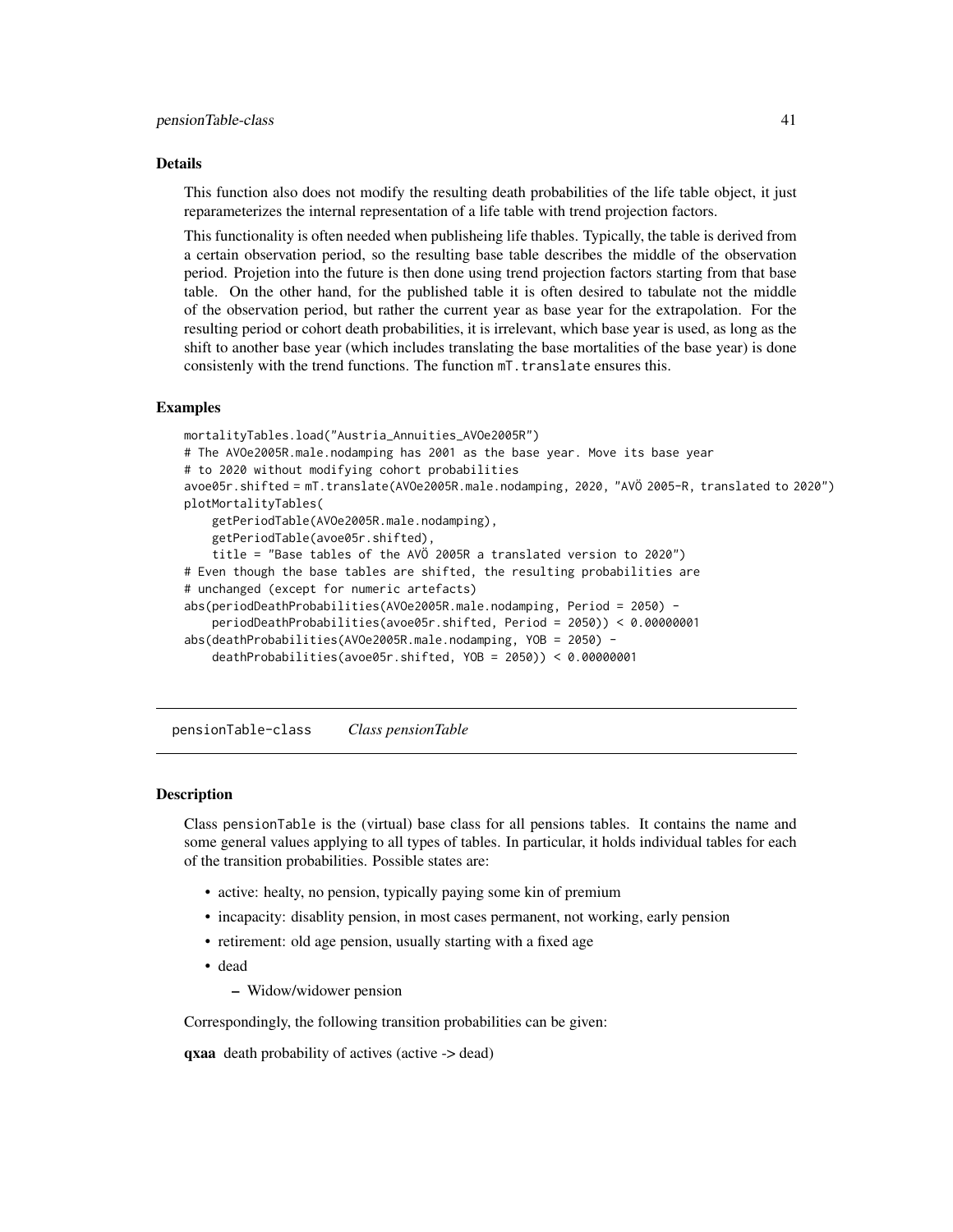- <span id="page-41-0"></span>ix invalidity probability (active -> incapacity)
- qix death probability of invalid (invalid -> dead)
- rx reactivation probability (incapacity -> active)
- apx retirement probability (active -> retirement), typically 1 for a fixed age
- qpx death probability of retired (retired -> dead)
- hx probability of a widow at moment of death (dead  $\rightarrow$  widow),  $y(x)$  age difference
- qxw death probability of widows/widowers
- qgx death probability of total group (irrespective of state)
- **invalids.retire** Flag to indicate whether invalid persons retire like active (one death probability for all retirees) or whether they stay invalid until death with death probabilities specific to invalids.

#### **Slots**

- qx Death probability table of actives (derived from mortalityTable)
- ix Invalidity probability of actives (derived from mortalityTable)
- qix Death probability table of invalids (derived from mortalityTable)
- rx Reactivation probability of invalids (derived from mortalityTable)
- apx Retirement probability of actives (derived from mortalityTable)
- qpx Death probability of old age pensioners (derived from mortalityTable)
- hx Probability of a widow at the moment of death (derived from mortalityTable)
- qwy Death probability of widow(er)s (derived from mortality Table)
- yx Age difference of the widow to the deceased
- qgx Death probability of whole group (derived from mortalityTable), irrespective of state
- invalids.retire Whether invalids retire like actives or stay invalid until death
- probs.arrange A function that takes the individual transition probabilities of all the components and creates one object (a data.frame or a list) that will be returned by the method transitionProbabilities. The default arranges all tables without further modification. However, some pension tables (like the german Heubeck table) require the total mortality to be recalculated from the individual mortalities of actives and disabled. In this case, the function assigned to this slot will also calculate that total probability.

<span id="page-41-1"></span>pensionTables.list *List all available sets of pension tables provided by the [MortalityTables-package](#page-2-1) package An existing pension table can then be loaded with [pensionTables.load.](#page-42-1)*

#### **Description**

List all available sets of pension tables provided by the [MortalityTables-package](#page-2-1) package An existing pension table can then be loaded with [pensionTables.load.](#page-42-1)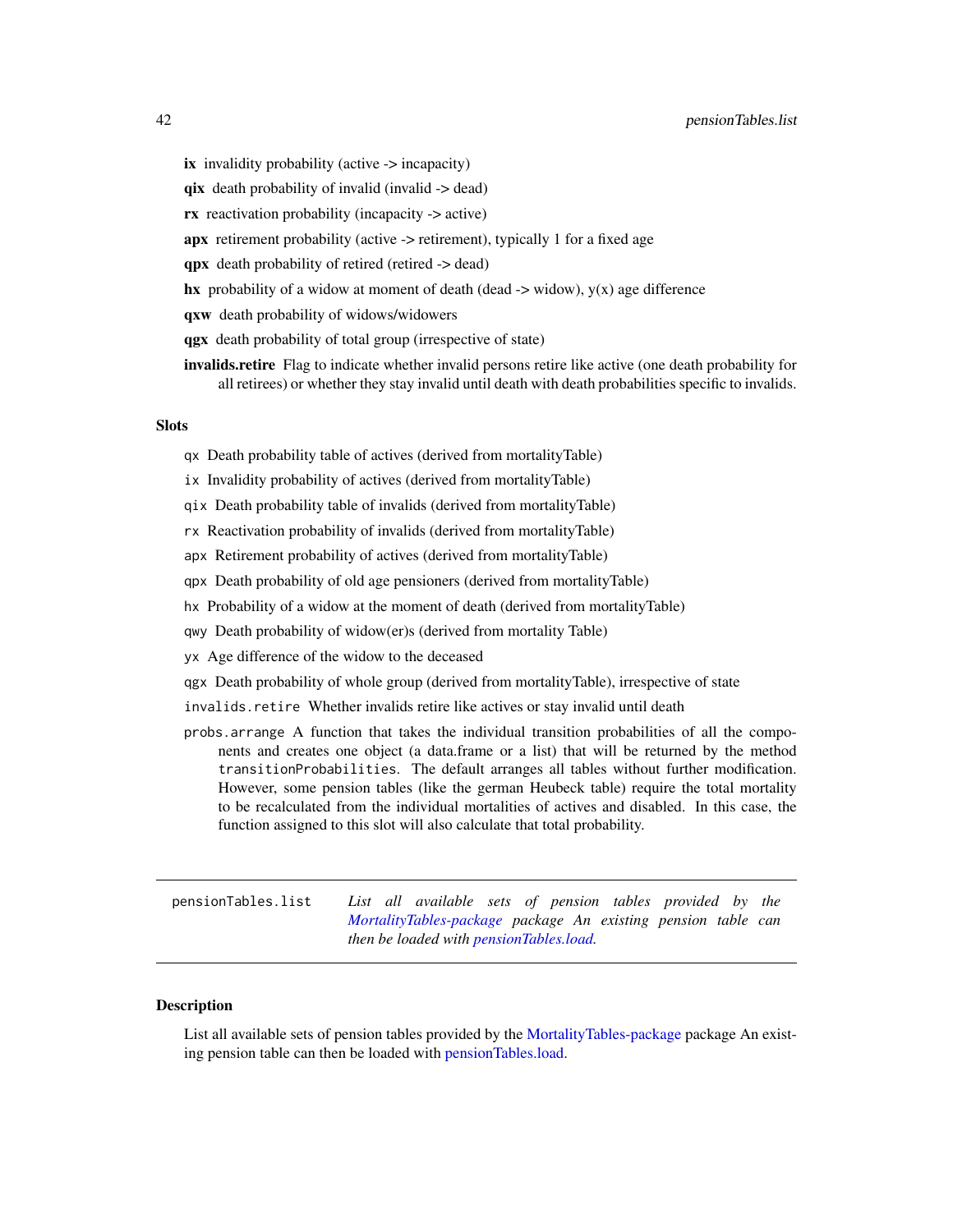# <span id="page-42-0"></span>pensionTables.load 43

# Usage

```
pensionTables.list(
 pattern = "*",package = c("^MortalityTables", "^PensionTables")
)
```
# Arguments

| pattern | Restrict the results only to pension table sets that match the pattern with wild-<br>cards (default: "*" to show all sets)                                                                                |
|---------|-----------------------------------------------------------------------------------------------------------------------------------------------------------------------------------------------------------|
| package | The package that contains the desired dataset in its extended and directory. Defaults<br>to the "MortalityTables" package. Multiple packages can be given as a vector,<br>even using regular expressions. |

# Examples

```
pensionTables.list()
pensionTables.list("USA_*")
pensionTables.list(package = c("MyCustomPackage"))
```
<span id="page-42-1"></span>

| pensionTables.load | Load a named set of pension tables provided by the MortalityTables |
|--------------------|--------------------------------------------------------------------|
|                    | package                                                            |

# Description

Load a named set of pension tables provided by the [MortalityTables](#page-2-2) package

# Usage

```
pensionTables.load(dataset, package = c("^MortalityTables", "^PensionTables"))
```

| dataset | The set of lifpensione tables to be loaded. A list of all available data sets is<br>provided by the function pensionTables.list. Wildcards (*) are allowed to<br>match and load multiple datasets.                                                            |
|---------|---------------------------------------------------------------------------------------------------------------------------------------------------------------------------------------------------------------------------------------------------------------|
| package | The package that contains the dataset in its extracted directory. Defaults to all<br>packages starting with names that start with "MortalityTables" or "PensionTa-<br>bles". Multiple packages can be given as a vector, even using regular expres-<br>sions. |
|         | pensionTables.list() pensionTables.load("*") pensionTables.load("USA_PensionPlan_RP2014")                                                                                                                                                                     |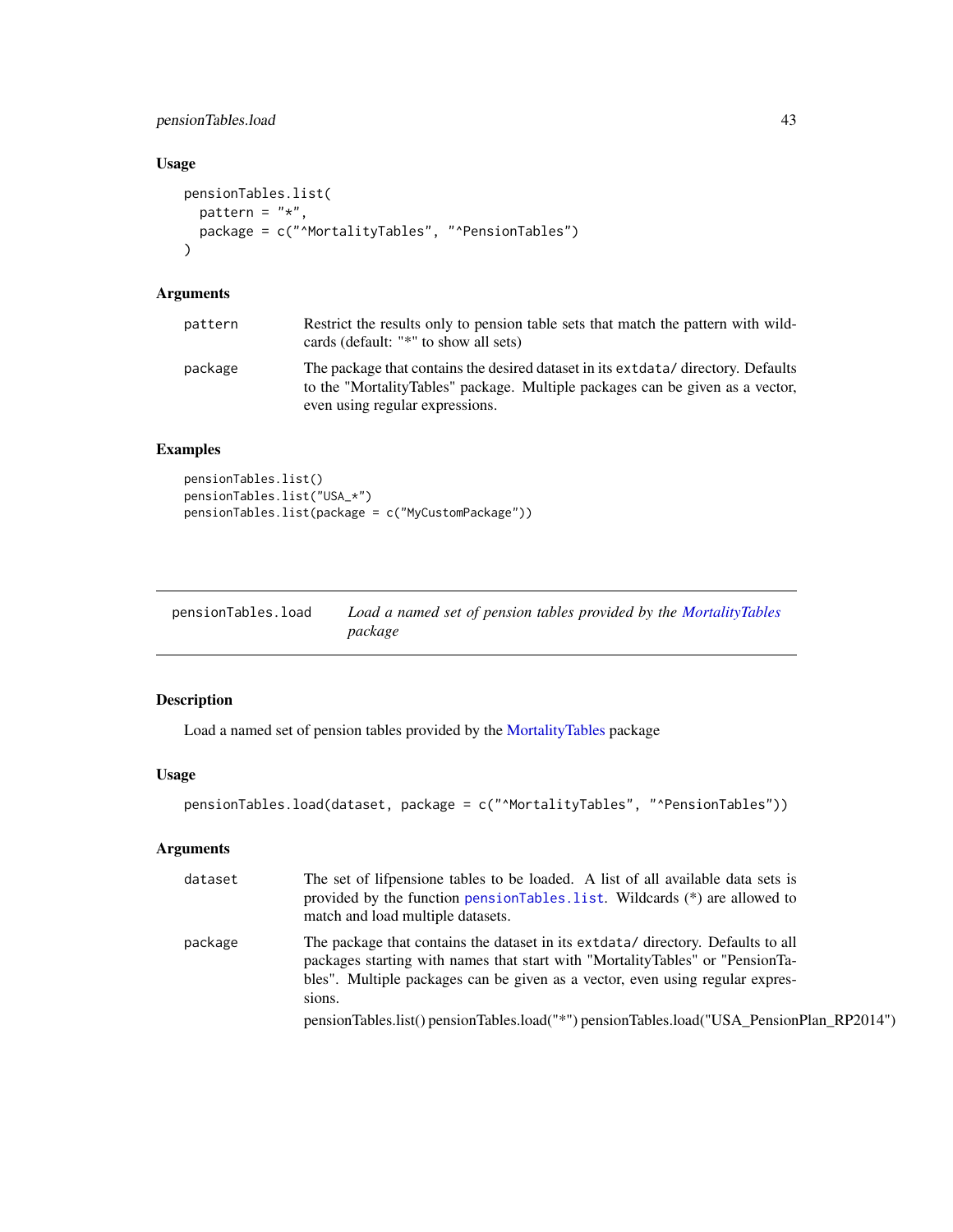```
periodDeathProbabilities
```
*Return the (period) death probabilities of the life table for a given observation year*

# Description

Return the (period) death probabilities of the life table for a given observation year

#### Usage

```
periodDeathProbabilities(object, ..., ages = NULL, Period = 1975)
## S4 method for signature 'mortalityTable.period'
periodDeathProbabilities(object, ..., ages = NULL, Period = 1975)
## S4 method for signature 'mortalityTable.ageShift'
periodDeathProbabilities(object, ..., ages = NULL, Period = 1975)
## S4 method for signature 'mortalityTable.trendProjection'
periodDeathProbabilities(object, ..., ages = NULL, Period = 1975)
## S4 method for signature 'mortalityTable.improvementFactors'
periodDeathProbabilities(object, ..., ages = NULL, Period = 1975)
## S4 method for signature 'mortalityTable.mixed'
periodDeathProbabilities(object, ..., ages = NULL, Period = 1975)
## S4 method for signature 'mortalityTable.jointLives'
periodDeathProbabilities(
 object,
  ...,
 ageDifferences = c(),ages = NULL,
 Period = 1975
)
## S4 method for signature 'mortalityTable.observed'
periodDeathProbabilities(object, ..., ages = NULL, Period = 1975)
```

| object                  | The life table object (class inherited from mortalityTable)                    |
|-------------------------|--------------------------------------------------------------------------------|
| $\cdot$ $\cdot$ $\cdot$ | Other parameters (currently unused)                                            |
| ages                    | Desired age range (if NULL, the probabilities of the age range provided by the |
|                         | table will be returned), missing ages will be filled with NA                   |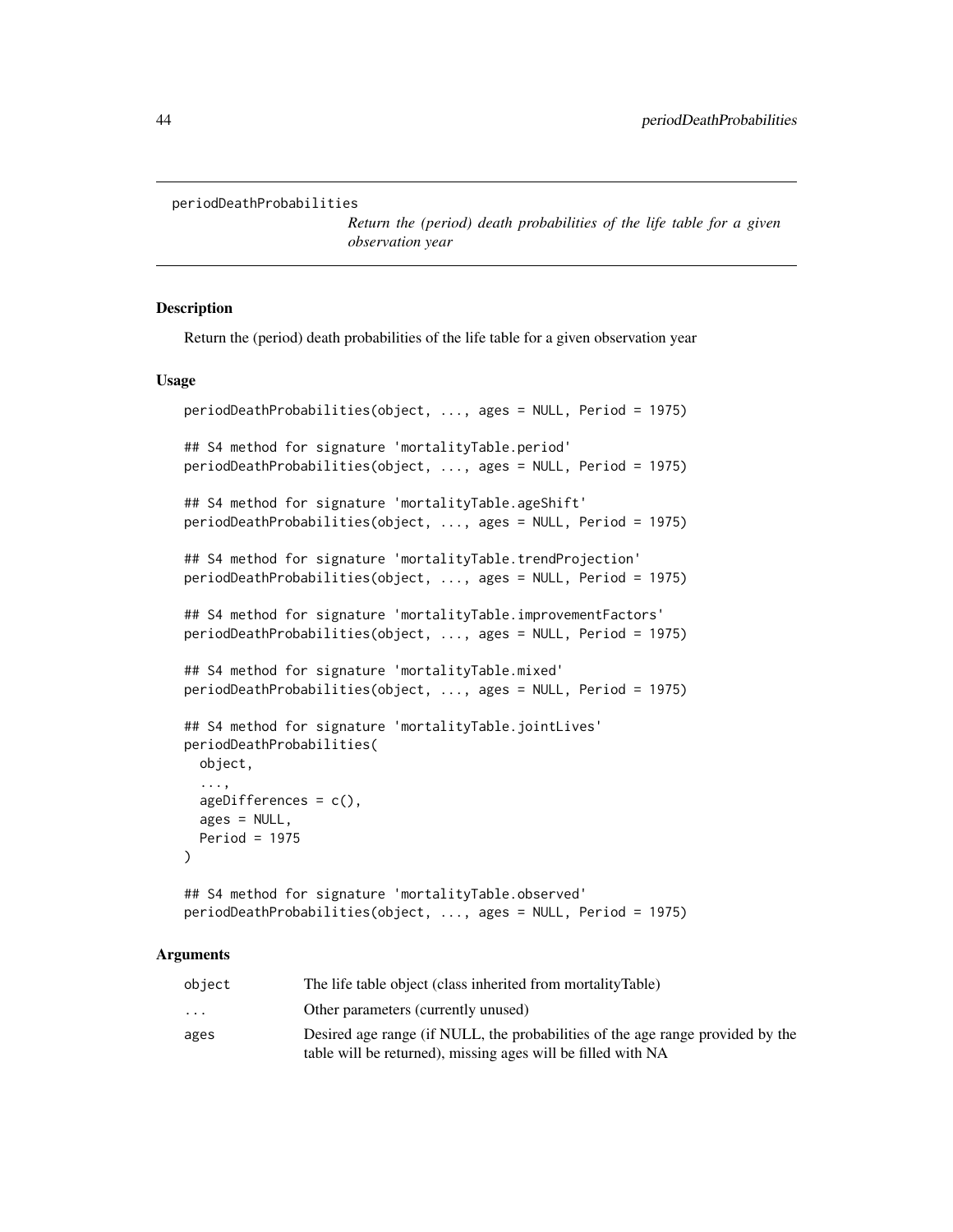<span id="page-44-0"></span>

| Period | The observation year for which the period death probabilities should be deter- |
|--------|--------------------------------------------------------------------------------|
|        | mined                                                                          |

ageDifferences A vector of age differences of all joint lives.

# Methods (by class)

- mortalityTable.period: Return the (period) death probabilities of the life table for a given observation year
- mortalityTable.ageShift: Return the (period) death probabilities of the life table for a given observation year
- mortalityTable.trendProjection: Return the (period) death probabilities of the life table for a given observation year
- mortalityTable.improvementFactors: Return the (period) death probabilities of the life table for a given observation year
- mortalityTable.mixed: Return the (period) death probabilities of the life table for a given observation year
- mortalityTable.jointLives: Return the (period) death probabilities of the joint lives mortality table for a given observation year
- mortalityTable.observed: Return the (period) death probabilities of the life table for a given observation year If the observed mortality table does not provide data for the desired period, the period closest to the 'Period' argument will be used and a warning printed.

#### Examples

```
mortalityTables.load("Austria_Annuities")
periodDeathProbabilities(AVOe2005R.male, Period = 1975)
periodDeathProbabilities(AVOe2005R.male, Period = 2017)
mortalityTables.load("Germany_Census")
table.JL = mortalityTable.jointLives(
   name = "ADSt 24/26 auf verbundene Leben",
    table = mort.DE.census.1924.26.male
)
periodDeathProbabilities(table.JL, Period = 2017, ageDifferences = c(1, 5, -5, 16))
periodDeathProbabilities(table.JL, Period = 2017, ageDifferences = c(0))
periodDeathProbabilities(table.JL, Period = 2017, ageDifferences = c(1, 5, 16))
```
periodDeathProbabilitiesIndividual

*Return a matrix of the persons' individual period death probabilities of a joint-life table (instance of* [mortalityTable.jointLives](#page-20-1)*)*

#### **Description**

Return a matrix of the persons' individual period death probabilities of a joint-life table (instance of [mortalityTable.jointLives](#page-20-1))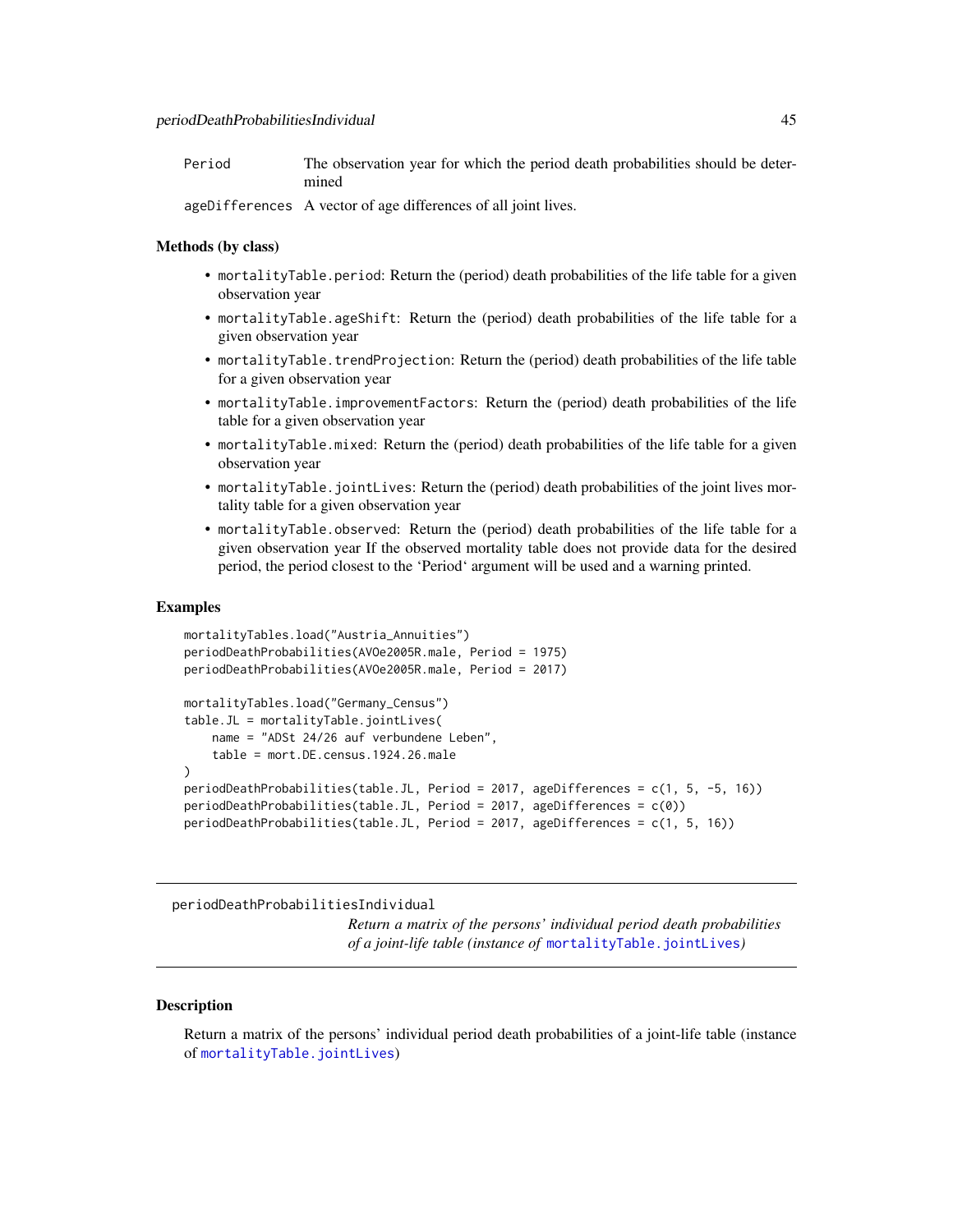```
periodDeathProbabilitiesIndividual(tables, period, ageDifferences)
```
# Arguments

| tables | List of life table objects (object inherited from mortalityTable) |
|--------|-------------------------------------------------------------------|
| period | The observation period                                            |
|        | ageDifferences The age differences to the first person            |

# Examples

```
mortalityTables.load("Germany_Census")
periodDeathProbabilitiesIndividual(list(mort.DE.census.1924.26.male), 1977, c(0, 0))
periodDeathProbabilitiesIndividual(list(mort.DE.census.1924.26.male), 1977, c(0, -5, 13))
```

```
periodTransitionProbabilities
```
*Return all period transition probabilities of the pension table*

#### Description

Return all period transition probabilities of the pension table

#### Usage

```
periodTransitionProbabilities(object, ...)
```

```
## S4 method for signature 'pensionTable'
periodTransitionProbabilities(
 object,
 Period = 2017,
  ...,
  ages = NULL,
 OverallMortality = FALSE,
  retirement = NULL,
  invalids.retire = object@invalids.retire,
  as.data.frame = TRUE
)
```

| object   | A pension table object (instance of a pension Table class) |
|----------|------------------------------------------------------------|
| $\cdots$ | Currently unused                                           |
| Period   | Observation year                                           |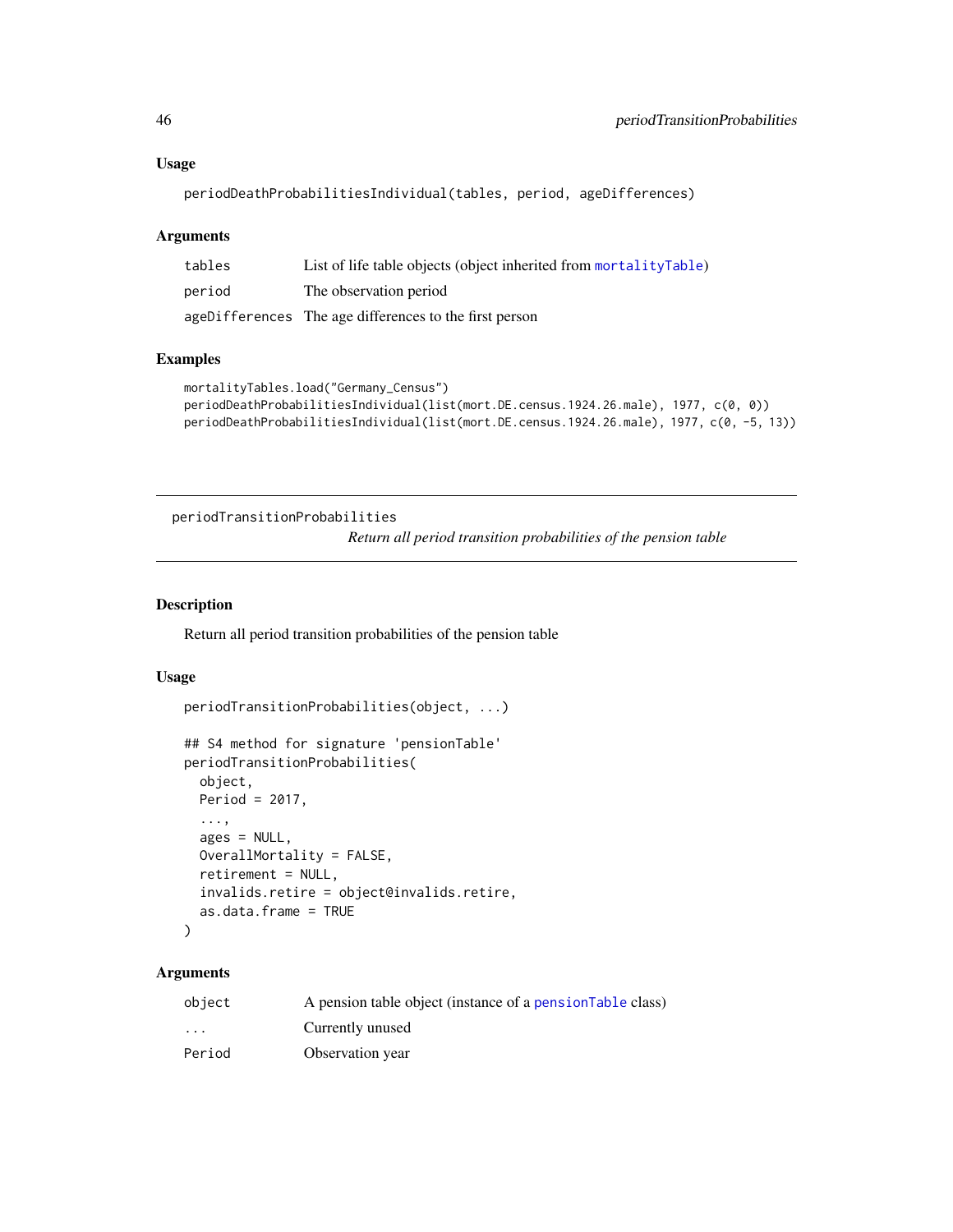<span id="page-46-0"></span>

| ages             | Desired age range (if NULL, the probabilities of the age range provided by the<br>table will be returned), missing ages will be filled with NA                                              |
|------------------|---------------------------------------------------------------------------------------------------------------------------------------------------------------------------------------------|
| OverallMortality |                                                                                                                                                                                             |
|                  | Whether the overall mortality should be returned for actives, or the active mor-<br>tality                                                                                                  |
| retirement       | Override the retirement transition probabilities of the pension table. Possible<br>values are:                                                                                              |
|                  | • Single age (describing a deterministric retirement at the given age)                                                                                                                      |
|                  | • mortalityTable object: transition probabilities for retirement                                                                                                                            |
| invalids.retire  |                                                                                                                                                                                             |
|                  | Override the pensionTable's invalids. retire flag, which indicates whether<br>invalids retire like actives (i.e. same death probabilities after retirement) or stay<br>invalid until death. |
| as.data.frame    | Whether the return value should be a data frame or an array containing transition<br>matrices                                                                                               |

#### Methods (by class)

• pensionTable: Return all transition probabilities of the pension table for the period Period

# Examples

```
pensionTables.load("USA_PensionPlans")
# transitionProbabilities internally calls periodTransitionProbabilities
# if a Period is given:
transitionProbabilities(RP2014.male, Period = 1955)
periodTransitionProbabilities(RP2014.male, Period = 1955)
periodTransitionProbabilities(RP2014.male, Period = 2025)
```
plot.mortalityTable *Plot multiple mortality tables (life tables) in one plot*

# Description

plot.mortalityTable displays multiple life tables (objects of child classes of mortalityTable) in one plot, with a legend showing the names of the tables. If the argument reference not given, all mortality rates are plotted on a log-linear scale for comparison. If the argument reference is given and is a valid life table, then all death probabilities are scaled by the given reference table and the y-axis shows the death rates as percentage of the reference table.

#### Usage

```
## S3 method for class 'mortalityTable'
plot(x, ..., reference = NULL, trend = FALSE)
```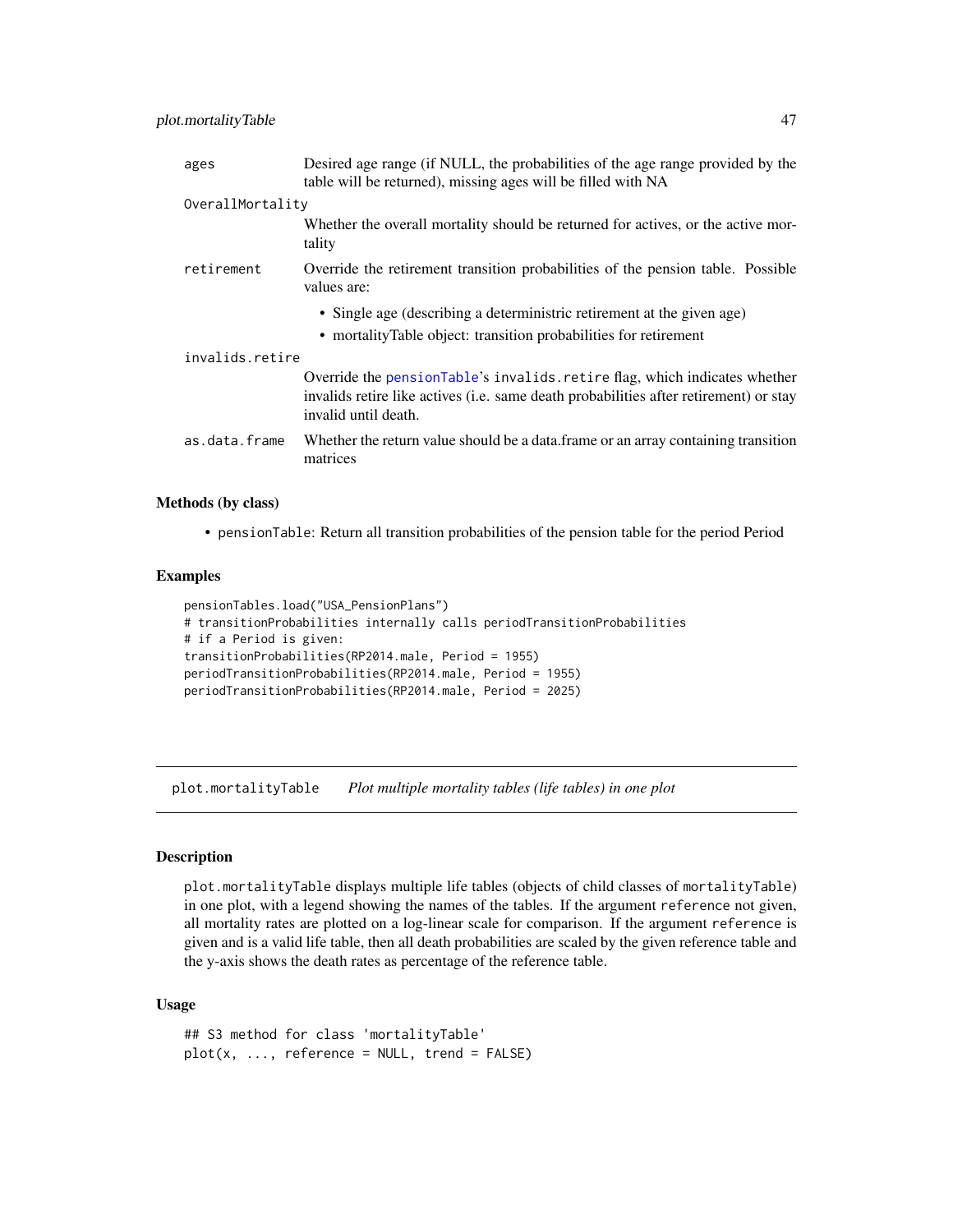#### <span id="page-47-0"></span>Arguments

| X         | First life table to be plotted. Must be a mortality Table object for the dis-<br>patcher to call this function                                                                                 |
|-----------|------------------------------------------------------------------------------------------------------------------------------------------------------------------------------------------------|
| $\ddots$  | Additional life tables to be plotted (mortality Table objects) as well as any<br>of the following parameters (which are passed on to plotMortalityTables or<br>plotMortalityTableComparisons): |
|           | xlim, ylim Axes limitatation (as a two-element vectors)                                                                                                                                        |
|           | xlab, ylab Axes labels (default for x-axis: "Alter", default for y-axis: "Sterbe-<br>wahrscheinlichkeit $q_x$ ")                                                                               |
|           | title The plot title                                                                                                                                                                           |
|           | legend position The position of the legend (default is $c(0.9, 0.1)$ )                                                                                                                         |
|           | legend.key.width The key with of the lines in the legend (default is unit $(25, "mm")$ )                                                                                                       |
| reference | The reference table that determines the 100% values. If not given, the absolute<br>mortality values are compared and plotted on a log-linear scale.                                            |
| trend     | If set to TRUE, the function plotMortalityTrend is used to plot the trends of<br>the given tables.                                                                                             |

# See Also

[plotMortalityTables](#page-49-1) and [plotMortalityTableComparisons](#page-48-1)

```
# Load the Austrian census data
mortalityTables.load("Austria_Census")
# Plot some select census tables in a log-linear plot
plot(mort.AT.census.1869.male, mort.AT.census.1869.female,
     mort.AT.census.1971.male, mort.AT.census.1971.female,
     mort.AT.census.2011.male, mort.AT.census.2011.female,
     title="Austrian census tables",
     ylab=expression(q[x]), xlab="Age",
     xlim=c(0,90),
     legend.position=c(0.95,0.05))
# Compare some census tables with the mortality of 2011 Austrian males
plot(mort.AT.census.1869.male, mort.AT.census.1869.female,
    mort.AT.census.1971.male, mort.AT.census.1971.female,
    mort.AT.census.2011.male, mort.AT.census.2011.female,
     title="Austrian Census tables, relative to 2011 males",
     reference=mort.AT.census.2011.male)
```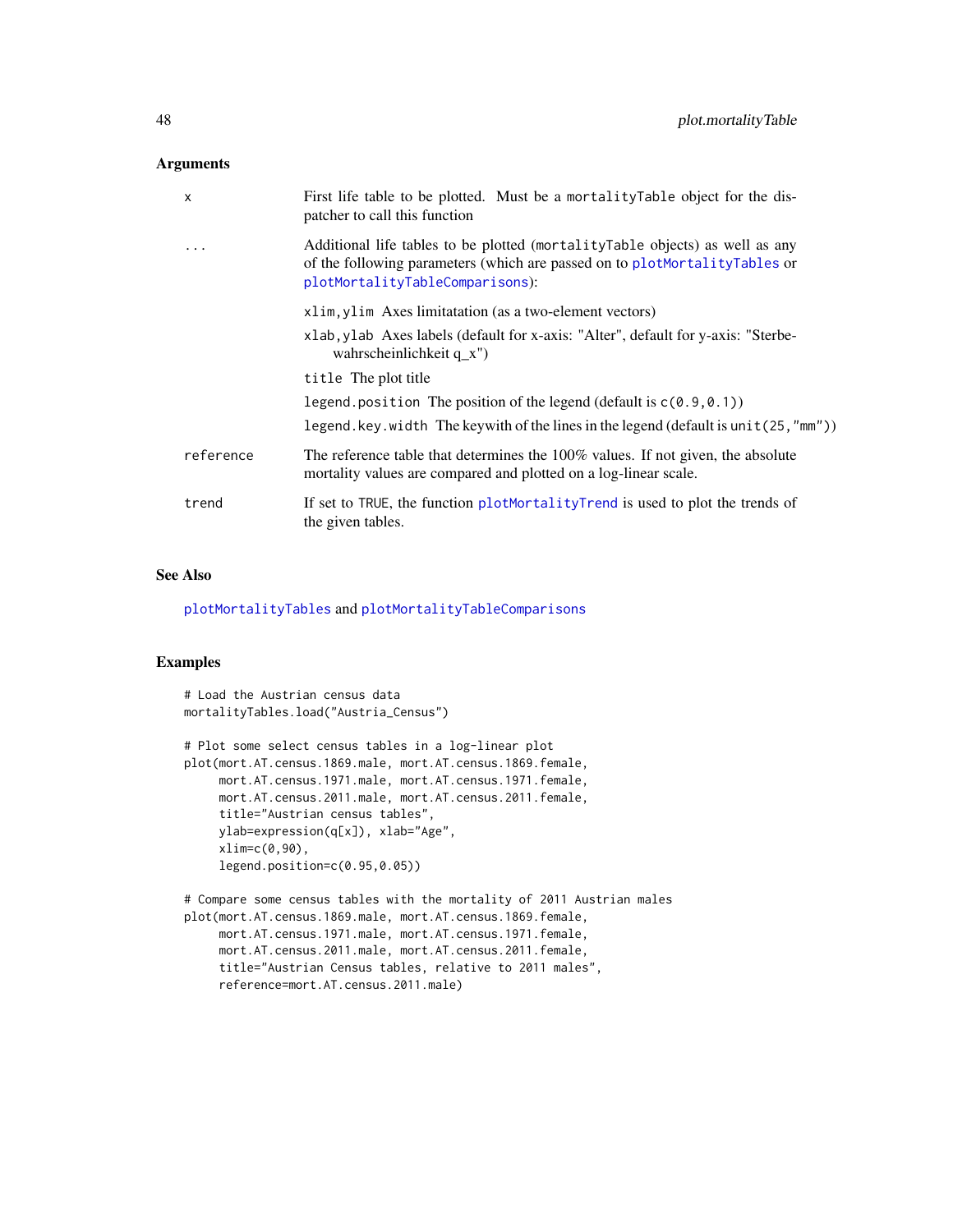<span id="page-48-1"></span><span id="page-48-0"></span>plotMortalityTableComparisons

*Plot multiple mortality tables (life tables) in one plot, relative to a given reference table*

# Description

plotMortalityTableComparisons prints multiple life tables (objects of child classes of mortalityTable) in one plot and scales each by the given reference table, so that the relative mortality can be easily seen. A legend is added showing the names of the tables.

# Usage

```
plotMortalityTableComparisons(
  data,
  ...,
  aes = NULL,ages = NULL,
 xlim = NULL,
  ylim = NULL,
  xlab = NULL,
 ylab = NULL,
  title = ",
  legend.position = c(0.9, 0.1),
  legend.justification = c(1, 0),
  legend.title = "Sterbetafel",
  legend.key.width = unit(25, "mm"),
  reference = NULL
)
```

| First life table to be plotted. Either a data. frame generated by make QxDataFrame<br>or a mortalityTable object                                                                                                                         |
|------------------------------------------------------------------------------------------------------------------------------------------------------------------------------------------------------------------------------------------|
| Additional life tables to be plotted (if data is a mortality Table object)                                                                                                                                                               |
| Optional aesthetics to append or override the default. The default aesthetics will<br>always be applied first and provide defaults for x, y and color. This argument<br>can be used to override the defaults or append other aesthetics. |
| Plot only the given ages                                                                                                                                                                                                                 |
| X-axis limitatation (as a two-element vector)                                                                                                                                                                                            |
| Y-axis limitatation (as a two-element vector)                                                                                                                                                                                            |
| X-axis label (default: "Alter")                                                                                                                                                                                                          |
| Y-axis label (default: "Sterbewahrscheinlichkeit q_x relativ zu ")                                                                                                                                                                       |
| The plot title                                                                                                                                                                                                                           |
|                                                                                                                                                                                                                                          |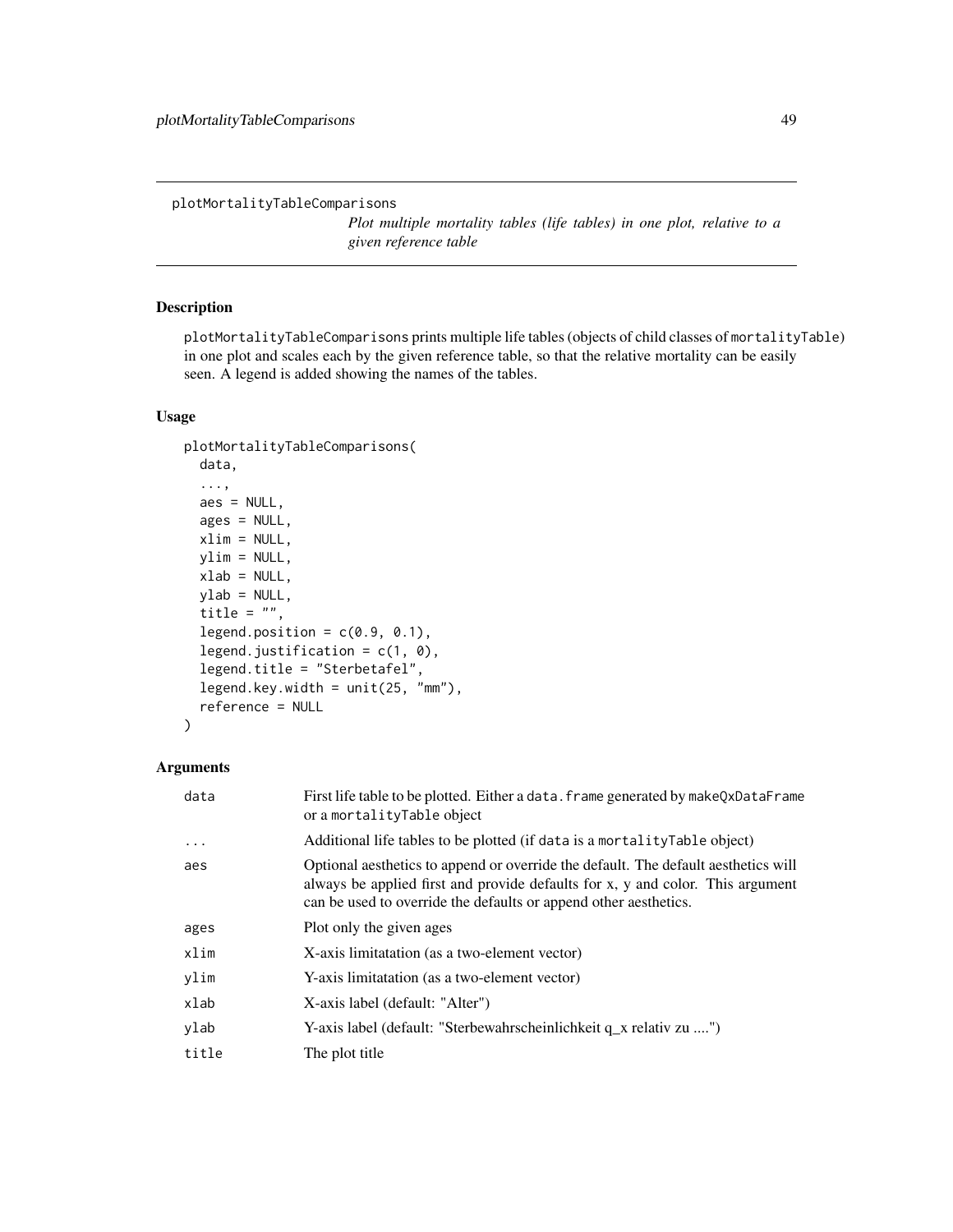<span id="page-49-0"></span>

| legend.position                                                                                                              |
|------------------------------------------------------------------------------------------------------------------------------|
| The position of the legend (default is $c(0.9, 0.1)$ )                                                                       |
| legend.justification                                                                                                         |
| The justification of the legend (default is $c(1, 1)$ )                                                                      |
| Title of the legend (NULL to hide)                                                                                           |
| legend.key.width                                                                                                             |
| The keywith of the lines in the legend (default is $unit(25, "mm")$ )                                                        |
| The reference table that determines the 100% values. If not given, the first<br>argument of data is used as reference table. |
|                                                                                                                              |

# Examples

```
# Load the Austrian census data
mortalityTables.load("Austria_Census")
# Compare some census tables with the mortality of 2011 Austrian males
# plot with the reference argument is the same as calling plotMortalityTableComparisons
plot(mort.AT.census.1869.male, mort.AT.census.1869.female,
     mort.AT.census.1971.male, mort.AT.census.1971.female,
     mort.AT.census.2011.male, mort.AT.census.2011.female,
     title = "Austrian Census tables, relative to 1971 males",
     reference = mort.AT.census.1971.male)
plotMortalityTableComparisons(mort.AT.census.1869.male, mort.AT.census.1869.female,
    mort.AT.census.1971.male, mort.AT.census.1971.female,
    mort.AT.census.2011.male, mort.AT.census.2011.female,
     title = "Austrian Census tables, relative to 1971 males",
     reference = mort.AT.census.1971.male)
```
<span id="page-49-1"></span>plotMortalityTables *Plot multiple mortality tables (life tables) in one plot*

#### Description

plotMortalityTables prints multiple life tables (objects of child classes of mortalityTable) in one log-linear plot, with a legend showing the names of the tables.

# Usage

```
plotMortalityTables(
  data,
  ...,
  aes = NULL,ages = NULL,
  legend.title = "Sterbetafel",
  xlim = NULL,ylim = NULL,
  xlab = NULL,
```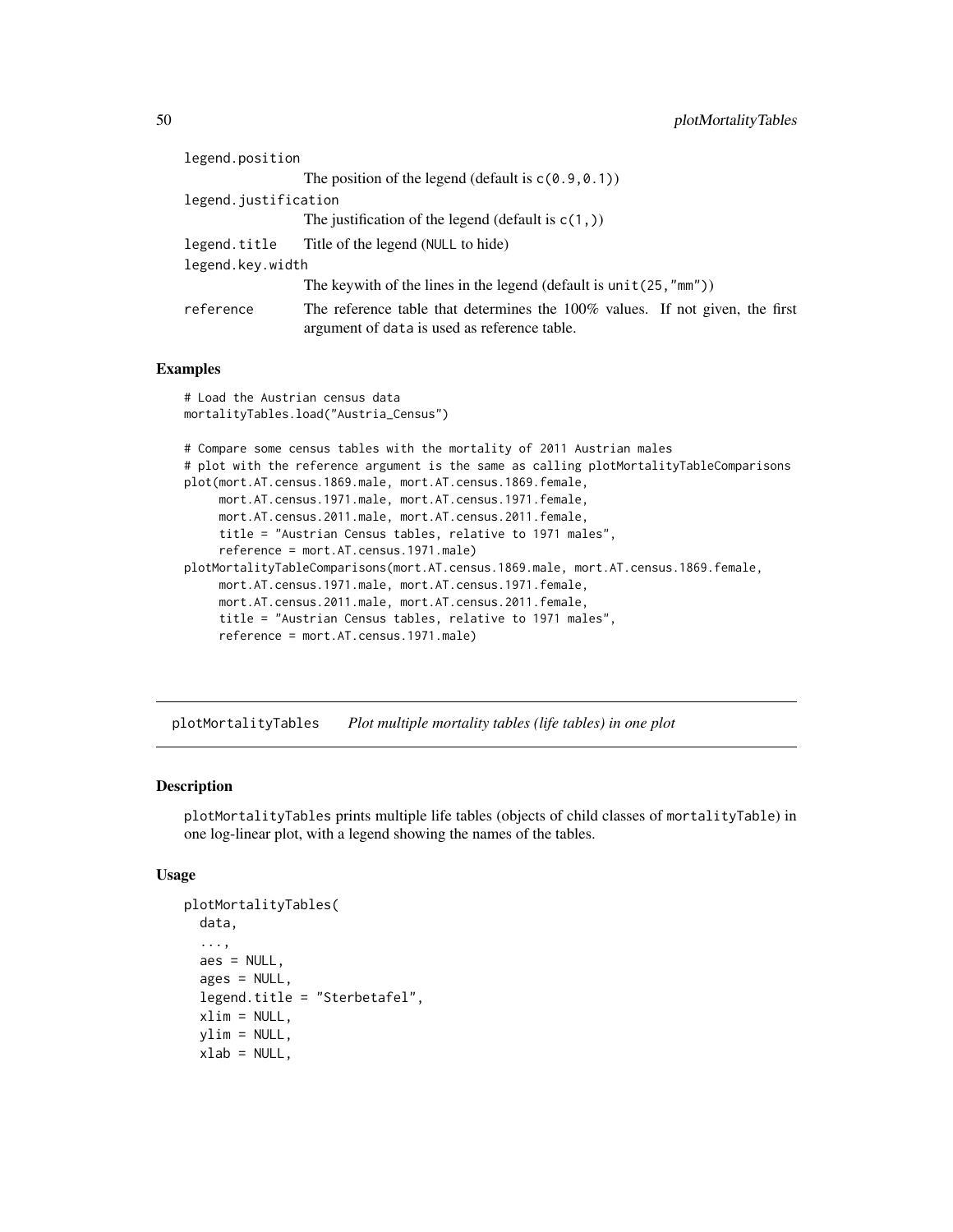# plotMortalityTables 51

```
ylab = NULL,
 title = ",
  legend.position = c(0.9, 0.1),
  legend.justification = c(1, 0),
 legend.key.width = unit(25, "mm"),
 log = TRUE\mathcal{L}
```
# Arguments

| First life table to be plotted. Either a data. frame generated by makeQxDataFrame<br>or a mortalityTable object                                                                                                                          |
|------------------------------------------------------------------------------------------------------------------------------------------------------------------------------------------------------------------------------------------|
| Additional life tables to be plotted (if data is a mortality Table object)                                                                                                                                                               |
| Optional aesthetics to append or override the default. The default aesthetics will<br>always be applied first and provide defaults for x, y and color. This argument<br>can be used to override the defaults or append other aesthetics. |
| Plot only the given ages                                                                                                                                                                                                                 |
| Title of the legend (NULL to hide)                                                                                                                                                                                                       |
| X-axis limitatation (as a two-element vector)                                                                                                                                                                                            |
| Y-axis limitatation (as a two-element vector)                                                                                                                                                                                            |
| X-axis label (default: "Alter")                                                                                                                                                                                                          |
| Y-axis label (default: "Sterbewahrscheinlichkeit q_x relativ zu ")                                                                                                                                                                       |
| The plot title                                                                                                                                                                                                                           |
| legend.position                                                                                                                                                                                                                          |
| The position of the legend (default is $c(0.9, 0.1)$ )                                                                                                                                                                                   |
| legend.justification                                                                                                                                                                                                                     |
| The justification of the legend (default is $c(1, 1)$ )                                                                                                                                                                                  |
| legend.key.width                                                                                                                                                                                                                         |
| The keywith of the lines in the legend (default is $unit(25, "mm")$ )                                                                                                                                                                    |
| Display y axes in logarithmic scale (default: TRUE)                                                                                                                                                                                      |
|                                                                                                                                                                                                                                          |

```
# Load the Austrian census data
mortalityTables.load("Austria_Annuities")
mortalityTables.load("Austria_Census")
# Plot some select census tables in a log-linear plot (plot called
# with mortalityTable objects is equla to calling plotMortalitytTables directly)
plot(mort.AT.census.1869.male, mort.AT.census.1869.female,
    mort.AT.census.1971.male, mort.AT.census.1971.female,
     mort.AT.census.2011.male, mort.AT.census.2011.female,
     title="Austrian census tables",
     ylab=expression(q[x]), xlab="Age",
     xlim=c(0,90),
     legend.position=c(0.95,0.05))
```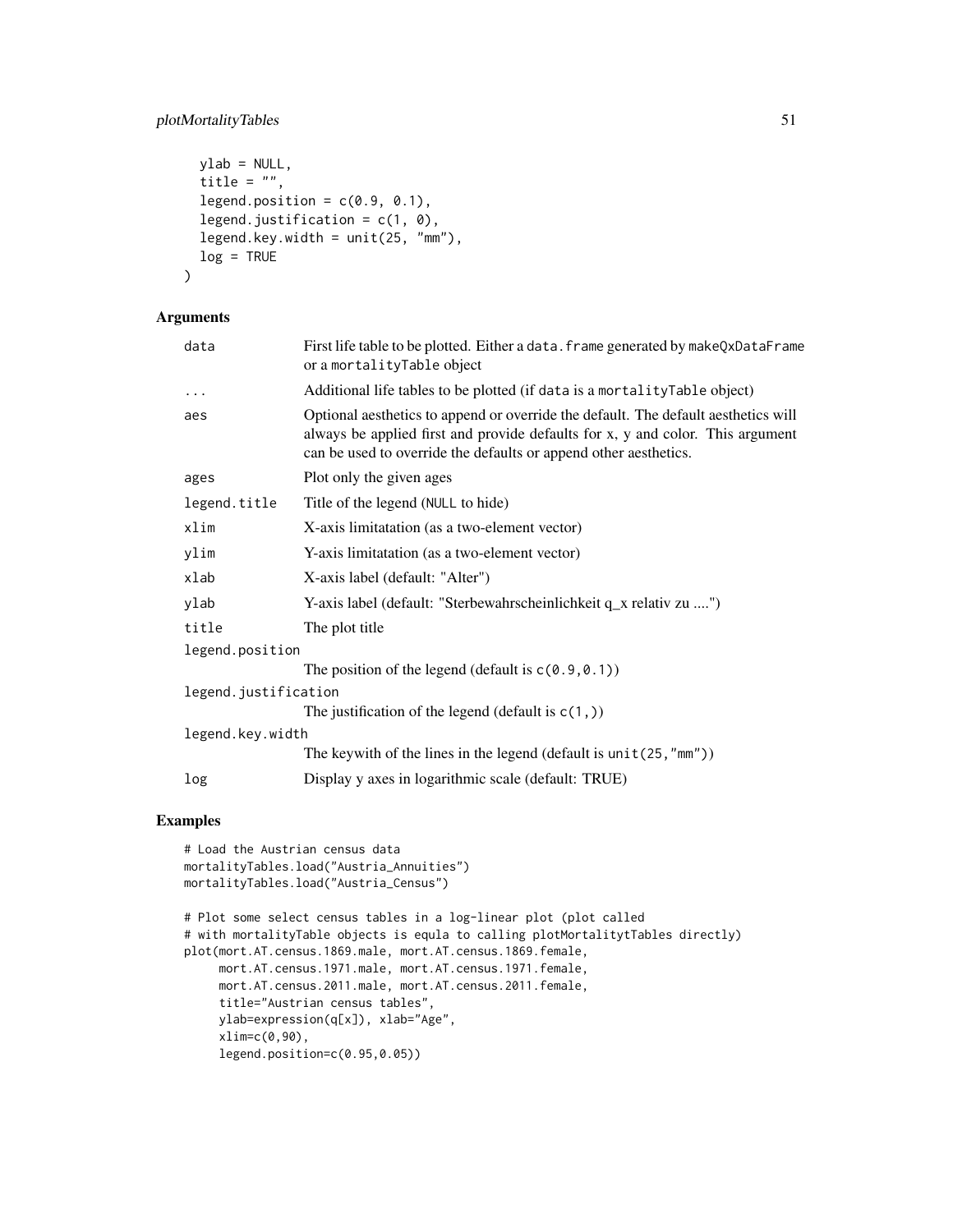```
# To compare period or cohort life tables, use the YOB and Period arguments:
plot(AVOe2005R.male, AVOe2005R.female, AVOe1996R.male, AVOe1996R.female,
   Period = 2018, title = "Austrian Annuity Tables, Period 2018")
plot(AVOe2005R.male, AVOe2005R.female, AVOe1996R.male, AVOe1996R.female,
   YOB = 2000, title = "Austrian Annuity Tables for cohort YOB=2000")
```
<span id="page-51-1"></span>plotMortalityTrend *Plot the trends of multiple mortality tables (life tables) in one chart*

# Description

plotMortalityTrend prints the trends of multiple life tables (objects of child classes of mortalityTable) in one plot, with a legend showing the names of the tables.

# Usage

```
plotMortalityTrend(
 data,
  ...,
 aes = NULL,
  ages = NULL,
 xlim = NULL,ylim = NULL,
 xlab = NULL,
 ylab = NULL,
  title = ",
  legend.position = c(0.9, 0.9),
  legend.justification = c(1, 1),
  legend.title = "Sterbetafel",
  legend.key.width = unit(25, "mm")
)
```

| data     | First life table to be plotted. Either a data. frame generated by makeQxDataFrame<br>or a mortalityTable object                                                                                                                          |
|----------|------------------------------------------------------------------------------------------------------------------------------------------------------------------------------------------------------------------------------------------|
| $\ddots$ | Additional life tables to be plotted (if data is a mortality Table object)                                                                                                                                                               |
| aes      | Optional aesthetics to append or override the default. The default aesthetics will<br>always be applied first and provide defaults for x, y and color. This argument<br>can be used to override the defaults or append other aesthetics. |
| ages     | Plot only the given ages                                                                                                                                                                                                                 |
| xlim     | X-axis limitatation (as a two-element vector)                                                                                                                                                                                            |
| ylim     | Y-axis limitatation (as a two-element vector)                                                                                                                                                                                            |
| xlab     | X-axis label (default: "Alter")                                                                                                                                                                                                          |
|          |                                                                                                                                                                                                                                          |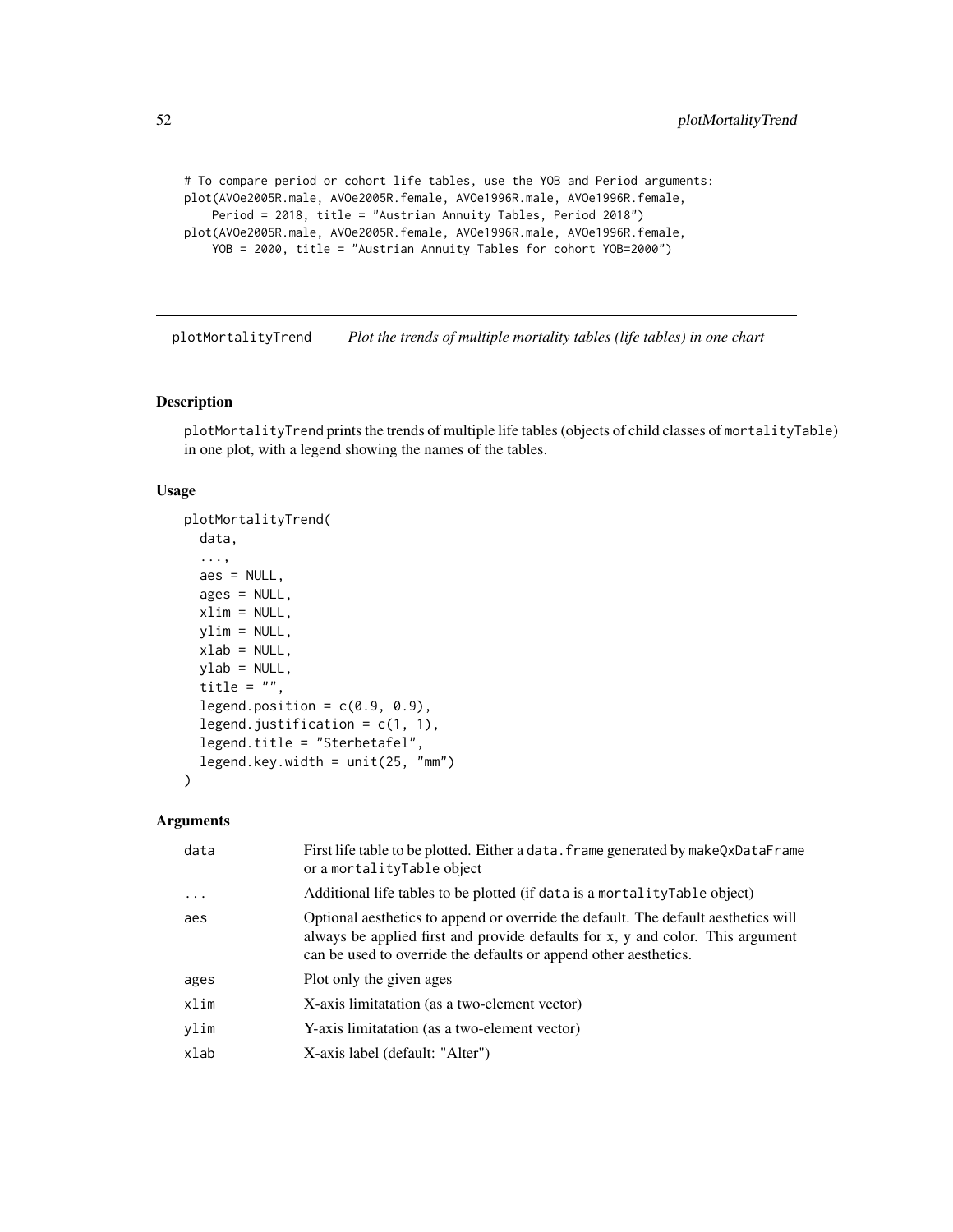<span id="page-52-0"></span>

| ylab                 | Y-axis label (default: "Sterbewahrscheinlichkeit q_x relativ zu ")    |  |
|----------------------|-----------------------------------------------------------------------|--|
| title                | The plot title                                                        |  |
| legend.position      |                                                                       |  |
|                      | The position of the legend (default is $c(0.9, 0.1)$ )                |  |
| legend.justification |                                                                       |  |
|                      | The justification of the legend (default is $c(1, 1)$ )               |  |
| legend.title         | Title of the legend (NULL to hide)                                    |  |
| legend.key.width     |                                                                       |  |
|                      | The keywith of the lines in the legend (default is $unit(25, "mm")$ ) |  |

#### Examples

```
# Load the Austrian aunnity data
mortalityTables.load("Austria_Annuities")
# Compare the trends of these tables
plotMortalityTrend(AVOe2005R.male, AVOe2005R.female, AVOe1996R.male, AVOe1996R.female,
    Period = 2002, title = "Trends of Austrian Annuity Tables")
# For tables with a non-constant trend, the Period and YOB can be used to compare
# the age-specific trends that apply to the death probabilities during a given
# period or for a given birth year
plotMortalityTrend(AVOe2005R.male, AVOe2005R.female, AVOe1996R.male, AVOe1996R.female,
    YOB = 1950, title = "Trends of Austrian Annuity Tables for cohort YOB=1950")
plotMortalityTrend(AVOe2005R.male, AVOe2005R.female, AVOe1996R.male, AVOe1996R.female,
   YOB = 2000, title = "Trends of Austrian Annuity Tables for cohort YOB=2000")
plotMortalityTrend(AVOe2005R.male, AVOe2005R.female, AVOe1996R.male, AVOe1996R.female,
  Period = 1999, title = "Trends of Austrian Annuity Tables for Period 2002")
plotMortalityTrend(AVOe2005R.male, AVOe2005R.female, AVOe1996R.male, AVOe1996R.female,
  Period = 2030, title = "Trends of Austrian Annuity Tables for Period 2030")
#' @import scales
```
PopulationData.AT2017 *Austrian population count (exposure) and deaths in 2017*

# Description

This data.frame hold the official population counts (in terms of exposure) as well as the death counts for Austria during the calendar year 2017.

# Usage

```
data(PopulationData.AT2017)
```
#### Format

A data frame holding female, male and total exposures as well as death counts, indexed by age.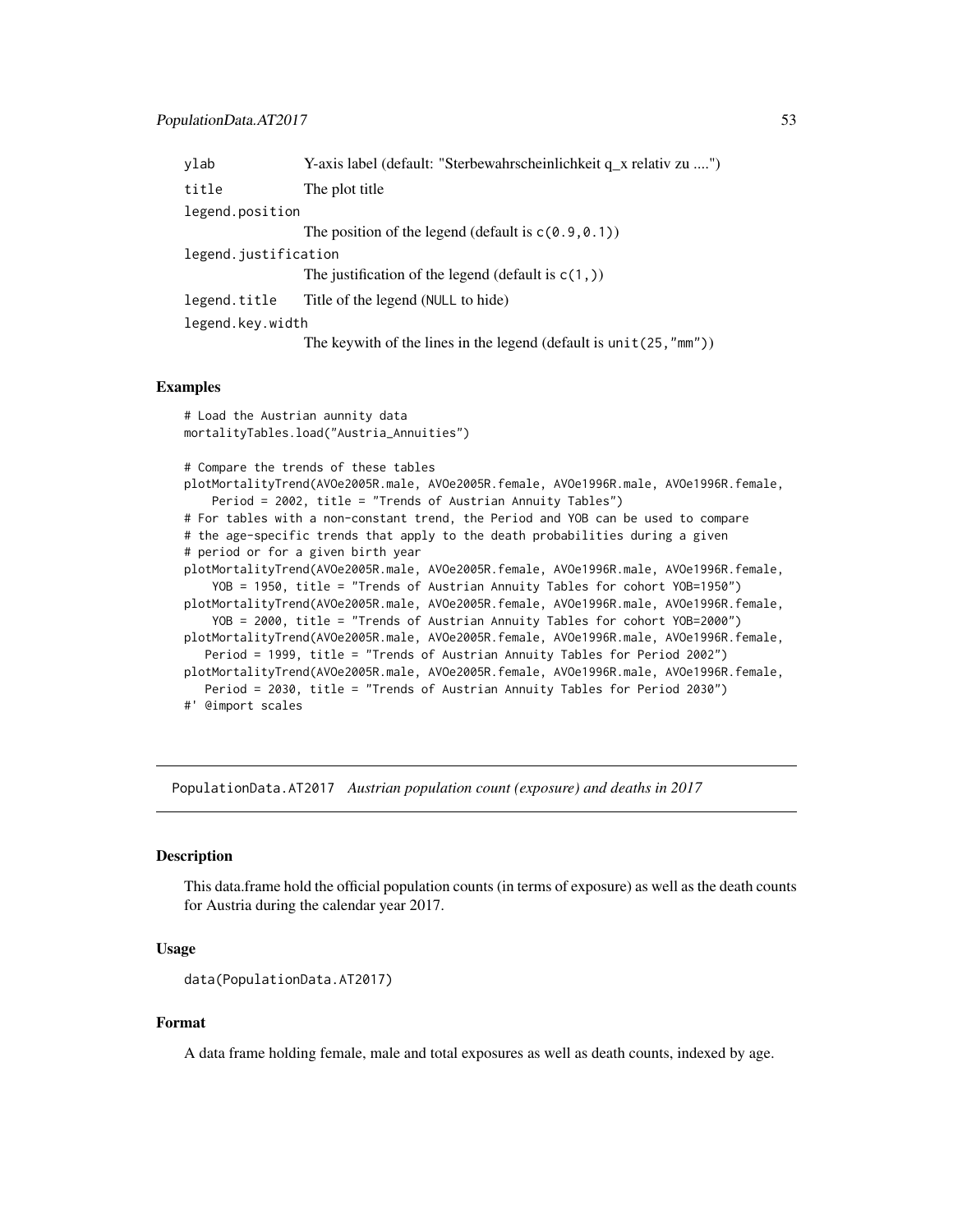#### <span id="page-53-0"></span>Details

The data was downloaded from <https://www.mortality.org/>, where is was submitted by Statistik Austria.

# Source

<https://www.mortality.org/>, <https://www.statistik.at/>

pT.calculateTotalMortality

*Calculate the total mortality of the pension table*

# Description

The function pT.calculateTotalMortality calculates the overall mortality from the mortality of actives and disabled

# Usage

```
pT.calculateTotalMortality(object, ...)
```
pT.recalculateTotalMortality(object, ...)

#### Arguments

| object  | a pensionTable object |
|---------|-----------------------|
| $\cdot$ | (unused)              |

#### Details

Since a pension tables describes mortalities of actives and of disabled separately, the overall mortality is a function of these two. The function pT.calculateTortalMortality calculates this overall mortality in a way that is consistent with the individual transition probabilities of the pension table.

In particular, the pension table describes the mortalities of the individual sub-populations of actives, disabled and old-age pensioners. The overall mortality is the mortality that results when one discards the additional information about the state and just observes deaths. Internally, the overall mortality is calculated by starting from 10,000 actives and applying the transition dynamics of the pension table to the sub-populations.

For a detailled description, see e.g. the documentation of the Austrian pension table AVÖ 2018-P or the German Heubeck Table DAV 2005-G.

#### Functions

• pT.recalculateTotalMortality: Calculate the total mortality of a pension table and assign it to the qgx slot of that table.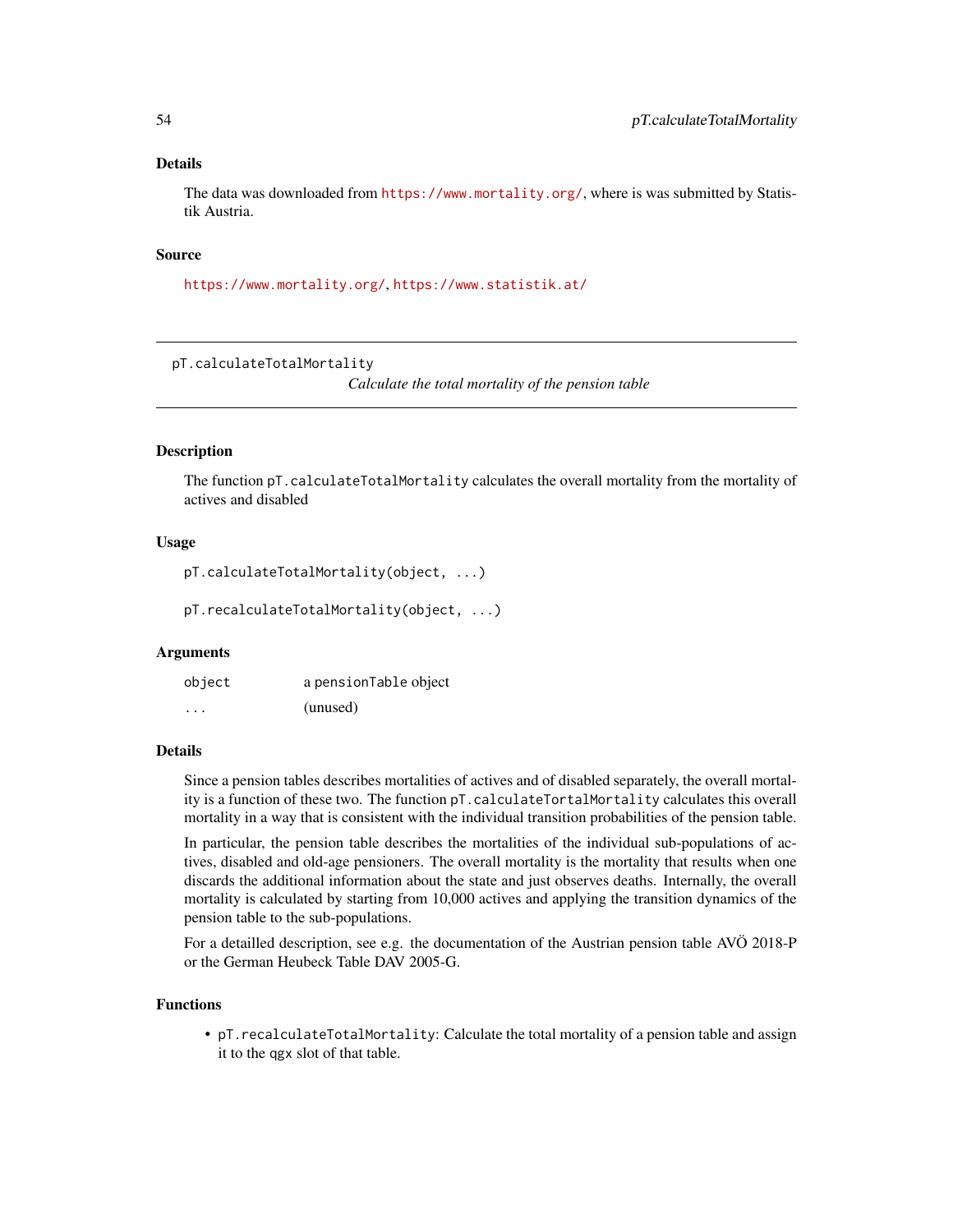# <span id="page-54-0"></span>pT.getSubTable 55

# References

R. Kainhofer, J. Hirz, A. Schubert. AVÖ 2018-P: Rechnungsgrundlagen für die Pensionsversicherung. Dokumentation der Pensionstafel. AVÖ-Arbeitskreis Rechnungsgrundlagen, 2008. [https](https://avoe.at/rechnungsgrundlagen/pensionskassen/): [//avoe.at/rechnungsgrundlagen/pensionskassen/](https://avoe.at/rechnungsgrundlagen/pensionskassen/)

pT.getSubTable *Extract a sub-table from a pensionTable*

#### **Description**

This function pT.getSubTable allows access to the individual components of a pension table. In contrast to a "normal" mortalityTable, which describes probablilities for only mortality or a single population, a pension table describes transition probabilities for other states, too:

- active population (i.e. not disabled, not retired)
- disabled population (occupational disability)
- old-age pensioners
- widows/widowers

# Usage

```
pT.getSubTable(table, subtable = "qx")
```
# Arguments

| table    | a pensionTable object                                                 |
|----------|-----------------------------------------------------------------------|
| subtable | the key describing the desired subtable (see above for the full list) |

#### Details

The corresponding transition probabilities are:

qx mortality \$q^a\_x\$ of actives (probability of death)

ix morbidity  $\sin x \sin x$  of actives (probability occupational disability)

qix mortality  $q^i$ <sub>1</sub> x $\$  of disabled (probability of death)

rx reactivation \$r\_x\$ of invalids (probability of becoming active again)

qpx mortality \$q^p\_x\$ of old-age pensioners

qgx mortality  $q^2 \gtrsim$   $\frac{x}{s}$  of the whole population (including actives and disabled)

hx probability \$h\_x\$ of leaving a widow/widower when dying at age \$x\$

yx average age  $y(x)$  of surviving widow/widower when dying at age  $x\$ 

qwx mortality \$q^w\_x\$ of widows

The function pT.getSubTable extracts a single transition probability from the pension table, using the keys given above. The returned object is also a mortalityTable object.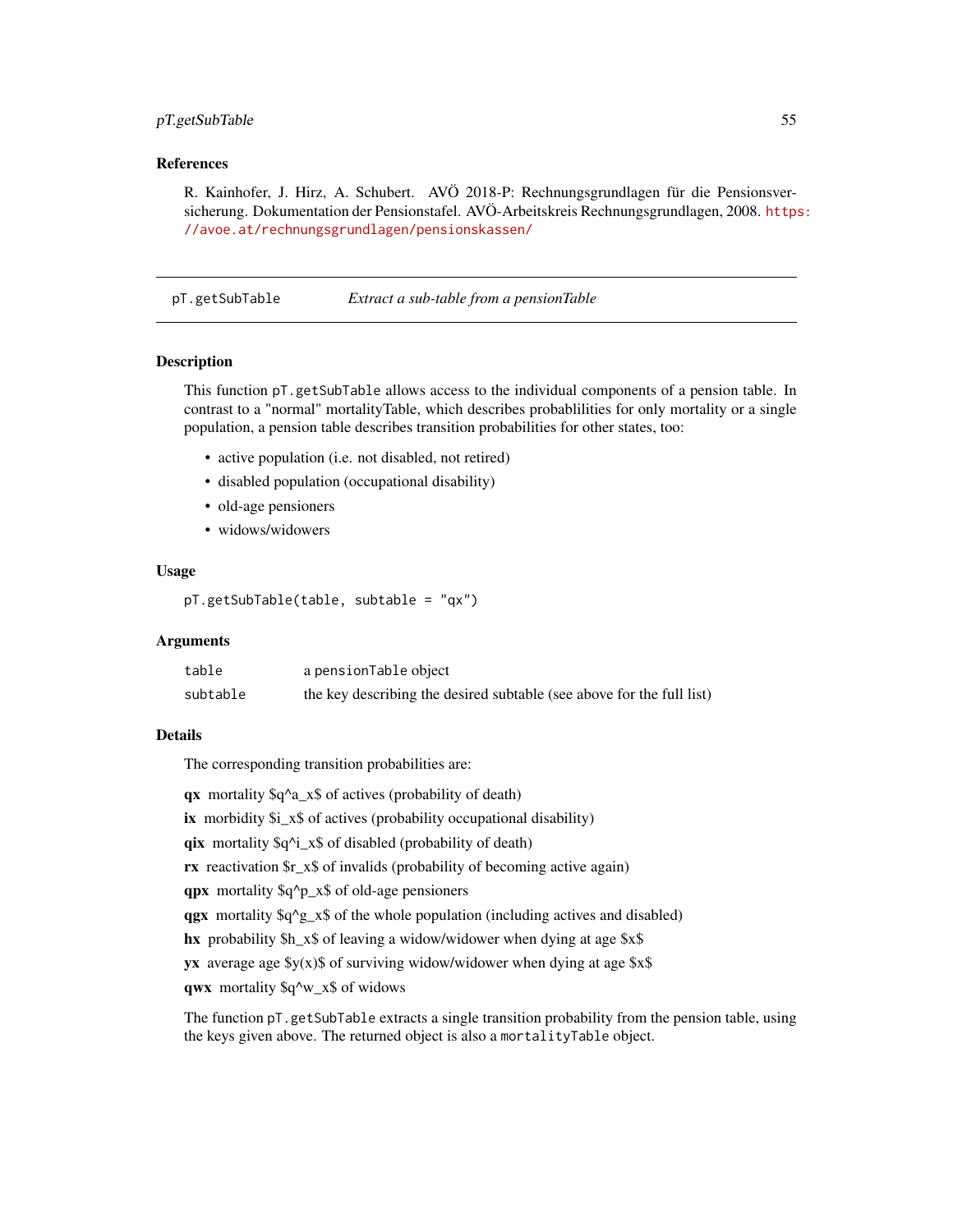<span id="page-55-0"></span>pT.setDimInfo *Set additional information (year, description, type of risk, sex, etc.) for the pension table.*

# Description

A mortalityTable can store additional information to be used e.g. as additional dimensions in ggplot calls. Typically, these information include sex, base population, observation year, type of data (raw, smoothed), country, type of risk, etc. These additional dimensions are stored in the tbl@data list and will be used by plotMortalityTables and similar functions. pT.setDimInfo works just like mT.setDimInfo, except that it sets the information for all sub-tables of the pension table at the same time.

#### Usage

pT.setDimInfo(tbl, ..., append = TRUE)

# Arguments

| tbl    | The pension Table object to assign dimensional information                                                                |
|--------|---------------------------------------------------------------------------------------------------------------------------|
| .      | The dimensional information as named arguments. All names except tbl and<br>append are allowed.                           |
| append | Whether to append to existing dimensional data (append=TRUE) or completely<br>replace existing information (append=FALSE) |

# Examples

# For examples, please see the \code{mT.setDimInfo} function.

```
setLoading Return a copy of the table with an additional loading added
```
#### Description

Return a copy of the table with an additional loading added

# Usage

```
setLoading(object, loading = 0)
## S4 method for signature 'mortalityTable'
setLoading(object, loading = 0)
```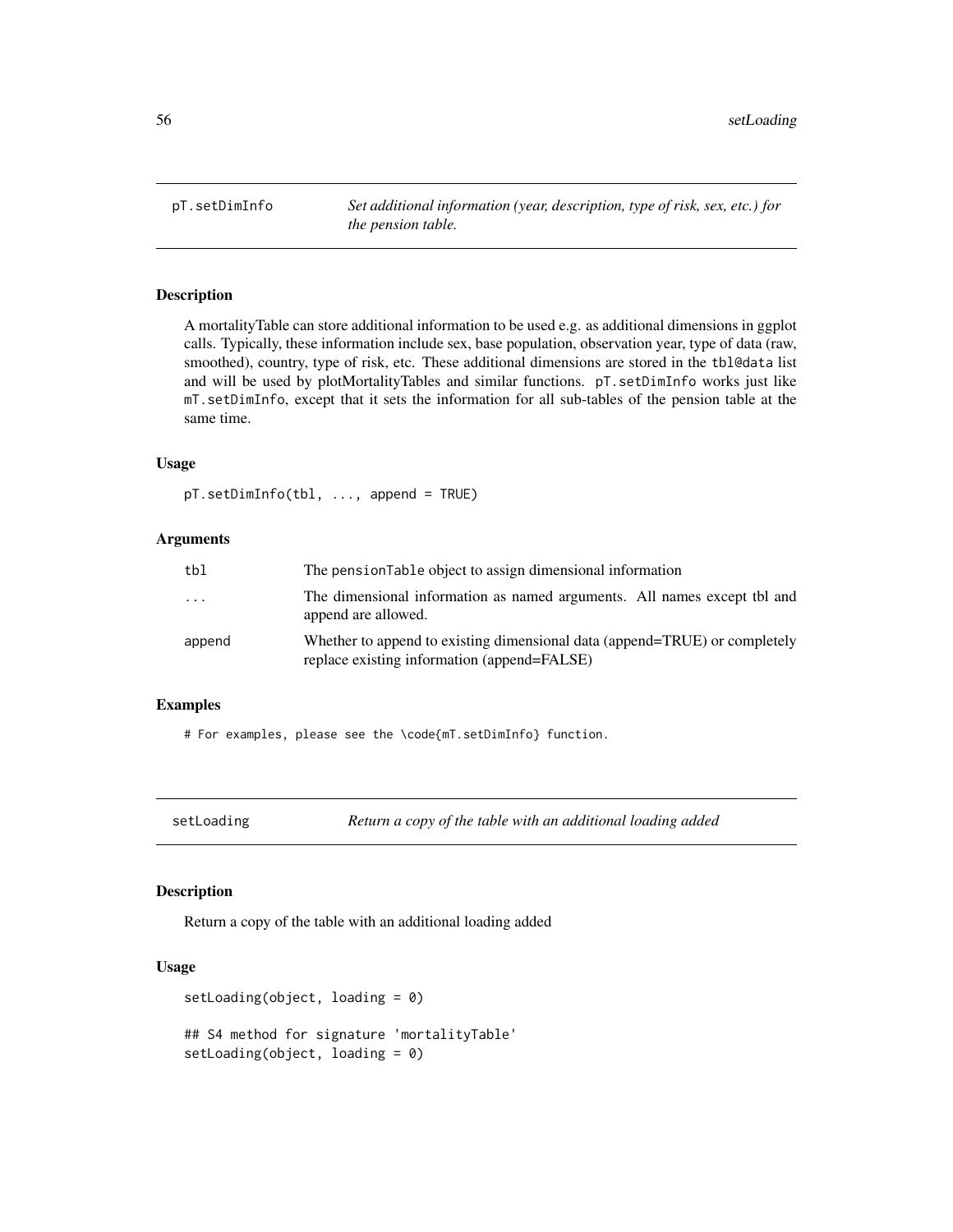# <span id="page-56-0"></span>setModification 57

#### **Arguments**

| object  | A life table object (instance of a mortality Table class)   |
|---------|-------------------------------------------------------------|
| loading | The additional (security) loading to be added to the table. |

#### Methods (by class)

• mortalityTable: Return the life table with the given loading set

#### Examples

```
mortalityTables.load("Austria_Census")
# Austrian census mortality 2011 reduced by 30%
setLoading(mort.AT.census.2011.male, loading = -0.3)
```

| setModification |  |  | Return a copy of the table with the given modification function added |
|-----------------|--|--|-----------------------------------------------------------------------|
|                 |  |  |                                                                       |

#### Description

Return a copy of the table with the given modification function added

#### Usage

```
setModification(object, modification = 0)
```

```
## S4 method for signature 'mortalityTable'
setModification(object, modification = 0)
```
#### Arguments

| object       | A life table object (instance of a mortality Table class)                         |
|--------------|-----------------------------------------------------------------------------------|
| modification | The postprocessing modification function (for example, so enforce a lower bound). |

# Methods (by class)

• mortalityTable: Return the life table with the given modification set

```
mortalityTables.load("Austria_Census")
# Austrian census mortality 2011, with a lower floor of 0.1% death probability
at11.mod1perm = setModification(mort.AT.census.2011.male,
    modification = function(qx) {pmax(qx, 0.001)})
at11.mod1perm@name = paste(at11.mod1perm@name, "at least 0.1%")
# Austrian census mortality 2011, modified with 40% selection for ages
# below 60, vanishing linearly to age 80
at11.modSelection = setModification(mort.AT.census.2011.male,
```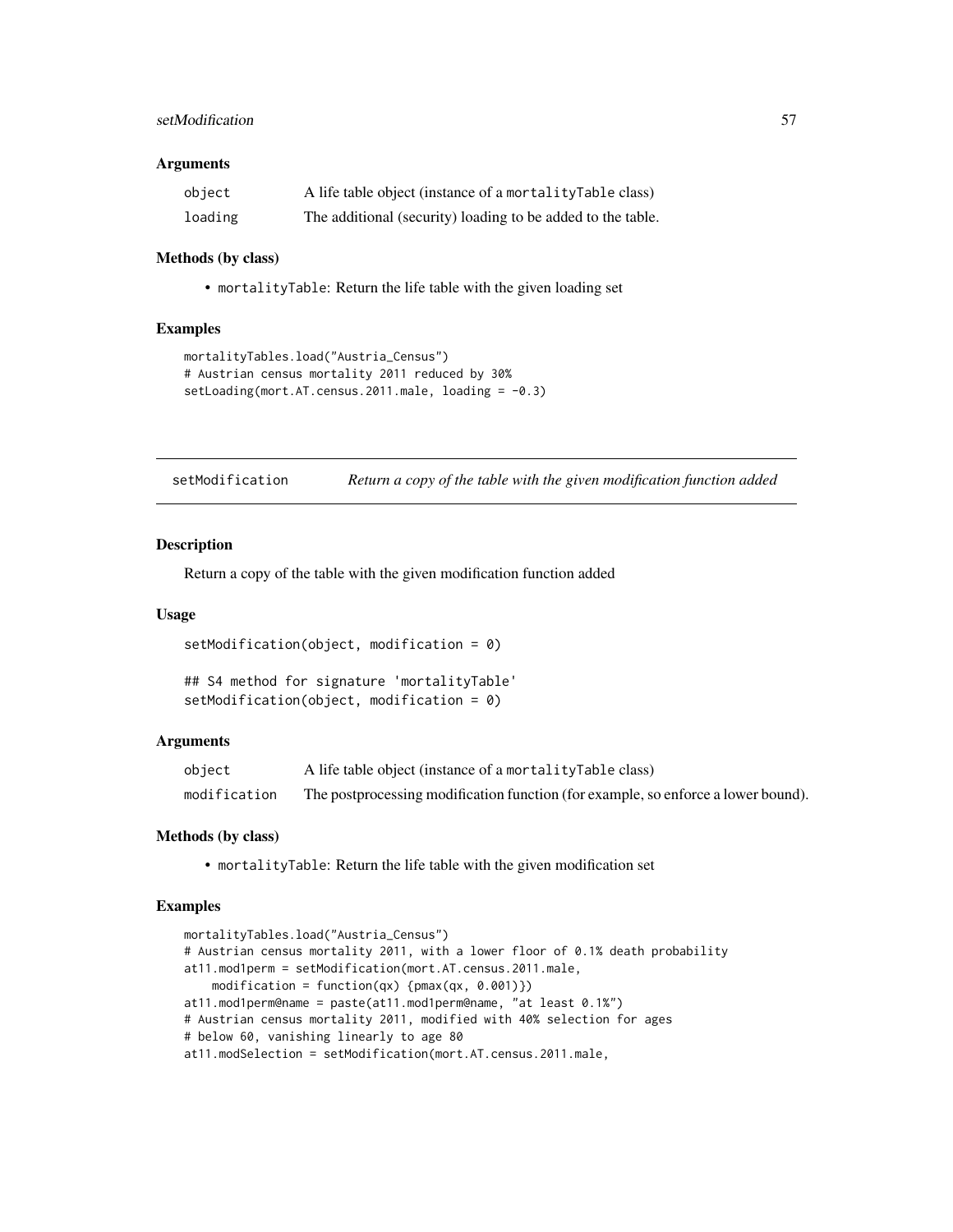```
modification = function(qx) {
       qx * c(rep(0.6, 60), 0.6 + 0.4 * (0.20)/20, rep(1, length(qx)-81))})
at11.modSelection@name = paste(at11.modSelection@name, " 40% selection below 60")
plot(mort.AT.census.2011.male, at11.mod1perm, at11.modSelection,
  title = "Austrian census mortality with modifications", legend.position = c(0.99, 0.01))
```
transitionProbabilities

*Return all transition probabilities of the pension table (generational probabilities)*

# Description

Return all transition probabilities of the pension table (generational probabilities)

# Usage

```
transitionProbabilities(object, ...)
```

```
## S4 method for signature 'pensionTable'
transitionProbabilities(
 object,
 YOB = 1982,
  ...,
 ages = NULL,
 OverallMortality = FALSE,
 Period = NULL,
 retirement = NULL,
 invalids.retire = object@invalids.retire,
 as.data.frame = TRUE
\lambda
```

| object           | A pension table object (instance of a pension Table class)                                                                                     |
|------------------|------------------------------------------------------------------------------------------------------------------------------------------------|
| $\cdots$         | Currently unused                                                                                                                               |
| YOB              | Year of birth                                                                                                                                  |
| ages             | Desired age range (if NULL, the probabilities of the age range provided by the<br>table will be returned), missing ages will be filled with NA |
| OverallMortality |                                                                                                                                                |
|                  | Whether the overall mortality should be returned for actives, or the active mor-<br>tality                                                     |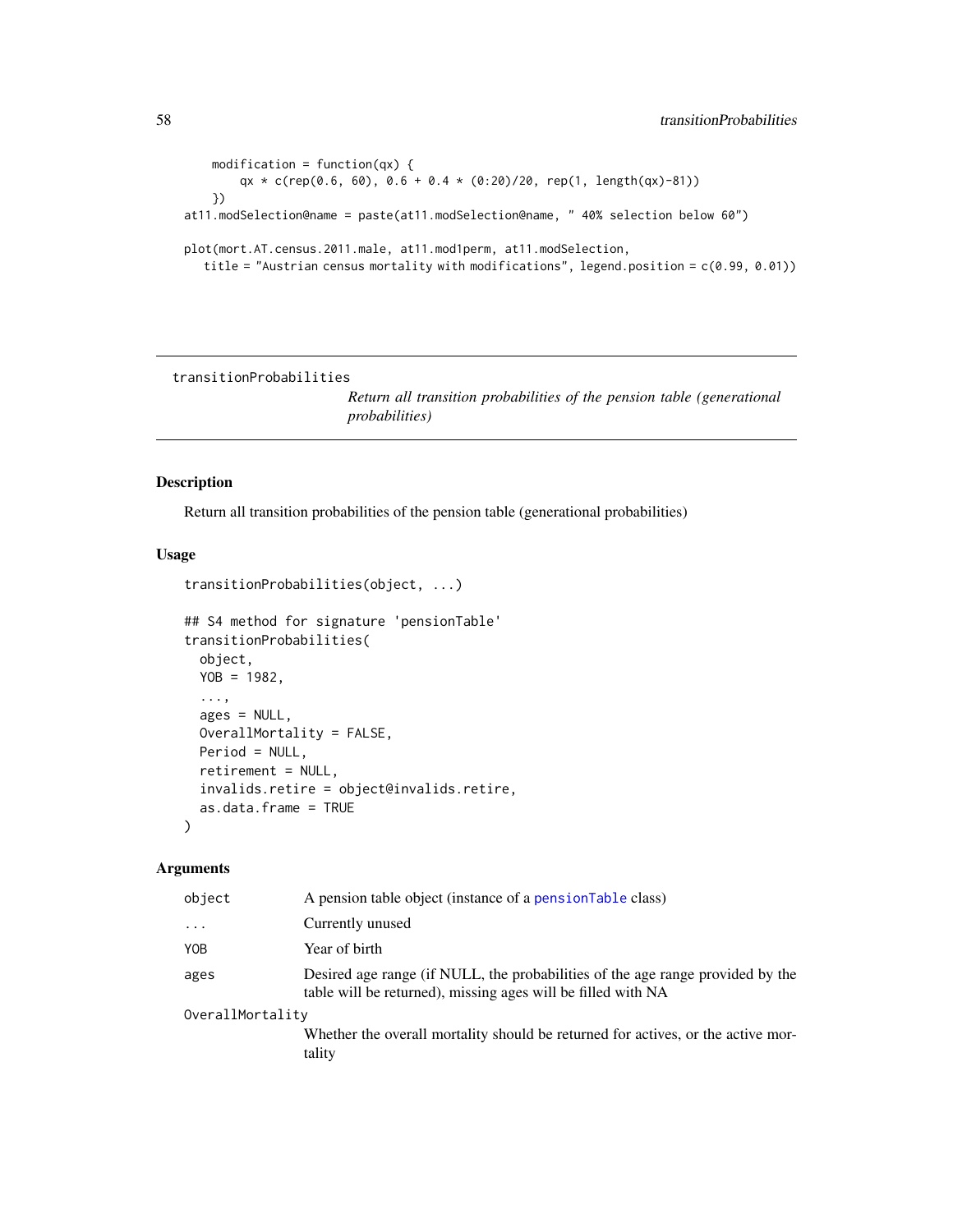<span id="page-58-0"></span>

| Period          | Observation year to calculate period transition probabilities. If given, this ar-<br>guments overrides the YOB parameter and this function returns period transition<br>probabilities. If this argument is not given or is null, then this function returns<br>generational transition probabilities. |  |  |
|-----------------|-------------------------------------------------------------------------------------------------------------------------------------------------------------------------------------------------------------------------------------------------------------------------------------------------------|--|--|
| retirement      | Override the retirement transition probabilities of the pension table. Possible<br>values are:                                                                                                                                                                                                        |  |  |
|                 | • Single age (describing a deterministric retirement at the given age)                                                                                                                                                                                                                                |  |  |
|                 | • mortalityTable object: transition probabilities for retirement                                                                                                                                                                                                                                      |  |  |
| invalids.retire |                                                                                                                                                                                                                                                                                                       |  |  |
|                 | Override the pensionTable's invalids. retire flag, which indicates whether<br>invalids retire like actives (i.e. same death probabilities after retirement) or stay<br>invalid until death.                                                                                                           |  |  |
| as.data.frame   | Whether the return value should be a data. frame or an array containing transition<br>matrices                                                                                                                                                                                                        |  |  |

# Methods (by class)

• pensionTable: Return all transition probabilities of the pension table for the generation YOB

# Examples

```
pensionTables.load("USA_PensionPlans")
transitionProbabilities(RP2014.male, YOB = 1962)
transitionProbabilities(RP2014.male, Period = 1955)
transitionProbabilities(RP2014.male, Period = 2025)
```

| undampenTrend | Return a mortalityTable.trendProjection object with the trend |
|---------------|---------------------------------------------------------------|
|               | damping removed.                                              |

# Description

Return a mortalityTable.trendProjection object with the trend damping removed.

# Usage

undampenTrend(object)

```
## S4 method for signature 'mortalityTable.trendProjection'
undampenTrend(object)
```

| object | The life table object (class inherited from mortalityTable) |  |  |
|--------|-------------------------------------------------------------|--|--|
|--------|-------------------------------------------------------------|--|--|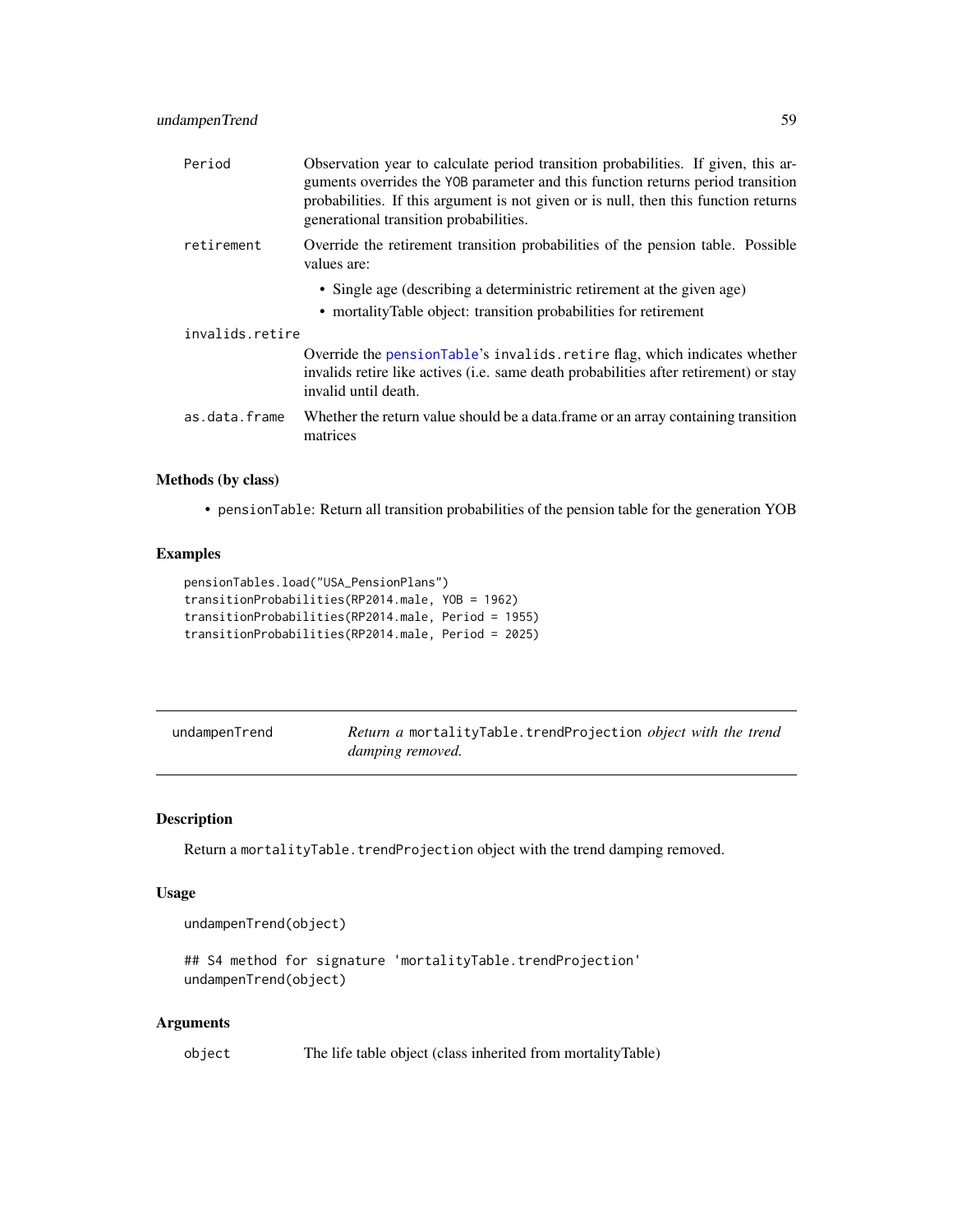#### Methods (by class)

• mortalityTable.trendProjection: Return a mortalityTable.trendProjection object with the trend damping removed.

# Examples

```
mortalityTables.load("Austria_Annuities")
AVOe2005R.male.undamped = undampenTrend(AVOe2005R.male)
AVOe2005R.male.undamped@name = paste(AVOe2005R.male.undamped@name, "no trend dampening")
plot(AVOe2005R.male, AVOe2005R.male.undamped,
    title = "AVOe 2005R with trend dampening and without", YOB = 2000)
```
whittaker.mortalityTable

*Smooth a life table using the Whittaker-Henderson method, intepolation possibly missing values*

# Description

whittaker.mortalityTable uses the Whittaker-Henderson graduation method to smooth a table of raw observed death probabilities, optionally using the exposures stored in the table as weights (if no exposures are given, equal weights are applied). The weights (either explicitly given, implicitly taken from the exposures or implicit equal weights) will be normalized to sum 1. The parameter lambda indicates the importance of smootheness. A lower value of lambda will put more emphasis on reproducing the observation as good as possible at the cost of less smoothness. In turn, a higher value of lambda will force the smoothed result to be as smooth as possible with possibly larger deviation from the input data. All ages with a death probability of NA will be interpolated in the Whittaker-Henderson method (see e.g. Lowrie)

#### Usage

```
whittaker.mortalityTable(
  table,
  lambda = 10,
  d = 2,
 name.postfix = ", smoothed",
  ...,
 weights = NULL,
  log = TRUE)
```
#### Arguments

table Mortality table to be graduated. Must be an instance of a mortalityTablederived class.

<span id="page-59-0"></span>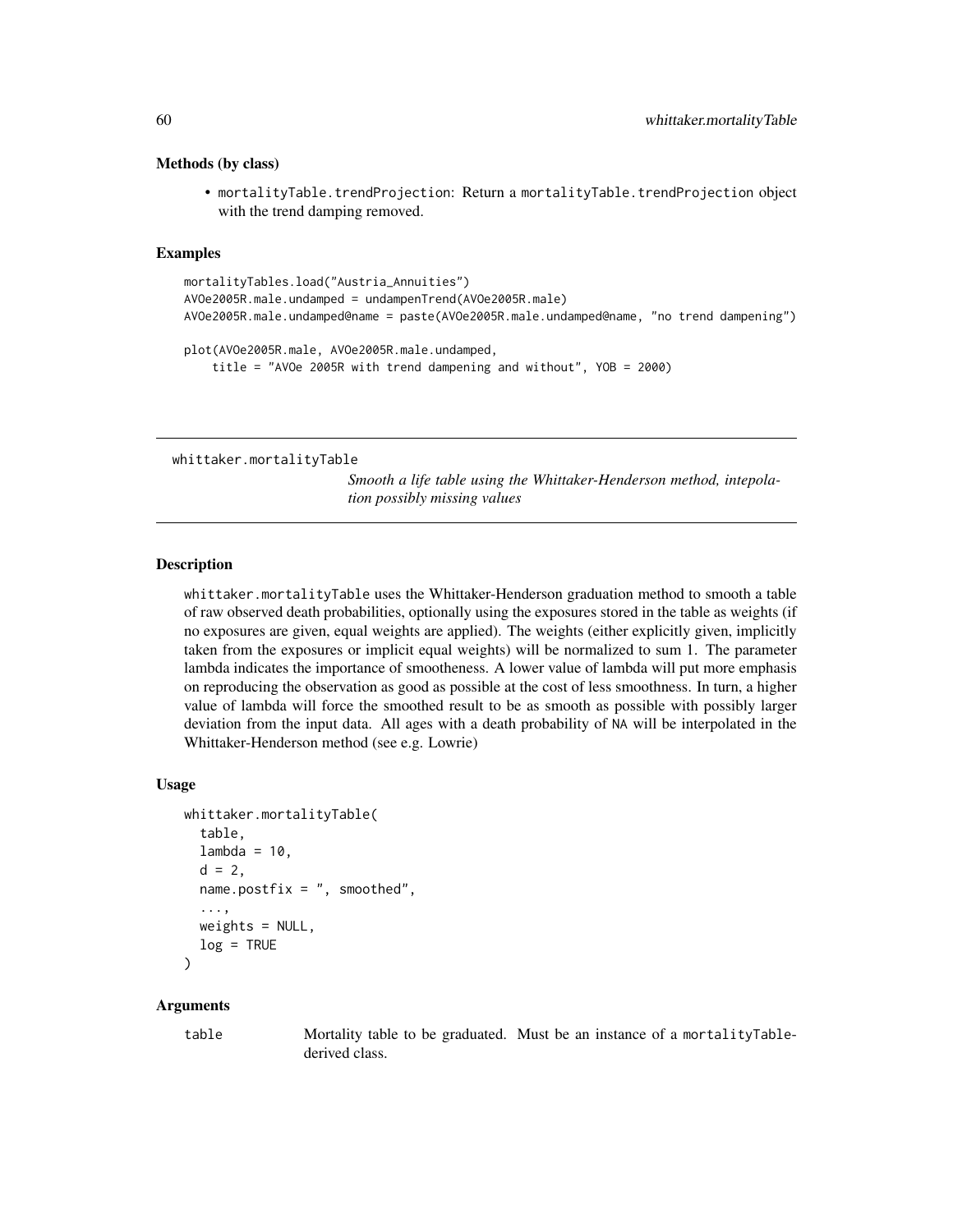<span id="page-60-0"></span>

| lambda       | Smoothing parameter (default 10)                                                                                                                                                                                                                                                                                                           |
|--------------|--------------------------------------------------------------------------------------------------------------------------------------------------------------------------------------------------------------------------------------------------------------------------------------------------------------------------------------------|
| d            | order of differences (default 2)                                                                                                                                                                                                                                                                                                           |
| name.postfix | Postfix appended to the name of the graduated table                                                                                                                                                                                                                                                                                        |
| $\ddots$     | additional arguments (currently unused)                                                                                                                                                                                                                                                                                                    |
| weights      | Vector of weights used for graduation. Entries with weight 0 will be interpo-<br>lated. If not given, the exposures of the table or equal weights are used. Weight<br>0 for a certain age indicates that the observation will not be used for smoothing<br>at all, and will rather be interpolated from the smoothing of all other values. |
| log          | Whether the smoothing should be applied to the logarithms of the table values<br>or the values itself                                                                                                                                                                                                                                      |

# References

Walter B. Lowrie: An Extension of the Whittaker-Henderson Method of Graduation, Transactions of Society of Actuaries, 1982, Vol. 34, pp. 329–372

#### See Also

[whittaker](#page-0-0)

```
# A sample observation table with exposures and raw probabilities
obsTable = mortalityTable.period(
   name = "trivial observed table",
   ages = 0:15,
   deathProbs = c(0.0072, 0.00212, 0.00081, 0.0005, 0.0013,
       0.001, 0.00122, 0.00142, 0.007, 0.0043,
       0.0058, 0.0067, 0.0082, 0.0091, 0.0075, 0.01),
    exposures = c(150, 222, 350, 362, 542,
       682, 1022, 1053, 1103, 1037,
       968, 736, 822, 701, 653, 438))
# Effect of the different parameters
obsTable.smooth = whittaker.mortalityTable(obsTable,
    lambda = 1/10, d = 2, name.postfix = " smoothed (d=2, 1)ambda=1/10)")
obsTable.smooth1 = whittaker.mortalityTable(obsTable,
   lambda = 1, d = 2, name.postfix = " smoothed (d=2, lambda=1)")
obsTable.smooth2 = whittaker.mortalityTable(obsTable,
   lambda = 1/10, d = 3, name.postfix = " smoothed (d=3, lambda=1/10)")
plot(obsTable, obsTable.smooth, obsTable.smooth1, obsTable.smooth2,
    title = "Observed death probabilities")
# Missing values are interpolated from the Whittaker Henderson
obsTable.missing = obsTable
obsTable.missing@deathProbs[c(6,10,11,12)] = NA_real_
obsTable.interpolated = whittaker.mortalityTable(obsTable,
    lambda = 1/10, d = 2, name.postfix = " missing values interpolated")
```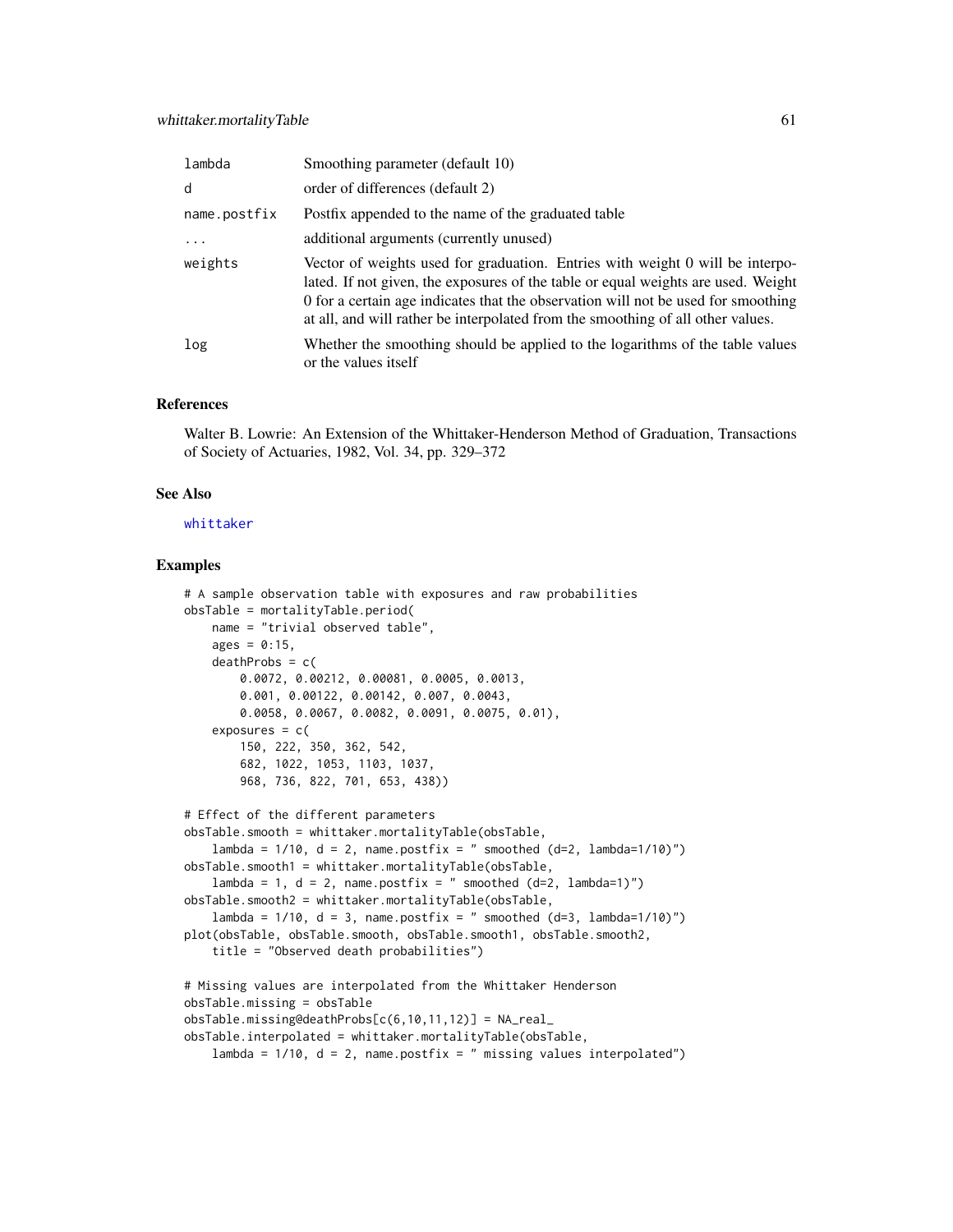```
plot(obsTable.missing, obsTable.interpolated,
   title = "Missing values are automatically interpolated") + geom_point(size = 3)
```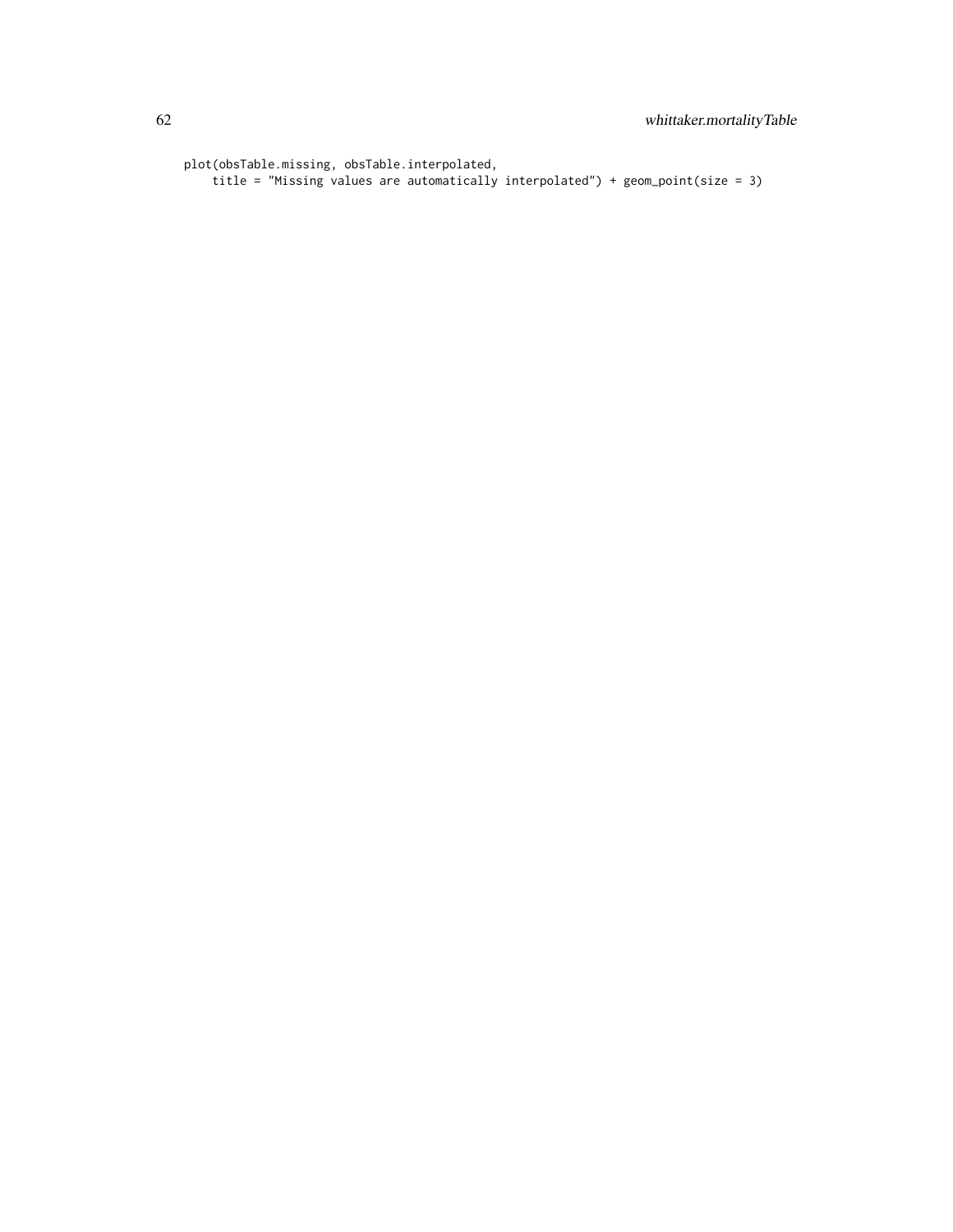# <span id="page-62-0"></span>**Index**

∗ datasets mortalityTable.NA, [23](#page-22-0) PopulationData.AT2017, [53](#page-52-0) ages, [4](#page-3-0) ages,mortalityTable.jointLives-method *(*ages*)*, [4](#page-3-0) ages,mortalityTable.mixed-method *(*ages*)*, [4](#page-3-0) ages,mortalityTable.observed-method *(*ages*)*, [4](#page-3-0) ages,mortalityTable.period-method *(*ages*)*, [4](#page-3-0) ageShift, [5](#page-4-0) ageShift,mortalityTable-method *(*ageShift*)*, [5](#page-4-0) ageShift,mortalityTable.ageShift-method *(*ageShift*)*, [5](#page-4-0) baseTable, [6](#page-5-0) baseTable,mortalityTable-method *(*baseTable*)*, [6](#page-5-0) baseTable,mortalityTable.jointLives-method *(*baseTable*)*, [6](#page-5-0) baseTable,mortalityTable.period-method *(*baseTable*)*, [6](#page-5-0) baseYear, [7](#page-6-0) baseYear,mortalityTable-method *(*baseYear*)*, [7](#page-6-0) baseYear,mortalityTable.jointLives-method *(*baseYear*)*, [7](#page-6-0) baseYear,mortalityTable.mixed-method *(*baseYear*)*, [7](#page-6-0) calculateImprovements, [8](#page-7-0) calculateImprovements,mortalityTable.improvem**get@nega;momeahody**Table.observed-method *(*calculateImprovements*)*, [8](#page-7-0) commutationNumbers, [8](#page-7-0)

commutationNumbers,mortalityTable-method *(*commutationNumbers*)*, [8](#page-7-0)

commutationNumbers,numeric-method *(*commutationNumbers*)*, [8](#page-7-0) commutationNumbers,pensionTable-method *(*commutationNumbers*)*, [8](#page-7-0)

deathProbabilities, [9](#page-8-0)

deathProbabilities,mortalityTable.ageShift-method *(*deathProbabilities*)*, [9](#page-8-0) deathProbabilities, mortalityTable.improvementFactors-metho *(*deathProbabilities*)*, [9](#page-8-0) deathProbabilities,mortalityTable.jointLives-method *(*deathProbabilities*)*, [9](#page-8-0) deathProbabilities,mortalityTable.mixed-method *(*deathProbabilities*)*, [9](#page-8-0) deathProbabilities,mortalityTable.observed-method *(*deathProbabilities*)*, [9](#page-8-0) deathProbabilities,mortalityTable.period-method *(*deathProbabilities*)*, [9](#page-8-0) deathProbabilities,mortalityTable.trendProjection-method *(*deathProbabilities*)*, [9](#page-8-0) deathProbabilitiesIndividual, [11](#page-10-0)

fillAges, [12](#page-11-0) fitExpExtrapolation, [12](#page-11-0)

generateAgeShift, [13](#page-12-0) getCohortTable, [13](#page-12-0) getCohortTable,mortalityTable-method *(*getCohortTable*)*, [13](#page-12-0) getOmega, [14](#page-13-0) getOmega,mortalityTable.jointLives-method *(*getOmega*)*, [14](#page-13-0) getOmega,mortalityTable.mixed-method *(*getOmega*)*, [14](#page-13-0) *(*getOmega*)*, [14](#page-13-0) getOmega,mortalityTable.period-method *(*getOmega*)*, [14](#page-13-0) getPeriodTable, [15](#page-14-0)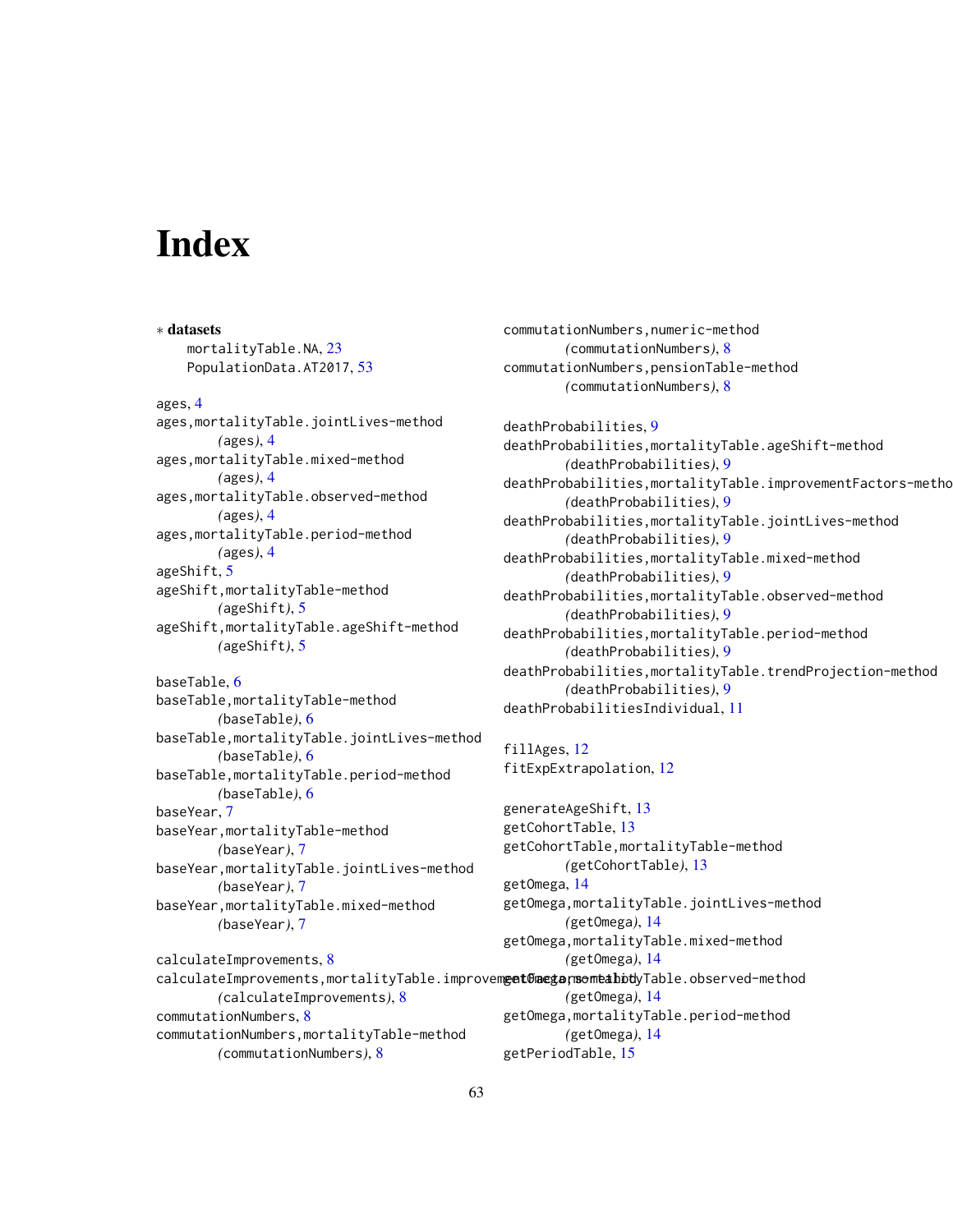```
getPeriodTable,mortalityTable-method
       (getPeriodTable), 15
lifeTable, 16
lifeTable,array-method (lifeTable), 16
lifeTable,list-method (lifeTable), 16
lifeTable,mortalityTable-method
       (lifeTable), 16
lifeTable,NULL-method (lifeTable), 16
makeQxDataFrame, 17
mortalityComparisonTable, 17
mortalityImprovement, 18
mortalityImprovement,mortalityTable-method
       (mortalityImprovement), 18
mortalityTable, 4, 11, 18, 20, 22, 27, 46
mortalityTable (mortalityTable-class),
        19
mortalityTable-class, 19
mortalityTable.ageShift
       (mortalityTable.ageShift-class),
        19
mortalityTable.ageShift-class, 19
mortalityTable.deMoivre
       (mortalityTable.deMoivre-class),
       20
mortalityTable.deMoivre-class, 20
mortalityTable.improvementFactors, 8
mortalityTable.improvementFactors
        29
       20
mortalityTable.improvementFactors-class,
        20
mortalityTable.jointLives, 11, 45
mortalityTable.jointLives
       (mortalityTable.jointLives-class),
       21
mortalityTable.jointLives-class, 21
mortalityTable.MakehamGompertz
       (mortalityTable.MakehamGompertz-class),
        22mortalityTable.MakehamGompertz-class,
       22mortalityTable.mixed
       (mortalityTable.mixed-class),
       22
mortalityTable.mixed-class, 22
mortalityTable.NA, 23
```

```
mortalityTable.observed
        (mortalityTable.observed-class),
        23
mortalityTable.observed-class, 23
mortalityTable.once, 24
mortalityTable.onceAndFuture, 24
mortalityTable.period
        (mortalityTable.period-class),
        25
mortalityTable.period-class, 25
mortalityTable.trendProjection
        (mortalityTable.trendProjection-class),
        25
mortalityTable.trendProjection-class,
        25
mortalityTable.Weibull
        (mortalityTable.Weibull-class),
        26
mortalityTable.Weibull-class, 26
mortalityTable.zeroes, 27
MortalityTables, 28, 43
MortalityTables
        (MortalityTables-package), 3
MortalityTables-package, 3, 28, 42
mortalityTables.list, 28, 29
mortalityTables.load, 28, 28
mT.addTrend (mT.setTrend), 38
mT.cleanup, 29
mT.cleanup,array-method (mT.cleanup), 29
mT.cleanup,mortalityTable-method
        (mT.cleanup), 29
mT.cleanup,mortalityTable.observed-method
        (mT.cleanup), 29
mT.cleanup,mortalityTable.period-method
        (mT.cleanup), 29
mT.cleanup,mortalityTable.trendProjection-method
        (mT.cleanup), 29
mT.cleanup,pensionTable-method
        (mT.cleanup), 29
mT.extrapolateProbsExp, 31
mT.extrapolateTrendExp, 32
mT.fillAges, 33
mT.fitExtrapolationLaw, 33
mT.round, 35
mT.round,array-method (mT.round), 35
mT.round,list-method (mT.round), 35
mT.round,mortalityTable-method
```